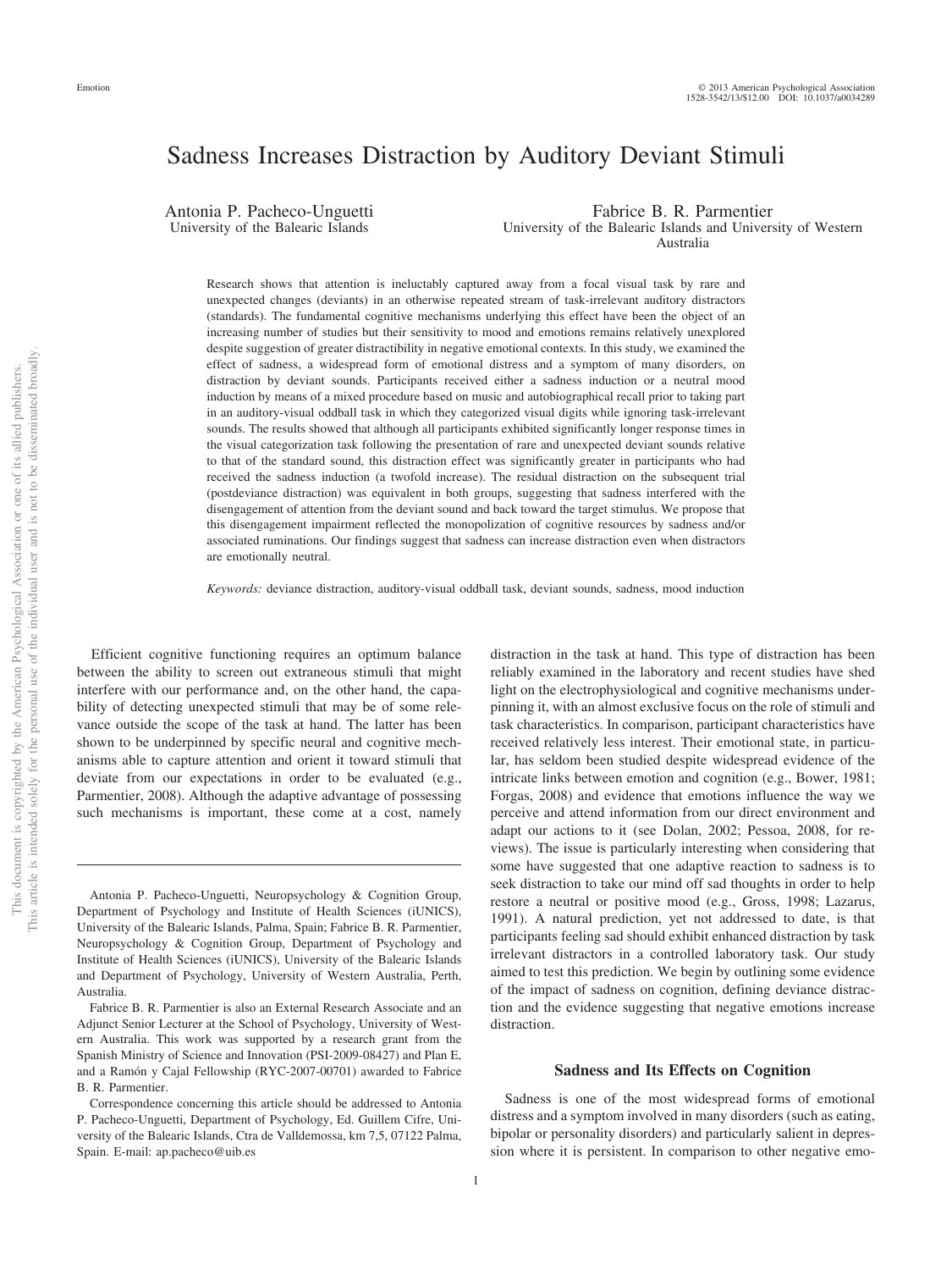tions such as fear and anxiety, the impact of sadness on cognition remains largely unexplored (Chepenik, Cornew, & Farah, 2007). Most studies examining the issue, whether in healthy or in depressed individuals, have commonly focused on its negative effects on memory (see Bower, 1981; Williams, Watts, MacLeod, & Mathews, 1997, for reviews), the processing facilitation enjoyed by negative stimuli or the delay they yield in withdrawing from them (e.g., Wisco, Treat, & Hollingworth, 2012). Importantly, such research has heavily relied on tasks involving emotionally loaded stimuli.

In contrast, the effect of sadness on fundamental attentional mechanisms as measured by emotionally neutral stimuli remains unclear even though some have suggested that one natural way to cope with sadness is to reduce one's resistance to distraction (e.g., [Gross, 1998; Lazarus, 1991\).](https://www.researchgate.net/publication/13772533_Antecedent-_and_Response-Focused_Emotion_Regulation_Divergent_Consequences_for_Experience_Expression_and_Physiology?el=1_x_8&enrichId=rgreq-d00e34159f4cd1258edc52321b81e77f-XXX&enrichSource=Y292ZXJQYWdlOzI1NzQ2MzQwMjtBUzoxMDMxNTE0NjYxODg4MDdAMTQwMTYwNDYzNTg3MQ==) Distraction and the drawing of attention away from sad thoughts is also an important part of the cognitive therapy treatment of depression where patients have difficulties in stopping rumination (i.e., McRae et al., 2010; Nolenhoeksema & Morrow, 1993; Van Dillen & Koole, 2007). Finally, in more general terms, sadness is thought to motivate one to process the information in a vigilant and detail-oriented manner possibly in order to reestablish a sense of control over the situation (e.g., Bodenhausen, Gabriel, & Lineberger, 2000; Forgas, 1995; Gasper, 2004; Schwarz & Clore, 1996).

## **Distraction by Deviant Sounds**

Electrophysiological studies have established that unexpected changes in a repetitive or otherwise structured auditory sequence typically yield three specific and automatic brain responses (e.g., [Berti, 2008;](https://www.researchgate.net/publication/5506411_Cognitive_control_after_distraction_Event-related_brain_potentials_ERPs_dissociate_between_different_processes_of_attentional_allocation?el=1_x_8&enrichId=rgreq-d00e34159f4cd1258edc52321b81e77f-XXX&enrichSource=Y292ZXJQYWdlOzI1NzQ2MzQwMjtBUzoxMDMxNTE0NjYxODg4MDdAMTQwMTYwNDYzNTg3MQ==) [Berti, Roeber, & Schröger, 2004;](https://www.researchgate.net/publication/8110911_Bottom-Up_Influences_on_Working_Memory_Behavioral_and_Electrophysiological_Distraction_Varies_with_Distractor_Strength?el=1_x_8&enrichId=rgreq-d00e34159f4cd1258edc52321b81e77f-XXX&enrichSource=Y292ZXJQYWdlOzI1NzQ2MzQwMjtBUzoxMDMxNTE0NjYxODg4MDdAMTQwMTYwNDYzNTg3MQ==) [Schröger, 1996](https://www.researchgate.net/publication/256071746_A_Neural_Mechanism_for_Involuntary_Attention_Shifts_to_Changes_in_Auditory_Stimulation?el=1_x_8&enrichId=rgreq-d00e34159f4cd1258edc52321b81e77f-XXX&enrichSource=Y292ZXJQYWdlOzI1NzQ2MzQwMjtBUzoxMDMxNTE0NjYxODg4MDdAMTQwMTYwNDYzNTg3MQ==), 1997, 2005, [2007](https://www.researchgate.net/publication/232529824_Mismatch_Negativity_A_Microphone_into_Auditory_Memory?el=1_x_8&enrichId=rgreq-d00e34159f4cd1258edc52321b81e77f-XXX&enrichSource=Y292ZXJQYWdlOzI1NzQ2MzQwMjtBUzoxMDMxNTE0NjYxODg4MDdAMTQwMTYwNDYzNTg3MQ==); [Schröger & Wolff, 1998](https://www.researchgate.net/publication/13433062_Attentional_orienting_and_reorienting_is_indicated_by_human_event-related_potentials?el=1_x_8&enrichId=rgreq-d00e34159f4cd1258edc52321b81e77f-XXX&enrichSource=Y292ZXJQYWdlOzI1NzQ2MzQwMjtBUzoxMDMxNTE0NjYxODg4MDdAMTQwMTYwNDYzNTg3MQ==)): mismatch negativity (MMN, Näätänen, 1990; Näätänen, Paavilainen, Rinne, & Alho, 2007), P3a (e.g., [Escera, Alho, Winkler, & Näätänen, 1998](https://www.researchgate.net/publication/13483513_Neural_Mechanisms_of_Involuntary_Attention_to_Acoustic_Novelty_and_Change?el=1_x_8&enrichId=rgreq-d00e34159f4cd1258edc52321b81e77f-XXX&enrichSource=Y292ZXJQYWdlOzI1NzQ2MzQwMjtBUzoxMDMxNTE0NjYxODg4MDdAMTQwMTYwNDYzNTg3MQ==)), and the reorientation negativity (RON; e.g., [Berti & Schröger, 2001](https://www.researchgate.net/publication/225188529_A_comparison_of_auditory_and_visual_distraction_effects_Behavioral_and_event-related_indices?el=1_x_8&enrichId=rgreq-d00e34159f4cd1258edc52321b81e77f-XXX&enrichSource=Y292ZXJQYWdlOzI1NzQ2MzQwMjtBUzoxMDMxNTE0NjYxODg4MDdAMTQwMTYwNDYzNTg3MQ==)). The MMN response is most often interpreted as an indicator of the detection of a mismatch between an incoming sound and the neural trace of past sounds (e.g., [Näätänen, 1990\)](https://www.researchgate.net/publication/232497361_The_role_of_attention_in_auditory_information_processing_as_revealed_by_event-related_potentials_and_other_brain_measures_of_cognitive_function?el=1_x_8&enrichId=rgreq-d00e34159f4cd1258edc52321b81e77f-XXX&enrichSource=Y292ZXJQYWdlOzI1NzQ2MzQwMjtBUzoxMDMxNTE0NjYxODg4MDdAMTQwMTYwNDYzNTg3MQ==) or the detection of a violation of expectations (e.g., Schröger, Bendixen, Trujillo-Barreto, & Roeber, 2007; [Winkler, 2007](https://www.researchgate.net/publication/251714093_Interpreting_the_mismatch_negativity_MMN?el=1_x_8&enrichId=rgreq-d00e34159f4cd1258edc52321b81e77f-XXX&enrichSource=Y292ZXJQYWdlOzI1NzQ2MzQwMjtBUzoxMDMxNTE0NjYxODg4MDdAMTQwMTYwNDYzNTg3MQ==)). The P3a and RON responses are typically interpreted respectively as the involuntary orientation of attention toward the deviant or novel stimulus, and the reorientation of attention toward the primary task including the reactivation of relevant task sets in working memory. Of interest in this study, sounds deviating from a repetitive background (henceforth referred to as deviants) also yield behavioral distraction (see Parmentier, 2013, for a review), typically by delaying responses to target stimuli in a primary task (e.g., [Schröger, 1996](https://www.researchgate.net/publication/256071746_A_Neural_Mechanism_for_Involuntary_Attention_Shifts_to_Changes_in_Auditory_Stimulation?el=1_x_8&enrichId=rgreq-d00e34159f4cd1258edc52321b81e77f-XXX&enrichSource=Y292ZXJQYWdlOzI1NzQ2MzQwMjtBUzoxMDMxNTE0NjYxODg4MDdAMTQwMTYwNDYzNTg3MQ==)), such as when participants must judge the duration of tones in the face of rare irrelevant changes in pitch (e.g., Berti & Schröger, 200[3,](https://www.researchgate.net/publication/254222241_Do_you_see_what_I_see_Affect_and_visual_information?el=1_x_8&enrichId=rgreq-d00e34159f4cd1258edc52321b81e77f-XXX&enrichSource=Y292ZXJQYWdlOzI1NzQ2MzQwMjtBUzoxMDMxNTE0NjYxODg4MDdAMTQwMTYwNDYzNTg3MQ==) [2004](https://www.researchgate.net/publication/254222241_Do_you_see_what_I_see_Affect_and_visual_information?el=1_x_8&enrichId=rgreq-d00e34159f4cd1258edc52321b81e77f-XXX&enrichSource=Y292ZXJQYWdlOzI1NzQ2MzQwMjtBUzoxMDMxNTE0NjYxODg4MDdAMTQwMTYwNDYzNTg3MQ==)) or where participants are asked to categorize visual stimuli while ignoring auditory distractors presented immediately before each target ([Andrés, Parmentier, & Escera, 2006;](https://www.researchgate.net/publication/6986090_The_effect_of_age_on_involuntary_capture_of_attention_by_irrelevant_sounds_A_test_of_the_frontal_hypothesis_of_aging?el=1_x_8&enrichId=rgreq-d00e34159f4cd1258edc52321b81e77f-XXX&enrichSource=Y292ZXJQYWdlOzI1NzQ2MzQwMjtBUzoxMDMxNTE0NjYxODg4MDdAMTQwMTYwNDYzNTg3MQ==) [Escera et al.,](https://www.researchgate.net/publication/13483513_Neural_Mechanisms_of_Involuntary_Attention_to_Acoustic_Novelty_and_Change?el=1_x_8&enrichId=rgreq-d00e34159f4cd1258edc52321b81e77f-XXX&enrichSource=Y292ZXJQYWdlOzI1NzQ2MzQwMjtBUzoxMDMxNTE0NjYxODg4MDdAMTQwMTYwNDYzNTg3MQ==) [1998;](https://www.researchgate.net/publication/13483513_Neural_Mechanisms_of_Involuntary_Attention_to_Acoustic_Novelty_and_Change?el=1_x_8&enrichId=rgreq-d00e34159f4cd1258edc52321b81e77f-XXX&enrichSource=Y292ZXJQYWdlOzI1NzQ2MzQwMjtBUzoxMDMxNTE0NjYxODg4MDdAMTQwMTYwNDYzNTg3MQ==) [Parmentier, 2008;](https://www.researchgate.net/publication/23472310_Towards_a_cognitive_model_of_distraction_by_auditory_novelty_The_role_of_involuntary_attention_capture_and_semantic_processing?el=1_x_8&enrichId=rgreq-d00e34159f4cd1258edc52321b81e77f-XXX&enrichSource=Y292ZXJQYWdlOzI1NzQ2MzQwMjtBUzoxMDMxNTE0NjYxODg4MDdAMTQwMTYwNDYzNTg3MQ==) Parmentier, Elsley, & Ljungberg, 2010; Parmentier & Hebrero, 2013; Parmentier, Maybery, & Elsley, 2010; Parmentier, Turner, & Perez, 2013; see also Parmentier, Ljungberg, Elsley, & Lindkvist, 2011, for converging evidence with tactile distractors). Deviance distraction results from the time penalty associated with the orientation of attention to and from the

deviant stimulus (Parmentier, Elford, Escera, Andrés, & San-Miguel, 2008) when these are unexpected ([Parmentier, Elsley,](https://www.researchgate.net/publication/50303777_Why_are_auditory_novels_distracting_Contrasting_the_roles_of_novelty_violation_of_expectation_and_stimulus_change?el=1_x_8&enrichId=rgreq-d00e34159f4cd1258edc52321b81e77f-XXX&enrichSource=Y292ZXJQYWdlOzI1NzQ2MzQwMjtBUzoxMDMxNTE0NjYxODg4MDdAMTQwMTYwNDYzNTg3MQ==) [Andrés, & Barceló, 2011](https://www.researchgate.net/publication/50303777_Why_are_auditory_novels_distracting_Contrasting_the_roles_of_novelty_violation_of_expectation_and_stimulus_change?el=1_x_8&enrichId=rgreq-d00e34159f4cd1258edc52321b81e77f-XXX&enrichSource=Y292ZXJQYWdlOzI1NzQ2MzQwMjtBUzoxMDMxNTE0NjYxODg4MDdAMTQwMTYwNDYzNTg3MQ==)), and can be exacerbated by a conflict between the involuntary processing of the deviant sounds' content and the voluntary processing of the target stimulus ([Parmentier,](https://www.researchgate.net/publication/23472310_Towards_a_cognitive_model_of_distraction_by_auditory_novelty_The_role_of_involuntary_attention_capture_and_semantic_processing?el=1_x_8&enrichId=rgreq-d00e34159f4cd1258edc52321b81e77f-XXX&enrichSource=Y292ZXJQYWdlOzI1NzQ2MzQwMjtBUzoxMDMxNTE0NjYxODg4MDdAMTQwMTYwNDYzNTg3MQ==) [2008;](https://www.researchgate.net/publication/23472310_Towards_a_cognitive_model_of_distraction_by_auditory_novelty_The_role_of_involuntary_attention_capture_and_semantic_processing?el=1_x_8&enrichId=rgreq-d00e34159f4cd1258edc52321b81e77f-XXX&enrichSource=Y292ZXJQYWdlOzI1NzQ2MzQwMjtBUzoxMDMxNTE0NjYxODg4MDdAMTQwMTYwNDYzNTg3MQ==) Parmentier, Turner, & Elsley, 2011; Parmentier et al., 2013).

Deviance distraction invokes both stimuli-driven and top-down processes. For example, the fast and involuntary capture of attention by deviant stimuli marked by MMN and the orientation of attention to them reflected by P3a are sensitive to perceptual properties of the deviant sounds (e.g., [Schröger, 1996](https://www.researchgate.net/publication/256071746_A_Neural_Mechanism_for_Involuntary_Attention_Shifts_to_Changes_in_Auditory_Stimulation?el=1_x_8&enrichId=rgreq-d00e34159f4cd1258edc52321b81e77f-XXX&enrichSource=Y292ZXJQYWdlOzI1NzQ2MzQwMjtBUzoxMDMxNTE0NjYxODg4MDdAMTQwMTYwNDYzNTg3MQ==)). The later component RON, on the other hand, has been interpreted as reflecting top-down mechanisms relating to working memory ([Munka & Berti, 2006](https://www.researchgate.net/publication/7412862_Examining_task-dependencies_of_different_attentional_processes_as_reflected_in_the_P3a_and_reorienting_negativity_components_of_the_human_event-related_brain_potential?el=1_x_8&enrichId=rgreq-d00e34159f4cd1258edc52321b81e77f-XXX&enrichSource=Y292ZXJQYWdlOzI1NzQ2MzQwMjtBUzoxMDMxNTE0NjYxODg4MDdAMTQwMTYwNDYzNTg3MQ==)) responsible for refocusing attention on the task at hand ([Roeber, Berti, & Schröger, 2003;](https://www.researchgate.net/publication/10924880_Auditory_distraction_with_different_presentation_rates_An_event-related_potential_and_behavioral_study?el=1_x_8&enrichId=rgreq-d00e34159f4cd1258edc52321b81e77f-XXX&enrichSource=Y292ZXJQYWdlOzI1NzQ2MzQwMjtBUzoxMDMxNTE0NjYxODg4MDdAMTQwMTYwNDYzNTg3MQ==) [Roeber, Widmann,](https://www.researchgate.net/publication/10644482_Auditory_distraction_by_duration_and_location_deviants_A_behavioral_and_event-related_potential_study?el=1_x_8&enrichId=rgreq-d00e34159f4cd1258edc52321b81e77f-XXX&enrichSource=Y292ZXJQYWdlOzI1NzQ2MzQwMjtBUzoxMDMxNTE0NjYxODg4MDdAMTQwMTYwNDYzNTg3MQ==) [& Schröger, 2003](https://www.researchgate.net/publication/10644482_Auditory_distraction_by_duration_and_location_deviants_A_behavioral_and_event-related_potential_study?el=1_x_8&enrichId=rgreq-d00e34159f4cd1258edc52321b81e77f-XXX&enrichSource=Y292ZXJQYWdlOzI1NzQ2MzQwMjtBUzoxMDMxNTE0NjYxODg4MDdAMTQwMTYwNDYzNTg3MQ==)) and the reactivating task sets within working memory in preparation for the next trial [\(Berti, 2008](https://www.researchgate.net/publication/5506411_Cognitive_control_after_distraction_Event-related_brain_potentials_ERPs_dissociate_between_different_processes_of_attentional_allocation?el=1_x_8&enrichId=rgreq-d00e34159f4cd1258edc52321b81e77f-XXX&enrichSource=Y292ZXJQYWdlOzI1NzQ2MzQwMjtBUzoxMDMxNTE0NjYxODg4MDdAMTQwMTYwNDYzNTg3MQ==)). Interestingly, the RON component is also observed on the first standard trial following a deviant trial ([Roeber, Berti, & Schröger, 2003;](https://www.researchgate.net/publication/10924880_Auditory_distraction_with_different_presentation_rates_An_event-related_potential_and_behavioral_study?el=1_x_8&enrichId=rgreq-d00e34159f4cd1258edc52321b81e77f-XXX&enrichSource=Y292ZXJQYWdlOzI1NzQ2MzQwMjtBUzoxMDMxNTE0NjYxODg4MDdAMTQwMTYwNDYzNTg3MQ==) [Roeber, Widmann, & Schröger, 2003](https://www.researchgate.net/publication/10644482_Auditory_distraction_by_duration_and_location_deviants_A_behavioral_and_event-related_potential_study?el=1_x_8&enrichId=rgreq-d00e34159f4cd1258edc52321b81e77f-XXX&enrichSource=Y292ZXJQYWdlOzI1NzQ2MzQwMjtBUzoxMDMxNTE0NjYxODg4MDdAMTQwMTYwNDYzNTg3MQ==)), as is some residual behavioral distraction referred to as postdeviant distraction (Parmentier & Andrés, 2010; [Roeber et al., 2005;](https://www.researchgate.net/publication/8011667_Response_repetition_vs_response_change_modulates_behavioral_and_electrophysiological_effects_of_distraction?el=1_x_8&enrichId=rgreq-d00e34159f4cd1258edc52321b81e77f-XXX&enrichSource=Y292ZXJQYWdlOzI1NzQ2MzQwMjtBUzoxMDMxNTE0NjYxODg4MDdAMTQwMTYwNDYzNTg3MQ==) [Roeber, Berti, & Schröger,](https://www.researchgate.net/publication/10924880_Auditory_distraction_with_different_presentation_rates_An_event-related_potential_and_behavioral_study?el=1_x_8&enrichId=rgreq-d00e34159f4cd1258edc52321b81e77f-XXX&enrichSource=Y292ZXJQYWdlOzI1NzQ2MzQwMjtBUzoxMDMxNTE0NjYxODg4MDdAMTQwMTYwNDYzNTg3MQ==) [2003;](https://www.researchgate.net/publication/10924880_Auditory_distraction_with_different_presentation_rates_An_event-related_potential_and_behavioral_study?el=1_x_8&enrichId=rgreq-d00e34159f4cd1258edc52321b81e77f-XXX&enrichSource=Y292ZXJQYWdlOzI1NzQ2MzQwMjtBUzoxMDMxNTE0NjYxODg4MDdAMTQwMTYwNDYzNTg3MQ==) [Roeber, Widmann, & Schröger, 2003](https://www.researchgate.net/publication/10644482_Auditory_distraction_by_duration_and_location_deviants_A_behavioral_and_event-related_potential_study?el=1_x_8&enrichId=rgreq-d00e34159f4cd1258edc52321b81e77f-XXX&enrichSource=Y292ZXJQYWdlOzI1NzQ2MzQwMjtBUzoxMDMxNTE0NjYxODg4MDdAMTQwMTYwNDYzNTg3MQ==)). Parmentier and Andrés (2010) proposed that deviant distraction may involve both bottom-up and top-down contributions and postdeviance distraction may mostly involve the completion of the task set reconfiguration in a way evoking the residual cost observed on the first trial after a task switch ([Rogers & Monsell, 1995](https://www.researchgate.net/publication/232496441_Costs_of_a_Predictable_Switch_Between_Simple_Cognitive_Tasks?el=1_x_8&enrichId=rgreq-d00e34159f4cd1258edc52321b81e77f-XXX&enrichSource=Y292ZXJQYWdlOzI1NzQ2MzQwMjtBUzoxMDMxNTE0NjYxODg4MDdAMTQwMTYwNDYzNTg3MQ==)). This description ties in well with Corbetta and Shulman's model of attention (Corbetta & Shulman, 2002; see also Corbetta, Patel, & Shulman, 2008) in which two systems work together in order to deal with stimuli in our immediate environment: the first automatic and triggered by the detection of unexpected or salient stimuli, the second responsible for the volitional selection of sensory information and responses based on prior knowledge, expectations or current task goals (see Debener, Kranczioch, Herrmann, & Engel, 2002; Strobel et al., 2008, for neurological evidence of the distinction between these two systems). Postdeviance distraction is regarded as reflecting the completion, on the first trial following a deviant trial, of a task set reconfiguration initiated in that deviant trial. Thus, it is related to deviance distraction but the latter involves a number of additional processes (orientation to the deviant, reorientation of attention from it, reactivation of the relevant task set; Parmentier & Andrés, 2010). In sum, deviance distraction combines top-down as well as bottom-up processes and postdeviance distraction is hypothesized to involve some of the latter.

## **Deviance Distraction and Emotional Context**

Several studies have shown that emotionally salient or biologically relevant stimuli (i.e., fearful faces, snakes) are particularly prone to capture attention, even in conditions where attention resources are limited (for reviews, see [Compton, 2003;](https://www.researchgate.net/publication/9887210_The_Interface_Between_Emotion_and_Attention_A_Review_of_Evidence_From_Psychology_and_Neuroscience?el=1_x_8&enrichId=rgreq-d00e34159f4cd1258edc52321b81e77f-XXX&enrichSource=Y292ZXJQYWdlOzI1NzQ2MzQwMjtBUzoxMDMxNTE0NjYxODg4MDdAMTQwMTYwNDYzNTg3MQ==) [Dolan,](https://www.researchgate.net/publication/11042864_Emotion_Cognition_and_Behavior?el=1_x_8&enrichId=rgreq-d00e34159f4cd1258edc52321b81e77f-XXX&enrichSource=Y292ZXJQYWdlOzI1NzQ2MzQwMjtBUzoxMDMxNTE0NjYxODg4MDdAMTQwMTYwNDYzNTg3MQ==) [2002;](https://www.researchgate.net/publication/11042864_Emotion_Cognition_and_Behavior?el=1_x_8&enrichId=rgreq-d00e34159f4cd1258edc52321b81e77f-XXX&enrichSource=Y292ZXJQYWdlOzI1NzQ2MzQwMjtBUzoxMDMxNTE0NjYxODg4MDdAMTQwMTYwNDYzNTg3MQ==) [Dolcos, Iordan, & Dolcos, 2011;](https://www.researchgate.net/publication/51775507_Neural_correlates_of_emotion_-_Cognition_interactions_A_review_of_evidence_from_brain_imaging_investigations?el=1_x_8&enrichId=rgreq-d00e34159f4cd1258edc52321b81e77f-XXX&enrichSource=Y292ZXJQYWdlOzI1NzQ2MzQwMjtBUzoxMDMxNTE0NjYxODg4MDdAMTQwMTYwNDYzNTg3MQ==) [Vuilleumier, 2005;](https://www.researchgate.net/publication/7478402_Vuilleumier_P_How_brains_beware_neural_mechanisms_of_emotional_attention_Trends_Cogn_Sci_9_585-594?el=1_x_8&enrichId=rgreq-d00e34159f4cd1258edc52321b81e77f-XXX&enrichSource=Y292ZXJQYWdlOzI1NzQ2MzQwMjtBUzoxMDMxNTE0NjYxODg4MDdAMTQwMTYwNDYzNTg3MQ==) [Yiend,](https://www.researchgate.net/publication/233893892_The_effects_of_emotion_on_attention_A_review_of_attentional_processing_of_emotional_information?el=1_x_8&enrichId=rgreq-d00e34159f4cd1258edc52321b81e77f-XXX&enrichSource=Y292ZXJQYWdlOzI1NzQ2MzQwMjtBUzoxMDMxNTE0NjYxODg4MDdAMTQwMTYwNDYzNTg3MQ==) [2010](https://www.researchgate.net/publication/233893892_The_effects_of_emotion_on_attention_A_review_of_attentional_processing_of_emotional_information?el=1_x_8&enrichId=rgreq-d00e34159f4cd1258edc52321b81e77f-XXX&enrichSource=Y292ZXJQYWdlOzI1NzQ2MzQwMjtBUzoxMDMxNTE0NjYxODg4MDdAMTQwMTYwNDYzNTg3MQ==)). Such stimuli have typically been used as target or distractors stimuli [\(Campanella et al., 2002;](https://www.researchgate.net/publication/11361041_Discrimination_of_emotional_facial_expressions_in_a_visual_oddball_task_an_ERP_study?el=1_x_8&enrichId=rgreq-d00e34159f4cd1258edc52321b81e77f-XXX&enrichSource=Y292ZXJQYWdlOzI1NzQ2MzQwMjtBUzoxMDMxNTE0NjYxODg4MDdAMTQwMTYwNDYzNTg3MQ==) [Delplanque, Silvert, Hot, &](https://www.researchgate.net/publication/8264051_Event-related_P3a_and_P3b_in_response_to_unpredictable_emotional_stimuli?el=1_x_8&enrichId=rgreq-d00e34159f4cd1258edc52321b81e77f-XXX&enrichSource=Y292ZXJQYWdlOzI1NzQ2MzQwMjtBUzoxMDMxNTE0NjYxODg4MDdAMTQwMTYwNDYzNTg3MQ==) [Sequeira, 2005](https://www.researchgate.net/publication/8264051_Event-related_P3a_and_P3b_in_response_to_unpredictable_emotional_stimuli?el=1_x_8&enrichId=rgreq-d00e34159f4cd1258edc52321b81e77f-XXX&enrichSource=Y292ZXJQYWdlOzI1NzQ2MzQwMjtBUzoxMDMxNTE0NjYxODg4MDdAMTQwMTYwNDYzNTg3MQ==)). More recently, some studies using the crossmodal oddball task used negative pictures to create emotional contexts (Domínguez-Borràs, Garcia-Garcia, & Escera, 2008;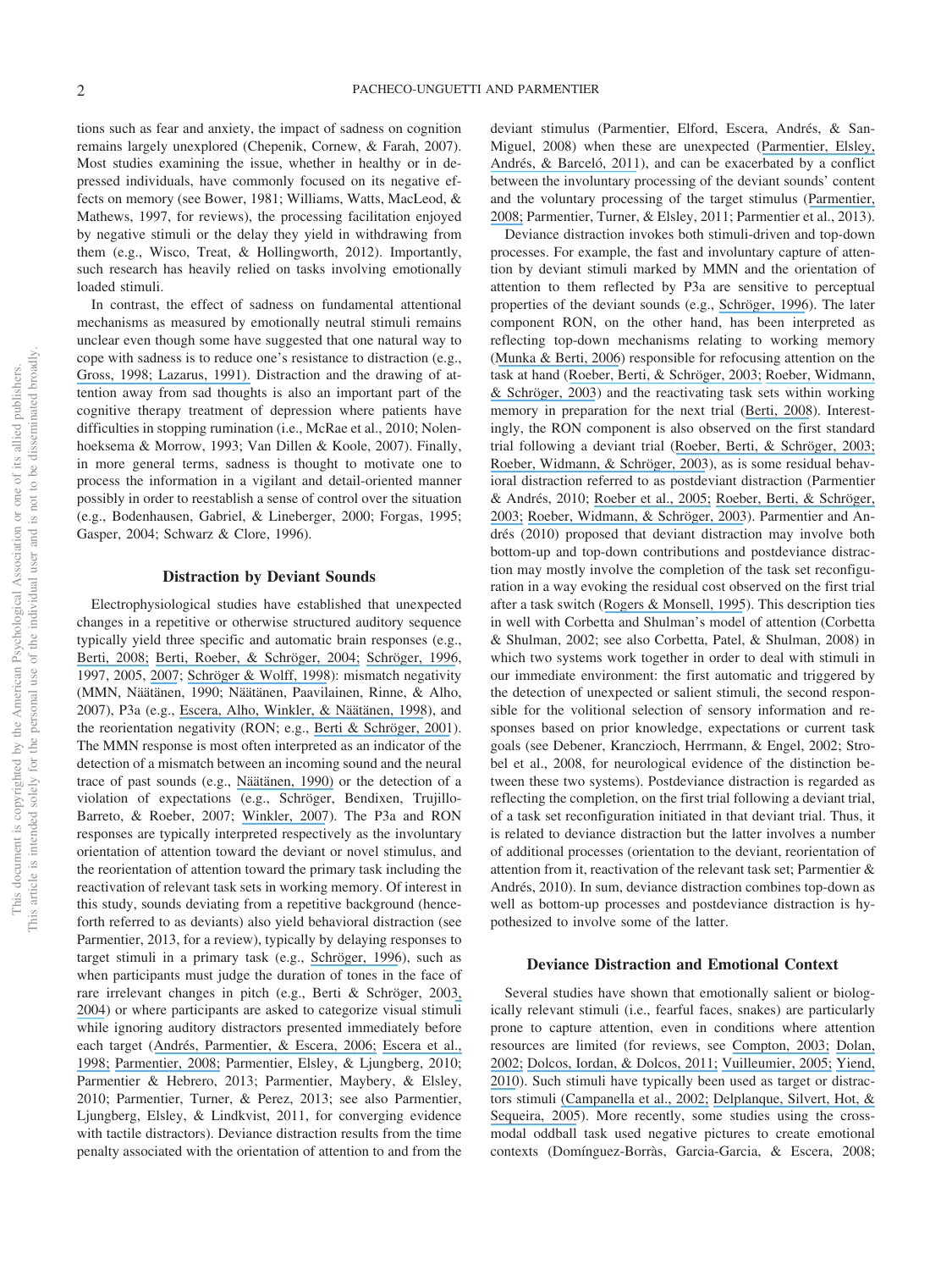Domínguez-Borra`s et al., 2009; Garcia-Garcia, Yordanova, Kolev, Domínguez-Borràs, & Escera, 2010; Lv, Wang, Tu, Zheng, & Qiu, 2011). Their results show that participants asked to categorize visual targets do so more slowly following the unexpected presentation of a novel sound compared with a standard tone. More importantly, they show that this distraction increases when the sounds are presented in the negative emotional context. However, these studies present some limitations. First, they assume that the presentation of pictures evokes emotions but include no independent measurements of emotions. Second, these studies remain noncommittal regarding the specific emotions supposedly manipulated because the pictures they used in the negative context condition may arguably have produced anxiety, stress, arousal, fear, disgust, and/or sadness. Third, their mixed presentation of negative and neutral trials makes it unlikely that participants were in an entirely neutral or negative emotional state at any given time. This might have led to underestimate the impact of the emotional context and might possibly explain why the negative context increased distraction in some studies but did not in others (Garcia-Garcia, Clemente, Domínguez-Borràs, & Escera, 2010; Garcia-Garcia, Domínguez-Borràs, SanMiguel, & Escera, 2008).

## **Our Study and Hypotheses**

We report an experiment in which we manipulated the participants' emotional state (neutral vs. sad) by way of an induction method before they performed a cross-modal oddball task using emotional neutral stimuli. Based on suggestions that sadness elicits greater propensity to process distracting information (e.g., Bodenhausen et al., 2000; [Forgas, 1995;](https://www.researchgate.net/publication/15328091_Mood_and_judgment_The_Affect_Infusion_Model_AIM?el=1_x_8&enrichId=rgreq-d00e34159f4cd1258edc52321b81e77f-XXX&enrichSource=Y292ZXJQYWdlOzI1NzQ2MzQwMjtBUzoxMDMxNTE0NjYxODg4MDdAMTQwMTYwNDYzNTg3MQ==) [Gasper, 2004;](https://www.researchgate.net/publication/254222241_Do_you_see_what_I_see_Affect_and_visual_information?el=1_x_8&enrichId=rgreq-d00e34159f4cd1258edc52321b81e77f-XXX&enrichSource=Y292ZXJQYWdlOzI1NzQ2MzQwMjtBUzoxMDMxNTE0NjYxODg4MDdAMTQwMTYwNDYzNTg3MQ==) [Schwarz & Clore,](https://www.researchgate.net/publication/229067930_Feelings_and_Phenomenal_Experiences?el=1_x_8&enrichId=rgreq-d00e34159f4cd1258edc52321b81e77f-XXX&enrichSource=Y292ZXJQYWdlOzI1NzQ2MzQwMjtBUzoxMDMxNTE0NjYxODg4MDdAMTQwMTYwNDYzNTg3MQ==) [1996](https://www.researchgate.net/publication/229067930_Feelings_and_Phenomenal_Experiences?el=1_x_8&enrichId=rgreq-d00e34159f4cd1258edc52321b81e77f-XXX&enrichSource=Y292ZXJQYWdlOzI1NzQ2MzQwMjtBUzoxMDMxNTE0NjYxODg4MDdAMTQwMTYwNDYzNTg3MQ==)) and that negative emotions appear to increase deviance distraction (Domínguez-Borràs et al., 2008; Domínguez-Borràs et al., 2009; [Garcia-Garcia, Yordanova, et al., 2010](https://www.researchgate.net/publication/223364390_Tuning_the_brain_for_novelty_detection_under_emotional_threat_The_role_of_increasing_gamma_phase-synchronization?el=1_x_8&enrichId=rgreq-d00e34159f4cd1258edc52321b81e77f-XXX&enrichSource=Y292ZXJQYWdlOzI1NzQ2MzQwMjtBUzoxMDMxNTE0NjYxODg4MDdAMTQwMTYwNDYzNTg3MQ==)), our prediction was that participants in the sadness induction group would exhibit greater deviance distraction. In addition, we also assessed postdeviance distraction with the aim to explore whether sadness may have differential effects on bottom-up and top-down contributors to distraction (under the assumption that postdeviance distraction is a purer manifestation of task-set reactivation than deviance distraction; Parmentier & Andrés, 2010). This was exploratory in part but also motivated by the suggestion that emotional states (as opposed to traits) appear to enhance bottom-up rather than topdown attentional networks ([Pacheco-Unguetti, Acosta, Callejas, &](https://www.researchgate.net/publication/43348217_Attention_and_Anxiety_Different_Attentional_Functioning_Under_State_and_Trait_Anxiety?el=1_x_8&enrichId=rgreq-d00e34159f4cd1258edc52321b81e77f-XXX&enrichSource=Y292ZXJQYWdlOzI1NzQ2MzQwMjtBUzoxMDMxNTE0NjYxODg4MDdAMTQwMTYwNDYzNTg3MQ==) [Lupiáñez, 2010](https://www.researchgate.net/publication/43348217_Attention_and_Anxiety_Different_Attentional_Functioning_Under_State_and_Trait_Anxiety?el=1_x_8&enrichId=rgreq-d00e34159f4cd1258edc52321b81e77f-XXX&enrichSource=Y292ZXJQYWdlOzI1NzQ2MzQwMjtBUzoxMDMxNTE0NjYxODg4MDdAMTQwMTYwNDYzNTg3MQ==)). If so, our secondary prediction would be that sadness should increase deviance distraction more than postdeviance distraction (or possibly affect the first and not the second).

## **Method**

# **Participants**

Forty undergraduate students aged  $17-32$  ( $M = 20.50$  years,  $SD = 2.90$ ; 37 females) participated. All participants reported normal or corrected-to-normal vision and hearing, and were naïve to the purpose of the experiment. All received a small honorarium in exchange for their participation in the study. This study was approved by the ethical committee of the Department of Psychology at the University of the Balearic Islands.

## **Mood Induction Procedure (MIP)**

To induce sad and neutral emotional states, we used an experimental MIP combining music and autobiographical recall (see Martin, 1990 for a review of the effectiveness of these methods). Instructions about the autobiographical recall were presented on a computer screen and the music via headphones.

In the sadness-MIP condition, participants were presented with written instructions on the computer screen. These required participants to recall, as vividly as possible, the saddest event that had occurred in their life. They were encouraged to carefully remember and evoke details about that situation, how they felt, what their thoughts were at the time, and to try to immerse into the mood of that moment as deeply as possible. Participants reminisced about this sad event for 4 minutes, after which they were instructed to write down on a sheet of paper as detailed a description of the event as possible. This writing phase lasted 5 minutes. Throughout the induction, musical pieces were played through the participants' headphones. These pieces (*Adagio for Strings, Op.11* by Samuel Barber, and *5th Symphony Adagietto* by Mahler) were selected for their propensity to induce sadness as reported in earlier work ([Chepenik et al., 2007;](https://www.researchgate.net/publication/5808877_The_Influence_of_Sad_Mood_on_Cognition?el=1_x_8&enrichId=rgreq-d00e34159f4cd1258edc52321b81e77f-XXX&enrichSource=Y292ZXJQYWdlOzI1NzQ2MzQwMjtBUzoxMDMxNTE0NjYxODg4MDdAMTQwMTYwNDYzNTg3MQ==) [Niedenthal & Setterlund, 1994;](https://www.researchgate.net/publication/209436042_Emotion_Congruence_in_Perception?el=1_x_8&enrichId=rgreq-d00e34159f4cd1258edc52321b81e77f-XXX&enrichSource=Y292ZXJQYWdlOzI1NzQ2MzQwMjtBUzoxMDMxNTE0NjYxODg4MDdAMTQwMTYwNDYzNTg3MQ==) Riener, Stefanucci, Proffitt, & Clore, 2011; [Robinson, Cools, Crockett, &](https://www.researchgate.net/publication/23933634_Mood_state_moderates_the_role_of_serotonin_in_cognitive_biases?el=1_x_8&enrichId=rgreq-d00e34159f4cd1258edc52321b81e77f-XXX&enrichSource=Y292ZXJQYWdlOzI1NzQ2MzQwMjtBUzoxMDMxNTE0NjYxODg4MDdAMTQwMTYwNDYzNTg3MQ==) [Sahakian, 2010;](https://www.researchgate.net/publication/23933634_Mood_state_moderates_the_role_of_serotonin_in_cognitive_biases?el=1_x_8&enrichId=rgreq-d00e34159f4cd1258edc52321b81e77f-XXX&enrichSource=Y292ZXJQYWdlOzI1NzQ2MzQwMjtBUzoxMDMxNTE0NjYxODg4MDdAMTQwMTYwNDYzNTg3MQ==) [Schmid & Schmid Mast, 2010;](https://www.researchgate.net/publication/225559951_Mood_effects_on_emotion_recognition?el=1_x_8&enrichId=rgreq-d00e34159f4cd1258edc52321b81e77f-XXX&enrichSource=Y292ZXJQYWdlOzI1NzQ2MzQwMjtBUzoxMDMxNTE0NjYxODg4MDdAMTQwMTYwNDYzNTg3MQ==) Storbeck & Clore, 2005).

In the neutral-MIP condition, the procedure was identical to that of the sadness-MIP condition with the difference that participants were asked to remember a recent trip to the grocery shop. They were encouraged to recollect details of the shop, their localization, and their actions in that shop. Participants in this condition were exposed to musical pieces (*The Planets, Op. 32: VII. Neptune, the Mystic* by Gustav Holst and the Largo movement from *New World Symphony* by Antonin Dvorak) selected for their emotional neutrality ([Au Yeung, Dalgleish, Golden, & Schartau, 2006;](https://www.researchgate.net/publication/7414631_Reduced_specificity_of_autobiographical_memories_following_a_negative_mood_induction?el=1_x_8&enrichId=rgreq-d00e34159f4cd1258edc52321b81e77f-XXX&enrichSource=Y292ZXJQYWdlOzI1NzQ2MzQwMjtBUzoxMDMxNTE0NjYxODg4MDdAMTQwMTYwNDYzNTg3MQ==) Berna et al., 2010; [Robinson et al., 2010;](https://www.researchgate.net/publication/23933634_Mood_state_moderates_the_role_of_serotonin_in_cognitive_biases?el=1_x_8&enrichId=rgreq-d00e34159f4cd1258edc52321b81e77f-XXX&enrichSource=Y292ZXJQYWdlOzI1NzQ2MzQwMjtBUzoxMDMxNTE0NjYxODg4MDdAMTQwMTYwNDYzNTg3MQ==) [Schmid & Schmid Mast, 2010](https://www.researchgate.net/publication/225559951_Mood_effects_on_emotion_recognition?el=1_x_8&enrichId=rgreq-d00e34159f4cd1258edc52321b81e77f-XXX&enrichSource=Y292ZXJQYWdlOzI1NzQ2MzQwMjtBUzoxMDMxNTE0NjYxODg4MDdAMTQwMTYwNDYzNTg3MQ==)).

## **Mood and Music Assessment**

To ascertain that our MIPs were effective, we used the Positive and Negative Affect Schedule (PANAS; [Watson, Clark, & Telle](https://www.researchgate.net/publication/235726247_Development_and_Validation_of_Brief_Measures_of_Positive_and_Negative_Affect_The_PANAS_Scales?el=1_x_8&enrichId=rgreq-d00e34159f4cd1258edc52321b81e77f-XXX&enrichSource=Y292ZXJQYWdlOzI1NzQ2MzQwMjtBUzoxMDMxNTE0NjYxODg4MDdAMTQwMTYwNDYzNTg3MQ==)[gen, 1988](https://www.researchgate.net/publication/235726247_Development_and_Validation_of_Brief_Measures_of_Positive_and_Negative_Affect_The_PANAS_Scales?el=1_x_8&enrichId=rgreq-d00e34159f4cd1258edc52321b81e77f-XXX&enrichSource=Y292ZXJQYWdlOzI1NzQ2MzQwMjtBUzoxMDMxNTE0NjYxODg4MDdAMTQwMTYwNDYzNTg3MQ==); Spanish version: [Sandín et al., 1999](https://www.researchgate.net/publication/272416833_The_PANAS_Scales_of_Positive_and_Negative_Affect_Factor_Analytic_Validation_and_Cross-cultural_Convergence?el=1_x_8&enrichId=rgreq-d00e34159f4cd1258edc52321b81e77f-XXX&enrichSource=Y292ZXJQYWdlOzI1NzQ2MzQwMjtBUzoxMDMxNTE0NjYxODg4MDdAMTQwMTYwNDYzNTg3MQ==)). This test includes 20 emotional words or adjectives that participants must rate from 1 (*very slightly*) to 5 (*extremely*) in order to reflect the degree to which each reflects their current state. The 20 items divide into two 10-item subscales, one measuring positive affect (PANAS-PA), the other measuring negative affect (PANAS-NA). We also used the *Scale for Mood Assessment* (EVEA; [Sanz, 2001](https://www.researchgate.net/publication/39148549_Un_instrumento_para_evaluar_la_eficacia_de_los_procedimientos_de_induccion_de_estado_de_animo_la_Escala_de_Valoracion_del_Estado_de_animo_EVEA?el=1_x_8&enrichId=rgreq-d00e34159f4cd1258edc52321b81e77f-XXX&enrichSource=Y292ZXJQYWdlOzI1NzQ2MzQwMjtBUzoxMDMxNTE0NjYxODg4MDdAMTQwMTYwNDYzNTg3MQ==)), which measures the participant's state of anxiety, sadness, anger, and happiness. This scale includes 16 items (four adjectives for the four aforementioned states), each evaluated using a Likert scale (ranging from 0 to 10). Additionally, we designed a self-rating scale, the Scale for Specific Emotions (SSE) to specifically measure the participants' level of sadness, as well as six other emotions (anger, disgust, fear, anxiety, happiness, and surprise). As in the EVEA, participants were asked to score each emotion using a Likert scale (ranging from 0 to 10).

Finally, the Self-Assessment Mannequin test (SAM; [Lang,](https://www.researchgate.net/publication/209436364_Behavioral_treatment_and_bio-behavioral_assessment_Computer_applications?el=1_x_8&enrichId=rgreq-d00e34159f4cd1258edc52321b81e77f-XXX&enrichSource=Y292ZXJQYWdlOzI1NzQ2MzQwMjtBUzoxMDMxNTE0NjYxODg4MDdAMTQwMTYwNDYzNTg3MQ==) [1980](https://www.researchgate.net/publication/209436364_Behavioral_treatment_and_bio-behavioral_assessment_Computer_applications?el=1_x_8&enrichId=rgreq-d00e34159f4cd1258edc52321b81e77f-XXX&enrichSource=Y292ZXJQYWdlOzI1NzQ2MzQwMjtBUzoxMDMxNTE0NjYxODg4MDdAMTQwMTYwNDYzNTg3MQ==)) was used to assess the participants' affective reactions to the music played during mood induction. This test consists of three 5-point bipolar scales that indicate emotional reactions along each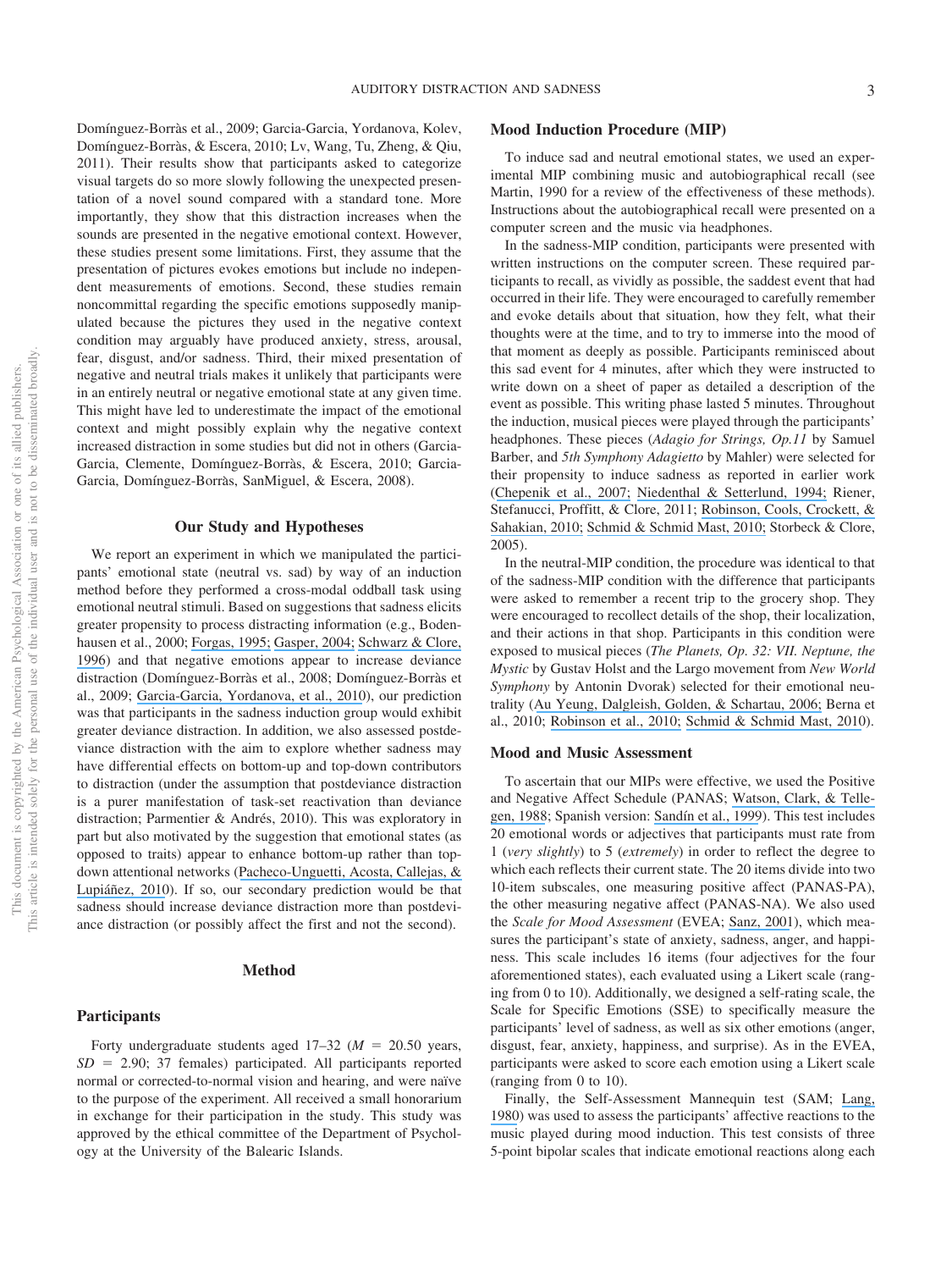of three emotions: pleasure from 1 (*pleasant*) to 5 (*unpleasant*); arousal from 1 (*calm*) to 5 (*excited*); and dominance from 1 (*controlled*) to 5 (*dominant*).

## **Oddball Task**

Two 200 ms long sounds were used throughout the experiment. The standard sound was a 600 Hz sine-wave tone. The deviant sound was a burst of white noise. Both sounds were normalized and digitally edited to include 10 ms rise and fall ramps. Sounds were delivered binaurally through headphones at an intensity of approximately 70 dB(A).

As illustrated in Figure 1, each trial involved the presentation of a sound followed by a visual digit (in white color against a black screen) with a sound-to-digits stimulus onset asynchrony of 250 ms. Digits appeared for 200 ms at the center of the screen and sustained an angle of approximately 2.6°, temporarily replacing the fixation crossed otherwise always visible at the center of the screen. Upon the digit's offset, the fixation cross reappeared for 600 ms during which participants were required to press a key to categorize each digit as odd or even as quickly as possible while trying to make no error. The experiment took place in a sound attenuated room and took approximately 1 hr to complete.

Participants completed four blocks of 180 test trials each. In each block the digits 1 to 6 were used equally often in each of the two sound conditions (standard, deviant). The standard sound was used in 80% of trials, and the deviant sound in the remaining 20%, arranged in a random sequence (different for every participant and block) with the constraint that deviant sounds were never presented on subsequent trials. Participants categorized the digits as odd or even using the V and B keys on the computer keyboard (the mapping of key to response being counterbalanced across participants). Each block was preceded by 12 practice standard trials that were not included in the data analysis.

#### **Procedure**

Participants were randomly assigned to the neutral and sadness induction conditions on arrival at the laboratory and informed consent was obtained from all of them before the experiment began. Each participant was provided with a booklet containing all the questionnaires and an information page describing the two phases of the study: the induction phase (excluding information about the specific mood that would be induced) and the oddball task. Participants were encouraged to respond sincerely and truthfully to the questionnaires.

Participants filled out the PANAS, the EVEA, and the SSE twice and with the explicit instruction to indicate how they felt at that moment: before and after the mood induction. After filling out the set of questionnaires for the first time, they were instructed to put the headphones on and follow instructions appearing on the screen in order to begin the mood induction phase while listening to musical pieces. The music pieces played throughout the induction and completion of the postinduction questionnaires. Participants were then administered with the oddball task. Finally, the music was turned off and participants proceeded to run the oddball task. Upon completion of the latter, they completed the EVEA again, as well as the SAM to evaluate the musical pieces presented throughout the MIP.

Finally, all participants, upon completing the experiment and before being debriefed, were exposed to *Eine Kleine Nachtmusik* by Mozart, a musical piece that has been effectively used in previous studies to induce a positive mood (i.e., [Niedenthal &](https://www.researchgate.net/publication/209436042_Emotion_Congruence_in_Perception?el=1_x_8&enrichId=rgreq-d00e34159f4cd1258edc52321b81e77f-XXX&enrichSource=Y292ZXJQYWdlOzI1NzQ2MzQwMjtBUzoxMDMxNTE0NjYxODg4MDdAMTQwMTYwNDYzNTg3MQ==) [Setterlund, 1994;](https://www.researchgate.net/publication/209436042_Emotion_Congruence_in_Perception?el=1_x_8&enrichId=rgreq-d00e34159f4cd1258edc52321b81e77f-XXX&enrichSource=Y292ZXJQYWdlOzI1NzQ2MzQwMjtBUzoxMDMxNTE0NjYxODg4MDdAMTQwMTYwNDYzNTg3MQ==) Riener et al., 2011; [Schmid & Schmid Mast,](https://www.researchgate.net/publication/225559951_Mood_effects_on_emotion_recognition?el=1_x_8&enrichId=rgreq-d00e34159f4cd1258edc52321b81e77f-XXX&enrichSource=Y292ZXJQYWdlOzI1NzQ2MzQwMjtBUzoxMDMxNTE0NjYxODg4MDdAMTQwMTYwNDYzNTg3MQ==) [2010;](https://www.researchgate.net/publication/225559951_Mood_effects_on_emotion_recognition?el=1_x_8&enrichId=rgreq-d00e34159f4cd1258edc52321b81e77f-XXX&enrichSource=Y292ZXJQYWdlOzI1NzQ2MzQwMjtBUzoxMDMxNTE0NjYxODg4MDdAMTQwMTYwNDYzNTg3MQ==) Storbeck & Clore, 2005), with instructions to relax and enjoy the music to facilitate return to a baseline euthymic mood.

## **Results**

The results are broken down in three parts. We first report analyses of the mood questionnaires in order to ascertain the efficiency and validity of our mood induction conditions. We limit our report to the key measures of relevance for our study (results for secondary measures are reported in the Appendix). Second, we report data measuring the participants' emotional response to the musical pieces used in our study. Finally, we analyzed the data from the oddball task in order to assess whether auditory distraction differed as a function of the mood induction condition.



*Figure 1.* Schematic illustration of the cross-modal oddball task in which each trial started with the presentation of 200 ms auditory distractor that participants were instructed to ignore, followed by a 200 ms visual digit they categorized as odd or even before the next trial began 600 ms later.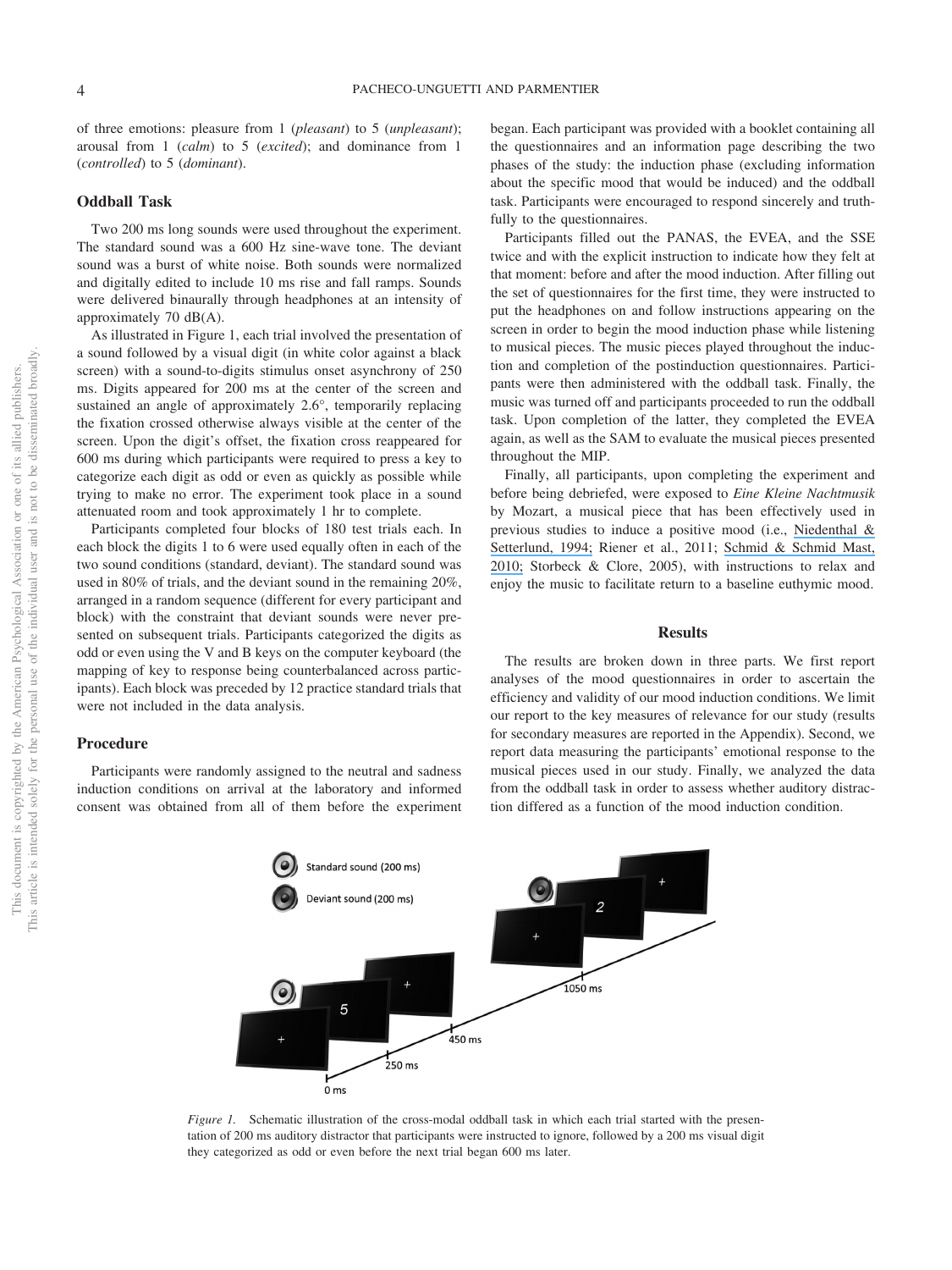## **Effects of MIP on Mood**

In the recall-writing task of the sadness mood induction group, 17 participants reported the death of a loved one (relatives or close friends) through accident or to a terminal illness, two participants reported the loss of their pet, and one recalled his or her parents' divorce. In the neutral mood induction group, none of the participants reported details about any incident or event that could be considered especially positive or negative; instead, they were all neutral.

PANAS-PA scores, shown in Table 1, measured before and after the mood induction were analyzed using a 2 (Group: sadness, neutral induction)  $\times$  2 (Time: before, after induction) mixed ANOVA. The main effects of group,  $F(1, 38) = 9.12$ ,  $MSE =$ 42.92,  $p = .004$ ,  $\eta_p^2 = .19$ , and time,  $F(1, 38) = 4.70$ ,  $MSE =$ 19.19,  $p = .036$ ,  $\eta_p^2 = .11$ , were significant, as was the interaction between these variables,  $F(1, 38) = 16.46$ ,  $MSE = 19.19$ ,  $p <$ .001,  $\eta_p^2$  = .30. As expected, the two groups did not differ from each other before induction  $(F \leq 1)$ . Following induction, however, positive affective scores were significantly lower in the sadness mood induction group than in the neutral group,  $F(1, 38) = 17.56$ ,  $MSE = 40.17$ ,  $p < .001$ ,  $\eta_p^2 = .31$ . The same analysis performed on the PANAS-NA scores revealed significant main effects of group,  $F(1, 38) = 5.20$ ,  $MSE = 28.51$ ,  $p = .028$ ,  $\eta_p^2 = .12$ , and time,  $F(1, 38) = 5.58$ ,  $MSE = 16.16$ ,  $p = .023$ ,  $\eta_p^2$  = .13. Importantly, the group  $\times$  time interaction was also significant,  $F(1, 38) = 20.04$ ,  $MSE = 16.16$ ,  $p < .001$ ,  $\eta_p^2 = .34$ . Prelevel scores did not differ between the group prior to the mood induction  $(F < 1)$ , but did so following it: negative affective scores were significantly higher in the sadness mood induction group relative to the neutral group,  $F(1, 38) = 16.74$ ,  $MSE = 27.21$ ,  $p <$ .001,  $\eta_p^2 = .30$ .

The same analyses were conducted for sad and neutral scores of the SSE. The sadness mood subscale revealed main effects of group,  $F(1, 38) = 13.63$ ,  $MSE = 6.31$ ,  $p < .001$ ,  $\eta_p^2 = .26$ , and time,  $F(1, 38) = 44.01$ ,  $MSE = 3.49$ ,  $p < .001$ ,  $\eta_p^2 = .53$ . The group  $\times$  time interaction was also significant,  $F(1, 38) = 69.01$ ,  $MSE = 3.49$ ,  $p < .001$ ,  $\eta_p^2 = .64$ , showing that the sadness mood induction group produced significantly lower scores than the neutral group before induction,  $F(1, 38) = 5.46$ ,  $MSE = 3.58$ ,  $p =$ .025,  $\eta_p^2 = .12$ , but greater scores following induction,  $F(1, 38) =$ 49.44,  $MSE = 6.23$ ,  $p < .001$ ,  $\eta_p^2 = .56$ . For the neutral mood subscale, the main effect of group was not significant  $(F < 1)$ , but the main effect of time was,  $F(1, 38) = 18.12$ ,  $MSE = 6.48$ ,  $p <$ .001,  $\eta_p^2 = .32$ . The group  $\times$  time interaction was marginally

significant,  $F(1, 38) = 3.90$ ,  $MSE = 6.48$ ,  $p = .056$ ,  $\eta_p^2 = .09$ : Groups did not differ in prelevel scores  $(F < 1)$ , but the neutral mood induction group reported significantly higher scores than the sadness group in postinduction measures,  $F(1, 38) = 4.60$ ,  $MSE =$ 7.03,  $p = .038$ ,  $\eta_p^2 = .10$ .

A 2 (Group: sadness, neutral induction)  $\times$  3 (Time: before induction, after induction, after the oddball task) ANOVA performed on the ratings from the sadness subscale of EVEA yielded significant main effects of group,  $F(1, 38) = 12.89$ ,  $MSE = 8.14$ ,  $p < .001$ ,  $\eta_p^2 = .25$ , and time,  $F(2, 76) = 25.44$ ,  $MSE = 1.74$ ,  $p <$ .001,  $\eta_p^2 = .40$ . The interaction between these variables was also significant,  $F(2, 76) = 29.04$ ,  $MSE = 1.74$ ,  $p < .001$ ,  $\eta_p^2 = .43$ . Scores were similar for the two groups before induction  $(F \leq 1)$ , but were significantly higher in the sadness mood induction group, both following completion of the induction phase and of the oddball task,  $F(1, 38) = 41.60$ ,  $MSE = 4.04$ ,  $p < .001$ ,  $\eta_p^2 = .52$ ; and  $F(1, 38) = 9.05$ ,  $MSE = 4.03$ ,  $p < .005$ ,  $\eta_p^2 = .19$ , respectively.

In summary, our mood manipulation was effective in inducing sadness in the sadness induction group and in that group only, and in eliciting effects strong enough to last through the completion of the oddball task.

#### **Music Assessment**

An ANOVA performed on SAM valence ratings revealed significant differences between the groups in their emotional reaction to the musical pieces,  $F(1, 38) = 57.00$ ,  $MSE = .77$ ,  $p < .001$ ,  $\eta_p^2$  = .60. The songs presented to the sadness induction group were rated as significantly more unpleasant than those presented to the neutral group ( $M = 4.3$ ,  $SD = .65$ , vs.  $M = 2.2$ ,  $SD = 1.05$ , respectively). The neutral and sad pieces did not differ with respect to dominance ratings,  $F(1, 38) = 1.56$ ,  $MSE = 1.02$ ,  $p = .218$ ,  $\eta_p^2 = .03$  (*M* = 3.0, *SD* = .91, vs. *M* = 2.6, *SD* = 1.09), or in terms of induced arousal ( $F < 1$ ;  $M = 2.5$ ,  $SD = 1.10$ , vs.  $M = 2.3$ ,  $SD = 1.13$ , respectively).

## **Oddball Task Performance**

**Data analysis.** The mean proportion of correct responses and mean response latencies for correct responses were analyzed using 2 (sadness, neutral mood induction, between participants)  $\times$  3 (trial type: standard, deviant, and postdeviant standard, withinparticipant) ANOVA.

**Proportion correct.** A significant main effect of trial type was found,  $F(2, 76) = 6.17$ ,  $MSE = .001$ ,  $p < .005$ ,  $\eta_p^2 = .13$  (see

Table 1

*Means and Standard Deviations (in Parentheses), in the PANAS, Sadness Subscale of the EVEA, and the Sadness and Neutral Subscales of the SSE for the Different Mood Groups*

|                               | PANAS-PA     | PANAS-NA     | EVEA-Sadness | SSE-Sadness | SSE-Neutral |  |
|-------------------------------|--------------|--------------|--------------|-------------|-------------|--|
| Sadness mood induction        |              |              |              |             |             |  |
| Pre MIP                       | 30.95(4.86)  | 15.05(2.98)  | 2.03(1.53)   | 0.85(0.98)  | 5.75(3.32)  |  |
| Post MIP                      | 24.85 (6.43) | 21.20(5.51)  | 6.25(2.24)   | 7.10(2.97)  | 2.20(2.44)  |  |
| Final                         |              |              | 3.51(2.42)   |             |             |  |
| <b>Neutral mood induction</b> |              |              |              |             |             |  |
| Pre MIP                       | 31.40 (4.50) | 16.35(5.10)  | 2.43(2.17)   | 2.25(2.48)  | 5.30(3.02)  |  |
| Post MIP                      | 33.25(6.23)  | 14.45 (4.90) | 2.15(1.74)   | 1.55(1.90)  | 4.00(2.84)  |  |
| Final                         |              |              | 1.60(1.48)   |             |             |  |
|                               |              |              |              |             |             |  |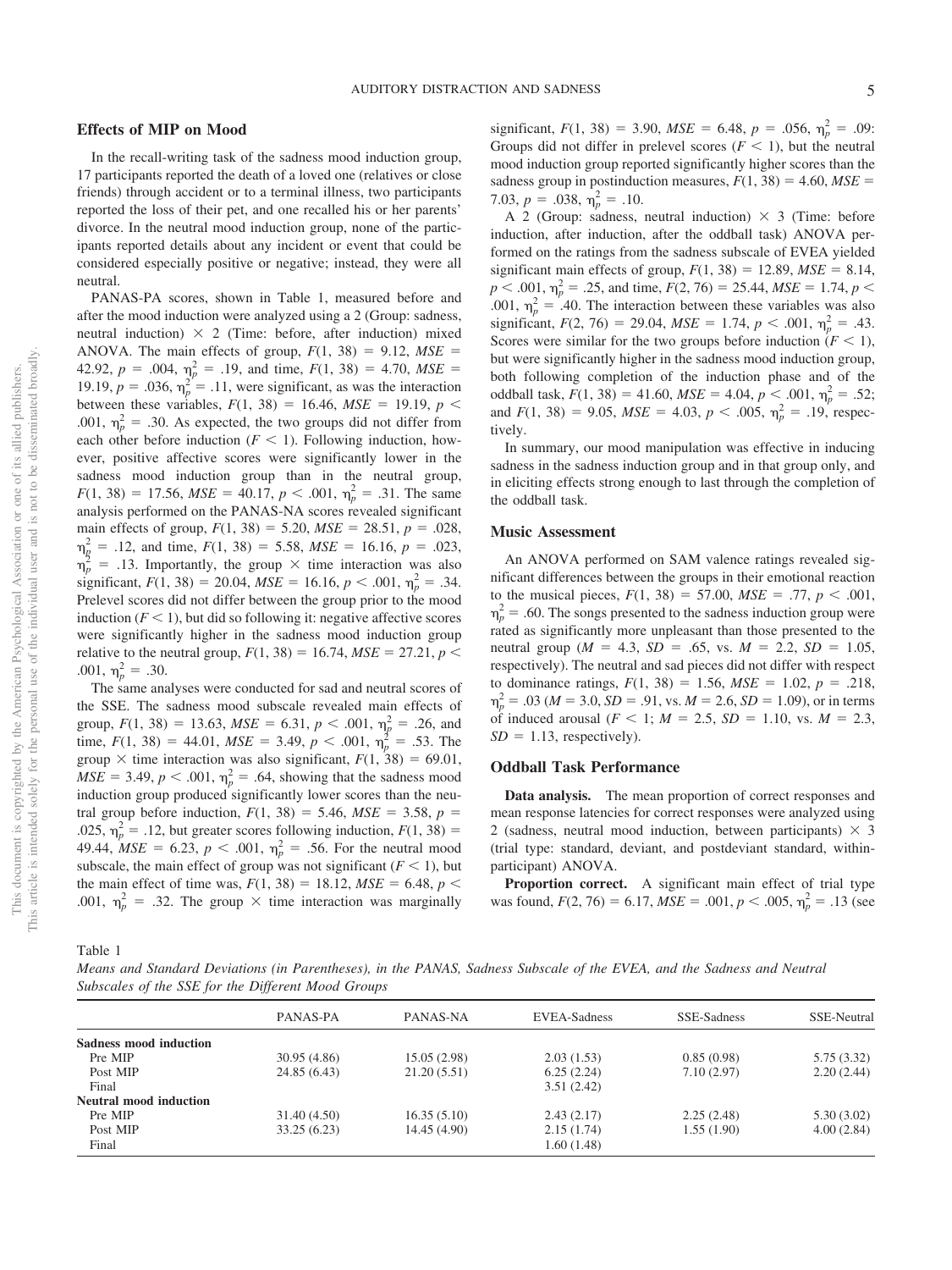Figure 2, top panel). Participants responded significantly more accurately in standard sound than in deviant sound trials,  $F(1, 38) = 10.37$ ,  $MSE = .001$ ,  $p < .005$ ,  $\eta_p^2 = .21$ , and in postdeviant standard sound than in deviant sound trials,  $F(1, 38)$ 6.30,  $MSE = .002$ ,  $p = .016$ ,  $\eta_p^2 = .14$ . No difference in accuracy was found between standard and postdeviant standard sounds (*F* 1). The main effect of group was not significant, and neither was the group  $\times$  sound interaction (both  $Fs < 1$ ).

**Response latencies for correct responses.** The analysis of response latencies revealed a main effect of trial type,  $F(2, 76) =$ 39.20,  $MSE = 291$ ,  $p < .001$ ,  $\eta_p^2 = .50$  (see Figure 2). As expected, participants were slower in deviant trials compared with standard (deviance distraction) or postdeviant standard trials, *F*(1, 38) = 55.74,  $MSE = 406$ ,  $p < .001$ ,  $\eta_p^2 = .59$ ; and  $F(1, 38) =$ 24.23,  $MSE = 311$ ,  $p < .001$ ,  $\eta_p^2 = .38$ , respectively. Response were also slower in postdeviant standard trials than in the standard trials (postdeviance distraction),  $F(1, 38) = 25.99$ ,  $MSE = 156$ ,  $p < .001$ ,  $\eta_p^2 = .40$ . The main effect of group was not significant,  $F(1, 38) = 2.83, MSE = 9988, p = .100, \eta_p^2 = .06$ . Most critically, however, the group  $\times$  sound condition interaction was significant,  $F(2, 76) = 4.90$ ,  $MSE = 291$ ,  $p < .01$ ,  $\eta_p^2 = .11$ . Further



# **□ Deviant** □ Postdeviant Standard □ Standard

*Figure 2.* Performance in the cross-modal oddball task as a function of the induction condition (negative, neutral) and the sound condition (deviant, postdeviant standard, standard). Error bars represent one standard error of the mean.

analyses were carried out to compare the two groups with respect to deviance distraction (reaction time [RT] deviant–RT standard) and postdeviance distraction (RT postdeviant standard–RT standard). Deviance distraction was larger in the sadness induction group compared to the neutral group ( $M = 45.26$ ,  $SD = 33.90$ , and  $M = 22.01$ ,  $SD = 21.79$ ,  $F(1, 38) = 6.66$ ,  $MSE = 812$ ,  $p = .013$ ,  $\eta_p^2 = .15$ . In contrast, the two groups showed similar levels of postdeviance distraction ( $M = 17.69$ ,  $SD = 19.34$ , and  $M = 10.77$ ,  $SD = 15.79$ ,  $F(1, 38) = 1.53$ ,  $MSE = 311$ ,  $p = .222$ ,  $\eta_p^2 = .03$ . In order to assess whether sadness slowed response times independently of distraction, a contrast was carried out comparing the two groups in the standard condition. Although RTs were numerically faster in the neutral group than in the sadness induction group ( $M = 487.68$ ,  $SD = 51.32$ , and  $M = 507.35$ ,  $SD = 60.61$ , respectively), this difference was not significant,  $F(1, 38) = 1,355$ ,  $MSE = 3154$ ,  $p = .251$ ,  $\eta_p^2 = .034$ . Finally, we examined whether deviance distraction correlated with the participants' level of sadness (as measured by the sadness component of the EVEA immediately before the oddball task): This correlation was significant,  $r = .35$ ,  $p = .027$ . In sum, deviance and postdeviance distraction were observed in both groups but deviance distraction was significantly greater in the sadness induction group.

#### **Discussion**

This study reported the first attempt to measure the effect of induced sadness on deviance and postdeviance distraction in a cross-modal oddball task in which target and distractor stimuli were not emotionally loaded. A number of key results were found. First, data from our questionnaire measures corroborate that our induction manipulation was effective and induced sadness in the sadness induction group and not in the neutral group. Furthermore, they also showed that this effect was relatively specific (e.g., the sadness induction, although unsurprisingly increasing anger and hostility, did not affect state anxiety, disgust, surprise or fear). Second, the questionnaire measures also indicated that the effect of the sadness induction persisted across the duration of the experiment and, most critically, the cross-modal oddball task. These findings confirm that asking participants to recollect and write about personal live events while listening to music constitutes an effec-

tive induction method, in line with other studies' findings using the same induction procedures (i.e., Berna et al., 2010; [Chepenik et al.,](https://www.researchgate.net/publication/5808877_The_Influence_of_Sad_Mood_on_Cognition?el=1_x_8&enrichId=rgreq-d00e34159f4cd1258edc52321b81e77f-XXX&enrichSource=Y292ZXJQYWdlOzI1NzQ2MzQwMjtBUzoxMDMxNTE0NjYxODg4MDdAMTQwMTYwNDYzNTg3MQ==) [2007;](https://www.researchgate.net/publication/5808877_The_Influence_of_Sad_Mood_on_Cognition?el=1_x_8&enrichId=rgreq-d00e34159f4cd1258edc52321b81e77f-XXX&enrichSource=Y292ZXJQYWdlOzI1NzQ2MzQwMjtBUzoxMDMxNTE0NjYxODg4MDdAMTQwMTYwNDYzNTg3MQ==) [Niedenthal & Setterlund, 1994;](https://www.researchgate.net/publication/209436042_Emotion_Congruence_in_Perception?el=1_x_8&enrichId=rgreq-d00e34159f4cd1258edc52321b81e77f-XXX&enrichSource=Y292ZXJQYWdlOzI1NzQ2MzQwMjtBUzoxMDMxNTE0NjYxODg4MDdAMTQwMTYwNDYzNTg3MQ==) Riener et al., 2011; [Robin](https://www.researchgate.net/publication/23933634_Mood_state_moderates_the_role_of_serotonin_in_cognitive_biases?el=1_x_8&enrichId=rgreq-d00e34159f4cd1258edc52321b81e77f-XXX&enrichSource=Y292ZXJQYWdlOzI1NzQ2MzQwMjtBUzoxMDMxNTE0NjYxODg4MDdAMTQwMTYwNDYzNTg3MQ==)[son et al., 2010;](https://www.researchgate.net/publication/23933634_Mood_state_moderates_the_role_of_serotonin_in_cognitive_biases?el=1_x_8&enrichId=rgreq-d00e34159f4cd1258edc52321b81e77f-XXX&enrichSource=Y292ZXJQYWdlOzI1NzQ2MzQwMjtBUzoxMDMxNTE0NjYxODg4MDdAMTQwMTYwNDYzNTg3MQ==) Storbeck & Clore, 2005). Third, and most importantly, deviance distraction was significantly greater (twofold increase) following the induction of sadness, as compared with participants in the neutral induction group. Although participants in the sadness induction group were numerically but not significantly slower than participants in the neutral group, the finding of a significant increase in distraction suggests that sadness affected the orienting to and disengagement from the deviant sounds more than the mere processing of the target stimuli.

Remarkably, the increase in distraction due to sadness was observed in a task involving neutral stimuli, suggesting that sadness affects fundamental attention mechanisms and enhances participants' sensitivity to changes in their immediate environment and/or disrupting the disengagement of attention from taskirrelevant stimuli. This aspect is worth emphasizing because most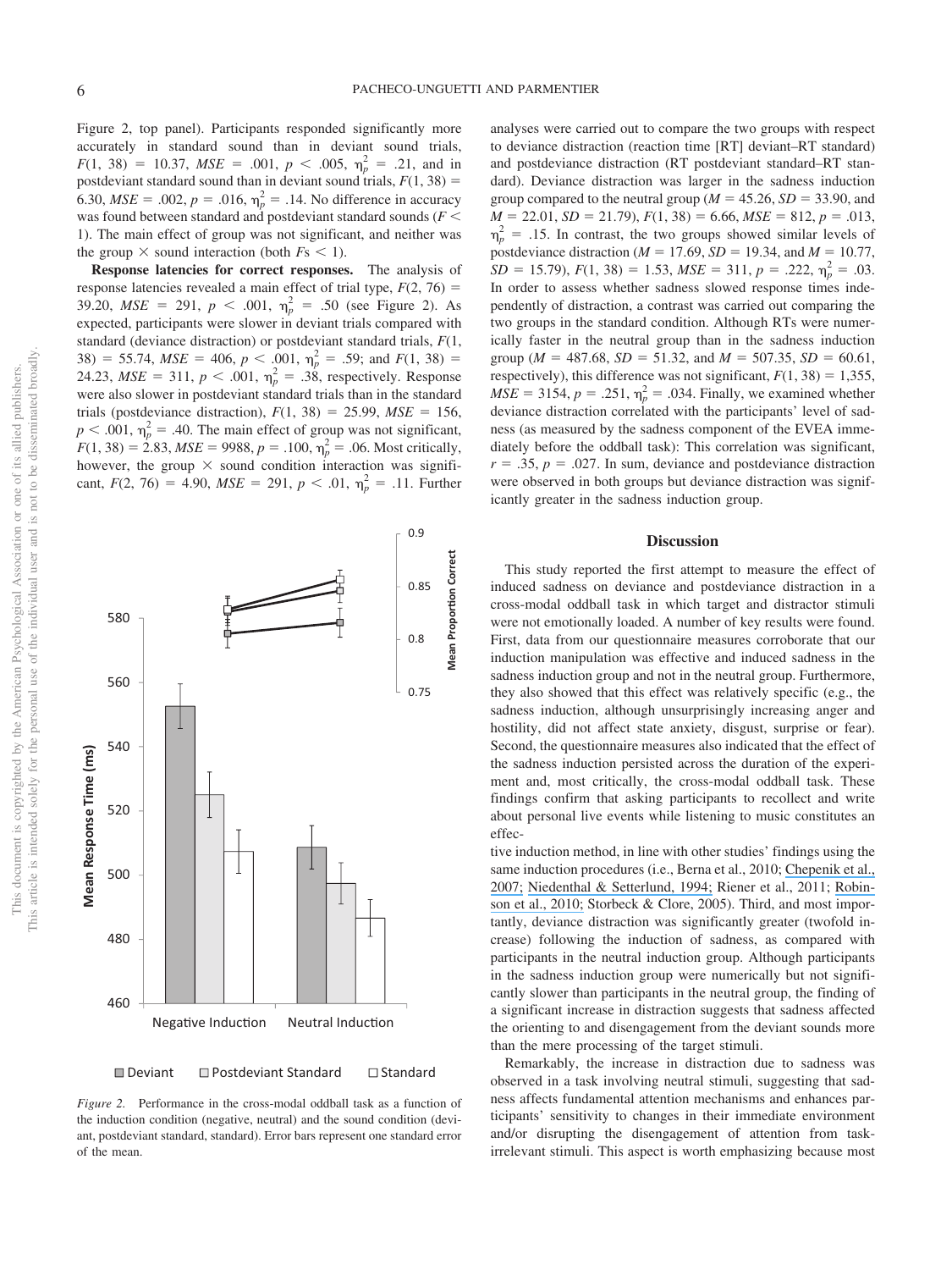previous studies examining the role of emotion in attention capture by novel stimuli have involved emotionally loaded tasks (Cam-panella et al., 2002; [Delplanque et al., 2005;](https://www.researchgate.net/publication/8264051_Event-related_P3a_and_P3b_in_response_to_unpredictable_emotional_stimuli?el=1_x_8&enrichId=rgreq-d00e34159f4cd1258edc52321b81e77f-XXX&enrichSource=Y292ZXJQYWdlOzI1NzQ2MzQwMjtBUzoxMDMxNTE0NjYxODg4MDdAMTQwMTYwNDYzNTg3MQ==) Domínguez-Borràs et al., 2008, 2009; [Ischebeck, Endrass, Simon, & Kathmann, 2011;](https://www.researchgate.net/publication/51625781_Auditory_novelty_processing_is_enhanced_in_obsessive-compulsive_disorder?el=1_x_8&enrichId=rgreq-d00e34159f4cd1258edc52321b81e77f-XXX&enrichSource=Y292ZXJQYWdlOzI1NzQ2MzQwMjtBUzoxMDMxNTE0NjYxODg4MDdAMTQwMTYwNDYzNTg3MQ==) [Karl, Malta, Maercker, 2006;](https://www.researchgate.net/publication/7782526_Meta-analytic_review_of_event-related_potential_studies_in_post-traumatic_stress_disorder?el=1_x_8&enrichId=rgreq-d00e34159f4cd1258edc52321b81e77f-XXX&enrichSource=Y292ZXJQYWdlOzI1NzQ2MzQwMjtBUzoxMDMxNTE0NjYxODg4MDdAMTQwMTYwNDYzNTg3MQ==) [Kemp et al., 2010;](https://www.researchgate.net/publication/26799076_Impact_of_depression_heterogeneity_on_attention_An_auditory_oddball_event_related_potential_study?el=1_x_8&enrichId=rgreq-d00e34159f4cd1258edc52321b81e77f-XXX&enrichSource=Y292ZXJQYWdlOzI1NzQ2MzQwMjtBUzoxMDMxNTE0NjYxODg4MDdAMTQwMTYwNDYzNTg3MQ==) [Lv et al., 2011;](https://www.researchgate.net/publication/51479098_The_effect_of_different_negative_emotional_context_on_involuntary_attention_An_ERP_study?el=1_x_8&enrichId=rgreq-d00e34159f4cd1258edc52321b81e77f-XXX&enrichSource=Y292ZXJQYWdlOzI1NzQ2MzQwMjtBUzoxMDMxNTE0NjYxODg4MDdAMTQwMTYwNDYzNTg3MQ==) [Wang, LaBar, & McCarthy, 2006](https://www.researchgate.net/publication/7067328_Mood_Alters_Amygdala_Activation_to_Sad_Distractors_During_an_Attentional_Task?el=1_x_8&enrichId=rgreq-d00e34159f4cd1258edc52321b81e77f-XXX&enrichSource=Y292ZXJQYWdlOzI1NzQ2MzQwMjtBUzoxMDMxNTE0NjYxODg4MDdAMTQwMTYwNDYzNTg3MQ==)), making difficult the distinction between the emotional and sensory/perceptual effects of such stimuli. Our results clearly indicate that mood state may be an important moderator of distraction by deviant stimuli even when these stimuli do not convey any emotional content per se and are not associated with any specific emotional response.

The greater vulnerability to distractors elicited by sadness can be explained by the latter's adaptive function, namely to signal that the current situation is problematic and promote a more vigilant and systematic appraisal of the external environment (Bodenhausen et al., 2000; [Forgas, 2007;](https://www.researchgate.net/publication/222692572_When_sad_is_better_than_happy_Negative_affect_can_improve_the_quality_and_effectiveness_of_persuasive_messages_and_social_influence_strategies?el=1_x_8&enrichId=rgreq-d00e34159f4cd1258edc52321b81e77f-XXX&enrichSource=Y292ZXJQYWdlOzI1NzQ2MzQwMjtBUzoxMDMxNTE0NjYxODg4MDdAMTQwMTYwNDYzNTg3MQ==) [Gasper, 2004;](https://www.researchgate.net/publication/254222241_Do_you_see_what_I_see_Affect_and_visual_information?el=1_x_8&enrichId=rgreq-d00e34159f4cd1258edc52321b81e77f-XXX&enrichSource=Y292ZXJQYWdlOzI1NzQ2MzQwMjtBUzoxMDMxNTE0NjYxODg4MDdAMTQwMTYwNDYzNTg3MQ==) [Schwarz & Clore,](https://www.researchgate.net/publication/229067930_Feelings_and_Phenomenal_Experiences?el=1_x_8&enrichId=rgreq-d00e34159f4cd1258edc52321b81e77f-XXX&enrichSource=Y292ZXJQYWdlOzI1NzQ2MzQwMjtBUzoxMDMxNTE0NjYxODg4MDdAMTQwMTYwNDYzNTg3MQ==) [1996](https://www.researchgate.net/publication/229067930_Feelings_and_Phenomenal_Experiences?el=1_x_8&enrichId=rgreq-d00e34159f4cd1258edc52321b81e77f-XXX&enrichSource=Y292ZXJQYWdlOzI1NzQ2MzQwMjtBUzoxMDMxNTE0NjYxODg4MDdAMTQwMTYwNDYzNTg3MQ==)). Interestingly, sadness affected deviance distraction but not postdeviance distraction, suggesting that sadness may affect specific processes involved in deviance distraction (orientation to and from the deviant, reactivation of the relevant task set) more than the completion of the task-set reconfiguration thought to reflect postdeviance distraction (e.g., [Berti, 2008;](https://www.researchgate.net/publication/5506411_Cognitive_control_after_distraction_Event-related_brain_potentials_ERPs_dissociate_between_different_processes_of_attentional_allocation?el=1_x_8&enrichId=rgreq-d00e34159f4cd1258edc52321b81e77f-XXX&enrichSource=Y292ZXJQYWdlOzI1NzQ2MzQwMjtBUzoxMDMxNTE0NjYxODg4MDdAMTQwMTYwNDYzNTg3MQ==) [Munka & Berti, 2006;](https://www.researchgate.net/publication/7412862_Examining_task-dependencies_of_different_attentional_processes_as_reflected_in_the_P3a_and_reorienting_negativity_components_of_the_human_event-related_brain_potential?el=1_x_8&enrichId=rgreq-d00e34159f4cd1258edc52321b81e77f-XXX&enrichSource=Y292ZXJQYWdlOzI1NzQ2MzQwMjtBUzoxMDMxNTE0NjYxODg4MDdAMTQwMTYwNDYzNTg3MQ==) Parmentier & Andrés, 2010). This finding contrasts with the increase of both effects with aging (Parmentier & Andrés, 2010), suggesting that postdeviance distraction, although related to deviance distraction, does not necessarily increase with the latter. We suggest that sadness might exert its effect at two possible levels. First, it may affect bottom-up processing by relaxing attentional filters and thereby facilitating the intrusion of deviant distractors into the focus of attention. Such view fits with the proposition that negative mood affects bottom-up processes rather than top-down control (e.g., Bishop, Jenkins, & Lawrence, 2007; [Eysenck, De](https://www.researchgate.net/publication/6315443_Anxiety_and_Cognitive_Performance_Attentional_Control_Theory?el=1_x_8&enrichId=rgreq-d00e34159f4cd1258edc52321b81e77f-XXX&enrichSource=Y292ZXJQYWdlOzI1NzQ2MzQwMjtBUzoxMDMxNTE0NjYxODg4MDdAMTQwMTYwNDYzNTg3MQ==)[rakshan, Santos, & Calvo, 2007;](https://www.researchgate.net/publication/6315443_Anxiety_and_Cognitive_Performance_Attentional_Control_Theory?el=1_x_8&enrichId=rgreq-d00e34159f4cd1258edc52321b81e77f-XXX&enrichSource=Y292ZXJQYWdlOzI1NzQ2MzQwMjtBUzoxMDMxNTE0NjYxODg4MDdAMTQwMTYwNDYzNTg3MQ==) [Pacheco-Unguetti et al., 2010](https://www.researchgate.net/publication/43348217_Attention_and_Anxiety_Different_Attentional_Functioning_Under_State_and_Trait_Anxiety?el=1_x_8&enrichId=rgreq-d00e34159f4cd1258edc52321b81e77f-XXX&enrichSource=Y292ZXJQYWdlOzI1NzQ2MzQwMjtBUzoxMDMxNTE0NjYxODg4MDdAMTQwMTYwNDYzNTg3MQ==)). Second, sadness may disrupt the disengagement of attention away from the deviant distractor and the reorientation of attention to the target stimulus. Both of these aspects relate directly to the presentation of the deviant sound and thereby to deviance distraction, not postdeviance distraction.

One potential explanation of our findings is that participants in the sadness induction group may have experienced ruminating thoughts while performing the cross-modal oddball task or that sadness consumed general cognitive resources ([Watkins & Brown,](https://www.researchgate.net/publication/11499759_Rumination_and_executive_function_in_depression_An_experimental_study?el=1_x_8&enrichId=rgreq-d00e34159f4cd1258edc52321b81e77f-XXX&enrichSource=Y292ZXJQYWdlOzI1NzQ2MzQwMjtBUzoxMDMxNTE0NjYxODg4MDdAMTQwMTYwNDYzNTg3MQ==) [2002](https://www.researchgate.net/publication/11499759_Rumination_and_executive_function_in_depression_An_experimental_study?el=1_x_8&enrichId=rgreq-d00e34159f4cd1258edc52321b81e77f-XXX&enrichSource=Y292ZXJQYWdlOzI1NzQ2MzQwMjtBUzoxMDMxNTE0NjYxODg4MDdAMTQwMTYwNDYzNTg3MQ==)). The numerical slowing of responses in the sadness group compared with the neutral is compatible with this hypothesis. Ruminations may have acted as a mental load and, as such, affected the orienting response toward the deviant sound and the attention disengagement from it and toward the target stimulus. Past work measuring the impact of a mental load on deviance distraction showed that such a factor does not enhance but, instead, reduces behavioral distraction and the P3a response to deviant sounds (Berti & Schröger, 2003; Parmentier et al., 2008, Experiment 2). Hence, the increase of distraction yielded by sadness in our experiment is unlikely to reflect the disruption of the orienting response to the deviant sound. Instead, it is most likely to reflect a difficulty in disengaging from the deviant sound to reorient attention toward the target stimulus. We argue that sadness and ruminations consumed resources that would otherwise have been devoted to the top-down disengagement of attention from the deviant sound, in line with the notion that rumination disrupts attentional

disengagement (Koster, De Lissnyder, Derakshan, & De Raedt, 2011). Evidence also indicates that a negative emotional state reduces the ability to remove negative information from one's working memory (e.g., Berman et al., 2011; Brinker, Campisi, Gibbs, & Izzard, 2013; [Whitmer & Banich, 2007](https://www.researchgate.net/publication/6261400_Inhibition_Versus_Switching_Deficits_in_Different_Forms_of_Rumination?el=1_x_8&enrichId=rgreq-d00e34159f4cd1258edc52321b81e77f-XXX&enrichSource=Y292ZXJQYWdlOzI1NzQ2MzQwMjtBUzoxMDMxNTE0NjYxODg4MDdAMTQwMTYwNDYzNTg3MQ==)). One remarkable aspect of our results is that, although the majority of studies on attention and emotion observe a slower disengagement from negative visual stimuli (e.g., Calvo, Guitiérrez, & Fernández-Martín, 2012; Fox, Russo, & Dutton, 2002; Sanchez, Vazquez, Marker, LeMoult, & Joormann, 2013), we observed a difficulty in disengaging from the deviant sounds that were emotionally neutral. This leads to two possible and nonmutually exclusive propositions. The first is that sadness may disrupt fundamental mechanisms of attentional disengagement regardless of the distractors' emotional valence on the basis of a depletion of general cognitive resources. The second is that this disengagement impairment may be the by-product of attentional resources being monopolized by the rumination of negative thoughts. This distinction may be of theoretical importance and should be the object of future work.

The dissociation we observed between deviant and postdeviance distraction may have important implications for studies investigating distraction in specific clinical populations. Our study is, as far we are aware, the first to identify a factor affecting deviance distraction independently of postdeviance distraction. For comparison, cognitive aging increases both (Parmentier & Andres, 2010). At a minimum, our results suggest that future studies should measure both types of distraction in an attempt to better refine our understanding of how certain conditions affect attentional mechanisms. It is possible that mood states, specific personality characteristics, affective disorders or other types of conditions that increase deviance distraction (e.g., Gumenyuk et al., 2005; [Jääskeläinen et al., 1996](https://www.researchgate.net/publication/223370790_Effects_of_ethanol_and_auditory_distraction_on_forced_choice_reaction_time?el=1_x_8&enrichId=rgreq-d00e34159f4cd1258edc52321b81e77f-XXX&enrichSource=Y292ZXJQYWdlOzI1NzQ2MzQwMjtBUzoxMDMxNTE0NjYxODg4MDdAMTQwMTYwNDYzNTg3MQ==)) may do so in distinct in ways that may only become more visible by systematically contrasting deviance and postdeviance distraction. Such dissociation has proven useful in the study of other concepts such as that of anxiety. For example, high trait-anxiety has been related to an impairment of top-down control processes, whereas high state-anxiety appears to be more associated with an alteration of bottom-up control processes ([Pacheco-Unguetti et al., 2010](https://www.researchgate.net/publication/43348217_Attention_and_Anxiety_Different_Attentional_Functioning_Under_State_and_Trait_Anxiety?el=1_x_8&enrichId=rgreq-d00e34159f4cd1258edc52321b81e77f-XXX&enrichSource=Y292ZXJQYWdlOzI1NzQ2MzQwMjtBUzoxMDMxNTE0NjYxODg4MDdAMTQwMTYwNDYzNTg3MQ==)). Pathological anxiety, in contrast, has been shown to involve deficits of both bottom-up and top-down processes ([Pacheco-Unguetti, Acosta, Marqués,](https://www.researchgate.net/publication/51191479_Alterations_of_the_attentional_networks_in_patients_with_anxiety_disorders?el=1_x_8&enrichId=rgreq-d00e34159f4cd1258edc52321b81e77f-XXX&enrichSource=Y292ZXJQYWdlOzI1NzQ2MzQwMjtBUzoxMDMxNTE0NjYxODg4MDdAMTQwMTYwNDYzNTg3MQ==) [& Lupiáñez, 2011](https://www.researchgate.net/publication/51191479_Alterations_of_the_attentional_networks_in_patients_with_anxiety_disorders?el=1_x_8&enrichId=rgreq-d00e34159f4cd1258edc52321b81e77f-XXX&enrichSource=Y292ZXJQYWdlOzI1NzQ2MzQwMjtBUzoxMDMxNTE0NjYxODg4MDdAMTQwMTYwNDYzNTg3MQ==)). It is worth noting that our results cannot be accounted for by assuming that inducing sadness increased state anxiety thereby affecting the bottom-up processing of distractors because our measures of state anxiety showed no significant differences between groups and did not increase before and after the induction.

To sum up, our study provides the first demonstration of the effect of induced sadness on distraction by task-irrelevant and emotionally neutral deviant sounds. We suggest that this effect is likely to reflect a difficulty in disengaging from the attentioncapturing deviant distractors because of the depletion of attentional resources by sadness and/or accompanying ruminations. Our results suggest that distractors need not be negative for distraction to be amplified by sadness and open new avenues of research to understand how mood affects fundamental attentional mechanisms.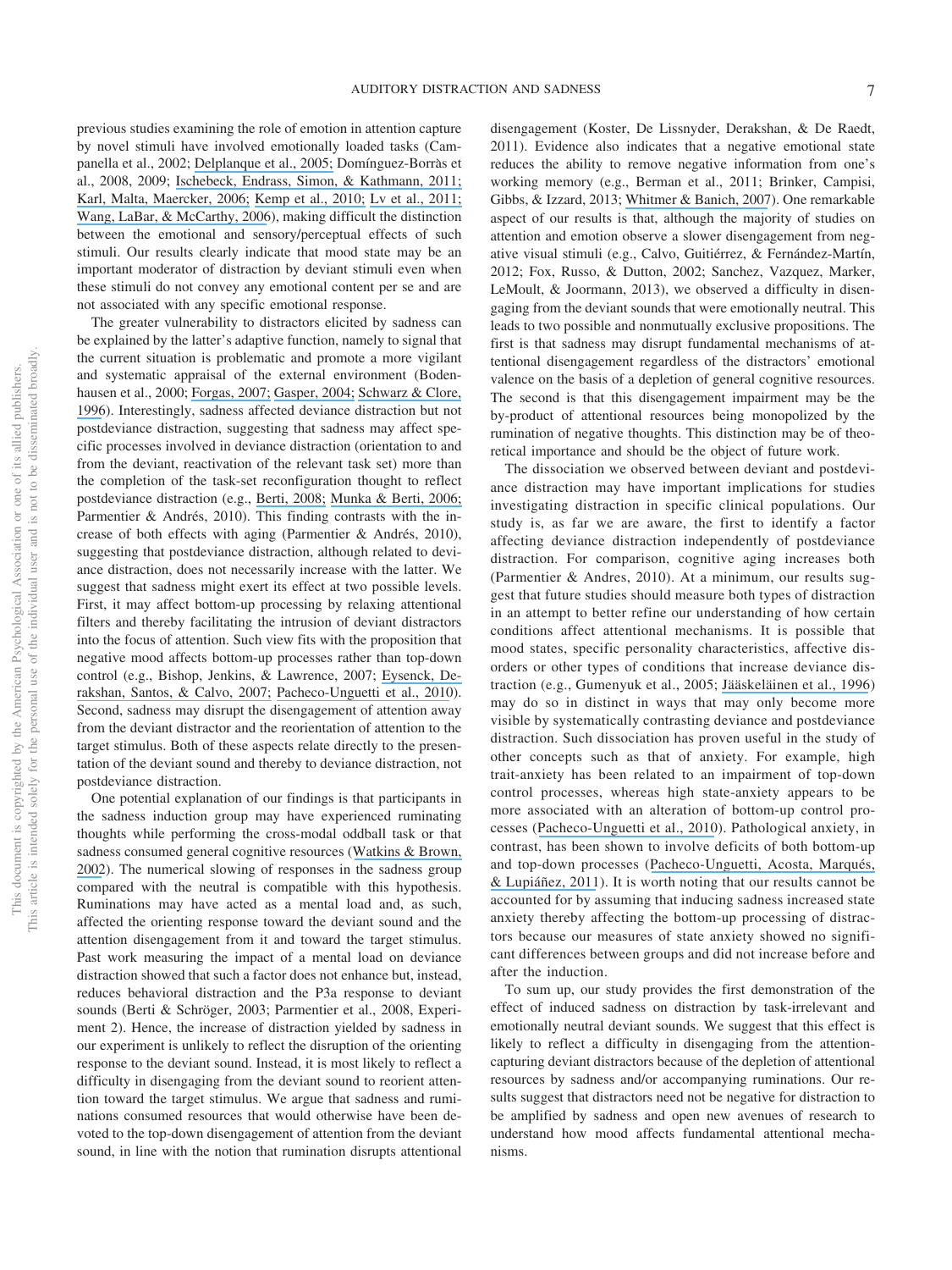#### **References**

- [Andrés, P., Parmentier, F. B. R., & Escera, C. \(2006\). The effect of age on](https://www.researchgate.net/publication/6986090_The_effect_of_age_on_involuntary_capture_of_attention_by_irrelevant_sounds_A_test_of_the_frontal_hypothesis_of_aging?el=1_x_8&enrichId=rgreq-d00e34159f4cd1258edc52321b81e77f-XXX&enrichSource=Y292ZXJQYWdlOzI1NzQ2MzQwMjtBUzoxMDMxNTE0NjYxODg4MDdAMTQwMTYwNDYzNTg3MQ==) [the involuntary capture of attention by irrelevant sounds: A test of the](https://www.researchgate.net/publication/6986090_The_effect_of_age_on_involuntary_capture_of_attention_by_irrelevant_sounds_A_test_of_the_frontal_hypothesis_of_aging?el=1_x_8&enrichId=rgreq-d00e34159f4cd1258edc52321b81e77f-XXX&enrichSource=Y292ZXJQYWdlOzI1NzQ2MzQwMjtBUzoxMDMxNTE0NjYxODg4MDdAMTQwMTYwNDYzNTg3MQ==) [frontal hypothesis of aging.](https://www.researchgate.net/publication/6986090_The_effect_of_age_on_involuntary_capture_of_attention_by_irrelevant_sounds_A_test_of_the_frontal_hypothesis_of_aging?el=1_x_8&enrichId=rgreq-d00e34159f4cd1258edc52321b81e77f-XXX&enrichSource=Y292ZXJQYWdlOzI1NzQ2MzQwMjtBUzoxMDMxNTE0NjYxODg4MDdAMTQwMTYwNDYzNTg3MQ==) *Neuropsychologia, 44,* 2564 –2568. doi: [10.1016/j.neuropsychologia.2006.05.005](https://www.researchgate.net/publication/6986090_The_effect_of_age_on_involuntary_capture_of_attention_by_irrelevant_sounds_A_test_of_the_frontal_hypothesis_of_aging?el=1_x_8&enrichId=rgreq-d00e34159f4cd1258edc52321b81e77f-XXX&enrichSource=Y292ZXJQYWdlOzI1NzQ2MzQwMjtBUzoxMDMxNTE0NjYxODg4MDdAMTQwMTYwNDYzNTg3MQ==)
- [Au Yeung, C., Dalgleish, T., Golden, A. M., & Schartau, P. \(2006\).](https://www.researchgate.net/publication/7414631_Reduced_specificity_of_autobiographical_memories_following_a_negative_mood_induction?el=1_x_8&enrichId=rgreq-d00e34159f4cd1258edc52321b81e77f-XXX&enrichSource=Y292ZXJQYWdlOzI1NzQ2MzQwMjtBUzoxMDMxNTE0NjYxODg4MDdAMTQwMTYwNDYzNTg3MQ==) [Reduced specificity of autobiographical memories following a negative](https://www.researchgate.net/publication/7414631_Reduced_specificity_of_autobiographical_memories_following_a_negative_mood_induction?el=1_x_8&enrichId=rgreq-d00e34159f4cd1258edc52321b81e77f-XXX&enrichSource=Y292ZXJQYWdlOzI1NzQ2MzQwMjtBUzoxMDMxNTE0NjYxODg4MDdAMTQwMTYwNDYzNTg3MQ==) mood induction. *[Behaviour Research and Therapy, 44,](https://www.researchgate.net/publication/7414631_Reduced_specificity_of_autobiographical_memories_following_a_negative_mood_induction?el=1_x_8&enrichId=rgreq-d00e34159f4cd1258edc52321b81e77f-XXX&enrichSource=Y292ZXJQYWdlOzI1NzQ2MzQwMjtBUzoxMDMxNTE0NjYxODg4MDdAMTQwMTYwNDYzNTg3MQ==)* 1481–1490. [doi:10.1016/j.brat.2005.10.011](https://www.researchgate.net/publication/7414631_Reduced_specificity_of_autobiographical_memories_following_a_negative_mood_induction?el=1_x_8&enrichId=rgreq-d00e34159f4cd1258edc52321b81e77f-XXX&enrichSource=Y292ZXJQYWdlOzI1NzQ2MzQwMjtBUzoxMDMxNTE0NjYxODg4MDdAMTQwMTYwNDYzNTg3MQ==)
- Berman, M. G., Nee, D. E., Casement, M., Kim, H. S., Deldin, P., Kross, E., . . . Jonides, J. (2011). Neural and behavioral effects of interference resolution in depression and rumination. *Cognitive, Affective, & Behavioral Neuroscience, 11,* 85–96. doi:10.3758/s13415-010-0014-x
- Berna, C., Leknes, S., Holmes, E. A., Edwards, R. R., Goodwin, G. M., & Tracey, I. (2010). Induction of depressed mood disrupts emotion regulation neurocircuitry and enhances pain unpleasantness. *Biological Psychiatry, 67,* 1083–1090. doi:10.1016/j.biopsych.2010.01.014
- [Berti, S. \(2008\). Cognitive control after distraction: Event-related brain](https://www.researchgate.net/publication/5506411_Cognitive_control_after_distraction_Event-related_brain_potentials_ERPs_dissociate_between_different_processes_of_attentional_allocation?el=1_x_8&enrichId=rgreq-d00e34159f4cd1258edc52321b81e77f-XXX&enrichSource=Y292ZXJQYWdlOzI1NzQ2MzQwMjtBUzoxMDMxNTE0NjYxODg4MDdAMTQwMTYwNDYzNTg3MQ==) [potentials \(ERPs\) dissociate between different processes of attentional](https://www.researchgate.net/publication/5506411_Cognitive_control_after_distraction_Event-related_brain_potentials_ERPs_dissociate_between_different_processes_of_attentional_allocation?el=1_x_8&enrichId=rgreq-d00e34159f4cd1258edc52321b81e77f-XXX&enrichSource=Y292ZXJQYWdlOzI1NzQ2MzQwMjtBUzoxMDMxNTE0NjYxODg4MDdAMTQwMTYwNDYzNTg3MQ==) allocation. *Psychophysiology, 45,* [608 – 620. doi:10.1111/j.1469-8986](https://www.researchgate.net/publication/5506411_Cognitive_control_after_distraction_Event-related_brain_potentials_ERPs_dissociate_between_different_processes_of_attentional_allocation?el=1_x_8&enrichId=rgreq-d00e34159f4cd1258edc52321b81e77f-XXX&enrichSource=Y292ZXJQYWdlOzI1NzQ2MzQwMjtBUzoxMDMxNTE0NjYxODg4MDdAMTQwMTYwNDYzNTg3MQ==) [.2008.00660.x](https://www.researchgate.net/publication/5506411_Cognitive_control_after_distraction_Event-related_brain_potentials_ERPs_dissociate_between_different_processes_of_attentional_allocation?el=1_x_8&enrichId=rgreq-d00e34159f4cd1258edc52321b81e77f-XXX&enrichSource=Y292ZXJQYWdlOzI1NzQ2MzQwMjtBUzoxMDMxNTE0NjYxODg4MDdAMTQwMTYwNDYzNTg3MQ==)
- [Berti, S., Roeber, U., & Schröger, E. \(2004\). Bottom-up influences on](https://www.researchgate.net/publication/8110911_Bottom-Up_Influences_on_Working_Memory_Behavioral_and_Electrophysiological_Distraction_Varies_with_Distractor_Strength?el=1_x_8&enrichId=rgreq-d00e34159f4cd1258edc52321b81e77f-XXX&enrichSource=Y292ZXJQYWdlOzI1NzQ2MzQwMjtBUzoxMDMxNTE0NjYxODg4MDdAMTQwMTYwNDYzNTg3MQ==) [working memory: Behavioral and electrophysiological distraction varies](https://www.researchgate.net/publication/8110911_Bottom-Up_Influences_on_Working_Memory_Behavioral_and_Electrophysiological_Distraction_Varies_with_Distractor_Strength?el=1_x_8&enrichId=rgreq-d00e34159f4cd1258edc52321b81e77f-XXX&enrichSource=Y292ZXJQYWdlOzI1NzQ2MzQwMjtBUzoxMDMxNTE0NjYxODg4MDdAMTQwMTYwNDYzNTg3MQ==) with distractor strength. *[Experimental Psychology, 51,](https://www.researchgate.net/publication/8110911_Bottom-Up_Influences_on_Working_Memory_Behavioral_and_Electrophysiological_Distraction_Varies_with_Distractor_Strength?el=1_x_8&enrichId=rgreq-d00e34159f4cd1258edc52321b81e77f-XXX&enrichSource=Y292ZXJQYWdlOzI1NzQ2MzQwMjtBUzoxMDMxNTE0NjYxODg4MDdAMTQwMTYwNDYzNTg3MQ==)* 249 –257. doi: [10.1027/1618-3169.51.4.249](https://www.researchgate.net/publication/8110911_Bottom-Up_Influences_on_Working_Memory_Behavioral_and_Electrophysiological_Distraction_Varies_with_Distractor_Strength?el=1_x_8&enrichId=rgreq-d00e34159f4cd1258edc52321b81e77f-XXX&enrichSource=Y292ZXJQYWdlOzI1NzQ2MzQwMjtBUzoxMDMxNTE0NjYxODg4MDdAMTQwMTYwNDYzNTg3MQ==)
- [Berti, S., & Schröger, E. \(2001\). A comparison of auditory and visual](https://www.researchgate.net/publication/225188529_A_comparison_of_auditory_and_visual_distraction_effects_Behavioral_and_event-related_indices?el=1_x_8&enrichId=rgreq-d00e34159f4cd1258edc52321b81e77f-XXX&enrichSource=Y292ZXJQYWdlOzI1NzQ2MzQwMjtBUzoxMDMxNTE0NjYxODg4MDdAMTQwMTYwNDYzNTg3MQ==) [distraction: Behavioral and event- related indices.](https://www.researchgate.net/publication/225188529_A_comparison_of_auditory_and_visual_distraction_effects_Behavioral_and_event-related_indices?el=1_x_8&enrichId=rgreq-d00e34159f4cd1258edc52321b81e77f-XXX&enrichSource=Y292ZXJQYWdlOzI1NzQ2MzQwMjtBUzoxMDMxNTE0NjYxODg4MDdAMTQwMTYwNDYzNTg3MQ==) *Cognitive Brain Research, 10,* [265–273. doi:10.1016/S0926-6410\(00\)00044-6](https://www.researchgate.net/publication/225188529_A_comparison_of_auditory_and_visual_distraction_effects_Behavioral_and_event-related_indices?el=1_x_8&enrichId=rgreq-d00e34159f4cd1258edc52321b81e77f-XXX&enrichSource=Y292ZXJQYWdlOzI1NzQ2MzQwMjtBUzoxMDMxNTE0NjYxODg4MDdAMTQwMTYwNDYzNTg3MQ==)
- [Berti, S., & Schröger, E. \(2003\). Working memory controls involuntary](https://www.researchgate.net/publication/10840968_Working_memory_controls_involuntary_attention_switching_Evidence_from_an_auditory_distraction_paradigm?el=1_x_8&enrichId=rgreq-d00e34159f4cd1258edc52321b81e77f-XXX&enrichSource=Y292ZXJQYWdlOzI1NzQ2MzQwMjtBUzoxMDMxNTE0NjYxODg4MDdAMTQwMTYwNDYzNTg3MQ==) [attention switching: Evidence from an auditory distraction paradigm.](https://www.researchgate.net/publication/10840968_Working_memory_controls_involuntary_attention_switching_Evidence_from_an_auditory_distraction_paradigm?el=1_x_8&enrichId=rgreq-d00e34159f4cd1258edc52321b81e77f-XXX&enrichSource=Y292ZXJQYWdlOzI1NzQ2MzQwMjtBUzoxMDMxNTE0NjYxODg4MDdAMTQwMTYwNDYzNTg3MQ==) *[European Journal of Neuroscience, 17,](https://www.researchgate.net/publication/10840968_Working_memory_controls_involuntary_attention_switching_Evidence_from_an_auditory_distraction_paradigm?el=1_x_8&enrichId=rgreq-d00e34159f4cd1258edc52321b81e77f-XXX&enrichSource=Y292ZXJQYWdlOzI1NzQ2MzQwMjtBUzoxMDMxNTE0NjYxODg4MDdAMTQwMTYwNDYzNTg3MQ==)* 1119 –1122. doi:10.1046/j.1460- [9568.2003.02527.x](https://www.researchgate.net/publication/10840968_Working_memory_controls_involuntary_attention_switching_Evidence_from_an_auditory_distraction_paradigm?el=1_x_8&enrichId=rgreq-d00e34159f4cd1258edc52321b81e77f-XXX&enrichSource=Y292ZXJQYWdlOzI1NzQ2MzQwMjtBUzoxMDMxNTE0NjYxODg4MDdAMTQwMTYwNDYzNTg3MQ==)
- [Berti, S., & Schröger, E. \(2004\). Distraction effects in vision: Behavioral](https://www.researchgate.net/publication/8610153_Distraction_effects_in_vision_Behavioral_and_event-related_potential_indices?el=1_x_8&enrichId=rgreq-d00e34159f4cd1258edc52321b81e77f-XXX&enrichSource=Y292ZXJQYWdlOzI1NzQ2MzQwMjtBUzoxMDMxNTE0NjYxODg4MDdAMTQwMTYwNDYzNTg3MQ==) [and event-related potential indices.](https://www.researchgate.net/publication/8610153_Distraction_effects_in_vision_Behavioral_and_event-related_potential_indices?el=1_x_8&enrichId=rgreq-d00e34159f4cd1258edc52321b81e77f-XXX&enrichSource=Y292ZXJQYWdlOzI1NzQ2MzQwMjtBUzoxMDMxNTE0NjYxODg4MDdAMTQwMTYwNDYzNTg3MQ==) *NeuroReport, 15,* 665– 669. doi: [10.1097/00001756-200403220-00018](https://www.researchgate.net/publication/8610153_Distraction_effects_in_vision_Behavioral_and_event-related_potential_indices?el=1_x_8&enrichId=rgreq-d00e34159f4cd1258edc52321b81e77f-XXX&enrichSource=Y292ZXJQYWdlOzI1NzQ2MzQwMjtBUzoxMDMxNTE0NjYxODg4MDdAMTQwMTYwNDYzNTg3MQ==)
- Bishop, S. J., Jenkins, R., & Lawrence, A. D. (2007). Neural processing of fearful faces: Effects of anxiety are gated by perceptual capacity limitations. *Cerebral Cortex, 17,* 1595–1603. doi:10.1093/cercor/bhl070
- Bodenhausen, G. V., Gabriel, S., & Lineberger, M. (2000). Sadness and susceptibility to judgmental bias: The case of anchoring. *Psychological Science, 11,* 320 –323. doi:10.1111/1467-9280.00263
- Bower, G. H. (1981). Mood and memory. *American Psychologist, 36,* 129 –148. doi:10.1037/0003-066X.36.2.129
- Brinker, J. K., Campisi, M., Gibbs, L. & Izzard, R. (2013). Rumination, mood and cognitive performance. *Psychology, 4,* 224 –231. doi:10.4236/ psych.2013.43A034
- Calvo, M. G., Gutiérrez, A., & Fernández-Martín, A. (2012). Anxiety and deficient inhibition of threat distractors: Spatial attention span and time course. *Journal of Cognitive Psychology, 24,* 66 –78. doi:10.1080/ 20445911.2011.556614
- Campanella, S., Gaspard, C., Debatisse, D., Bruyer, R., Crommelinck, M., & Guerit, J. M. (2002). Discrimination of emotional- facial expressions in a visual oddball task: An ERP study. *Biological Psychology, 59,* 171–186. doi:10.1016/S0301-0511(02)00005-4
- [Chepenik, L. G., Cornew, L. E., & Farah, M. J. \(2007\). The influence of](https://www.researchgate.net/publication/5808877_The_Influence_of_Sad_Mood_on_Cognition?el=1_x_8&enrichId=rgreq-d00e34159f4cd1258edc52321b81e77f-XXX&enrichSource=Y292ZXJQYWdlOzI1NzQ2MzQwMjtBUzoxMDMxNTE0NjYxODg4MDdAMTQwMTYwNDYzNTg3MQ==) sad mood on cognition. *Emotion, 7,* [802– 811. doi:10.1037/1528-3542](https://www.researchgate.net/publication/5808877_The_Influence_of_Sad_Mood_on_Cognition?el=1_x_8&enrichId=rgreq-d00e34159f4cd1258edc52321b81e77f-XXX&enrichSource=Y292ZXJQYWdlOzI1NzQ2MzQwMjtBUzoxMDMxNTE0NjYxODg4MDdAMTQwMTYwNDYzNTg3MQ==) [.7.4.802](https://www.researchgate.net/publication/5808877_The_Influence_of_Sad_Mood_on_Cognition?el=1_x_8&enrichId=rgreq-d00e34159f4cd1258edc52321b81e77f-XXX&enrichSource=Y292ZXJQYWdlOzI1NzQ2MzQwMjtBUzoxMDMxNTE0NjYxODg4MDdAMTQwMTYwNDYzNTg3MQ==)
- [Compton, R. J. \(2003\). The interface between emotion and attention: A](https://www.researchgate.net/publication/9887210_The_Interface_Between_Emotion_and_Attention_A_Review_of_Evidence_From_Psychology_and_Neuroscience?el=1_x_8&enrichId=rgreq-d00e34159f4cd1258edc52321b81e77f-XXX&enrichSource=Y292ZXJQYWdlOzI1NzQ2MzQwMjtBUzoxMDMxNTE0NjYxODg4MDdAMTQwMTYwNDYzNTg3MQ==) [review of evidence from psychology and neuroscience.](https://www.researchgate.net/publication/9887210_The_Interface_Between_Emotion_and_Attention_A_Review_of_Evidence_From_Psychology_and_Neuroscience?el=1_x_8&enrichId=rgreq-d00e34159f4cd1258edc52321b81e77f-XXX&enrichSource=Y292ZXJQYWdlOzI1NzQ2MzQwMjtBUzoxMDMxNTE0NjYxODg4MDdAMTQwMTYwNDYzNTg3MQ==) *Behavioral and [Cognitive Neuroscience Reviews, 2,](https://www.researchgate.net/publication/9887210_The_Interface_Between_Emotion_and_Attention_A_Review_of_Evidence_From_Psychology_and_Neuroscience?el=1_x_8&enrichId=rgreq-d00e34159f4cd1258edc52321b81e77f-XXX&enrichSource=Y292ZXJQYWdlOzI1NzQ2MzQwMjtBUzoxMDMxNTE0NjYxODg4MDdAMTQwMTYwNDYzNTg3MQ==)* 115–129. doi:10.1177/ [1534582303002002003](https://www.researchgate.net/publication/9887210_The_Interface_Between_Emotion_and_Attention_A_Review_of_Evidence_From_Psychology_and_Neuroscience?el=1_x_8&enrichId=rgreq-d00e34159f4cd1258edc52321b81e77f-XXX&enrichSource=Y292ZXJQYWdlOzI1NzQ2MzQwMjtBUzoxMDMxNTE0NjYxODg4MDdAMTQwMTYwNDYzNTg3MQ==)
- [Corbetta, M., Patel, G., & Shulman, G. L. \(2008\). The reorienting system](https://www.researchgate.net/publication/5384382_The_Reorienting_System_of_the_Human_Brain_From_Environment_to_Theory_of_Mind?el=1_x_8&enrichId=rgreq-d00e34159f4cd1258edc52321b81e77f-XXX&enrichSource=Y292ZXJQYWdlOzI1NzQ2MzQwMjtBUzoxMDMxNTE0NjYxODg4MDdAMTQwMTYwNDYzNTg3MQ==) [of the human brain: From environment to theory of mind.](https://www.researchgate.net/publication/5384382_The_Reorienting_System_of_the_Human_Brain_From_Environment_to_Theory_of_Mind?el=1_x_8&enrichId=rgreq-d00e34159f4cd1258edc52321b81e77f-XXX&enrichSource=Y292ZXJQYWdlOzI1NzQ2MzQwMjtBUzoxMDMxNTE0NjYxODg4MDdAMTQwMTYwNDYzNTg3MQ==) *Neuron, 58,* [306 –324. doi:10.1016/j.neuron.2008.04.017](https://www.researchgate.net/publication/5384382_The_Reorienting_System_of_the_Human_Brain_From_Environment_to_Theory_of_Mind?el=1_x_8&enrichId=rgreq-d00e34159f4cd1258edc52321b81e77f-XXX&enrichSource=Y292ZXJQYWdlOzI1NzQ2MzQwMjtBUzoxMDMxNTE0NjYxODg4MDdAMTQwMTYwNDYzNTg3MQ==)
- Corbetta, M., & Shulman, G. L. (2002). Control of goal-directed and stimulus-driven attention in the brain. *Nature Reviews Neuroscience, 3,* 201–215. doi:10.1038/nrn755
- Debener, S., Kranczioch, C., Herrmann, C. S., & Engel, A. K. (2002). Auditory novelty oddball allows reliable distinction of top-down and bottom-up processes of attention. *International Journal of Psychophysiology, 46,* 77– 84. doi:10.1016/S0167-8760(02)00072-7
- [Delplanque, S., Silvert, L., Hot, P., & Sequeira, H. \(2005\). Event-related](https://www.researchgate.net/publication/8264051_Event-related_P3a_and_P3b_in_response_to_unpredictable_emotional_stimuli?el=1_x_8&enrichId=rgreq-d00e34159f4cd1258edc52321b81e77f-XXX&enrichSource=Y292ZXJQYWdlOzI1NzQ2MzQwMjtBUzoxMDMxNTE0NjYxODg4MDdAMTQwMTYwNDYzNTg3MQ==) [P3a and P3b in response to unpredictable emotional stimuli.](https://www.researchgate.net/publication/8264051_Event-related_P3a_and_P3b_in_response_to_unpredictable_emotional_stimuli?el=1_x_8&enrichId=rgreq-d00e34159f4cd1258edc52321b81e77f-XXX&enrichSource=Y292ZXJQYWdlOzI1NzQ2MzQwMjtBUzoxMDMxNTE0NjYxODg4MDdAMTQwMTYwNDYzNTg3MQ==) *Biological Psychology, 68,* [107–120. doi:10.1016/j.biopsycho.2004.04.006](https://www.researchgate.net/publication/8264051_Event-related_P3a_and_P3b_in_response_to_unpredictable_emotional_stimuli?el=1_x_8&enrichId=rgreq-d00e34159f4cd1258edc52321b81e77f-XXX&enrichSource=Y292ZXJQYWdlOzI1NzQ2MzQwMjtBUzoxMDMxNTE0NjYxODg4MDdAMTQwMTYwNDYzNTg3MQ==)
- [Dolan, R. J. \(2002\). Emotion, cognition, and behavior.](https://www.researchgate.net/publication/11042864_Emotion_Cognition_and_Behavior?el=1_x_8&enrichId=rgreq-d00e34159f4cd1258edc52321b81e77f-XXX&enrichSource=Y292ZXJQYWdlOzI1NzQ2MzQwMjtBUzoxMDMxNTE0NjYxODg4MDdAMTQwMTYwNDYzNTg3MQ==) *Science, 298,* [1191–1194. doi:10.1126/science.1076358](https://www.researchgate.net/publication/11042864_Emotion_Cognition_and_Behavior?el=1_x_8&enrichId=rgreq-d00e34159f4cd1258edc52321b81e77f-XXX&enrichSource=Y292ZXJQYWdlOzI1NzQ2MzQwMjtBUzoxMDMxNTE0NjYxODg4MDdAMTQwMTYwNDYzNTg3MQ==)
- [Dolcos, F., Iordan, A. D., & Dolcos, S. \(2011\). Neural correlates of](https://www.researchgate.net/publication/51775507_Neural_correlates_of_emotion_-_Cognition_interactions_A_review_of_evidence_from_brain_imaging_investigations?el=1_x_8&enrichId=rgreq-d00e34159f4cd1258edc52321b81e77f-XXX&enrichSource=Y292ZXJQYWdlOzI1NzQ2MzQwMjtBUzoxMDMxNTE0NjYxODg4MDdAMTQwMTYwNDYzNTg3MQ==) [emotion-cognition interactions: A review of evidence from brain imag](https://www.researchgate.net/publication/51775507_Neural_correlates_of_emotion_-_Cognition_interactions_A_review_of_evidence_from_brain_imaging_investigations?el=1_x_8&enrichId=rgreq-d00e34159f4cd1258edc52321b81e77f-XXX&enrichSource=Y292ZXJQYWdlOzI1NzQ2MzQwMjtBUzoxMDMxNTE0NjYxODg4MDdAMTQwMTYwNDYzNTg3MQ==)ing investigations. *Journal of Cognitive Psychology*, 23, 669-694. doi: [10.1080/20445911.2011.594433](https://www.researchgate.net/publication/51775507_Neural_correlates_of_emotion_-_Cognition_interactions_A_review_of_evidence_from_brain_imaging_investigations?el=1_x_8&enrichId=rgreq-d00e34159f4cd1258edc52321b81e77f-XXX&enrichSource=Y292ZXJQYWdlOzI1NzQ2MzQwMjtBUzoxMDMxNTE0NjYxODg4MDdAMTQwMTYwNDYzNTg3MQ==)
- Domínguez-Borràs, J., Garcia-Garcia, M., & Escera, C. (2008). Emotional context enhances auditory novelty processing: Behavioural and electrophysiological evidence. *European Journal of Neuroscience, 28,* 1199 – 1206. doi:10.1111/j.1460-9568.2008.06411.x
- Domínguez-Borràs, J., Trautmann, S. A., Erhard, P., Fehr, T., Herrmann, M., & Escera, C. (2009). Emotional context enhances auditory novelty processing in superior temporal gyrus. *Cerebral Cortex, 19,* 1521–1529. doi:10.1093/cercor/bhn188
- [Escera, C., Alho, K., Winkler, I., & Näätänen, R. \(1998\). Neural mecha](https://www.researchgate.net/publication/13483513_Neural_Mechanisms_of_Involuntary_Attention_to_Acoustic_Novelty_and_Change?el=1_x_8&enrichId=rgreq-d00e34159f4cd1258edc52321b81e77f-XXX&enrichSource=Y292ZXJQYWdlOzI1NzQ2MzQwMjtBUzoxMDMxNTE0NjYxODg4MDdAMTQwMTYwNDYzNTg3MQ==)[nisms of involuntary attention to acoustic novelty and change.](https://www.researchgate.net/publication/13483513_Neural_Mechanisms_of_Involuntary_Attention_to_Acoustic_Novelty_and_Change?el=1_x_8&enrichId=rgreq-d00e34159f4cd1258edc52321b81e77f-XXX&enrichSource=Y292ZXJQYWdlOzI1NzQ2MzQwMjtBUzoxMDMxNTE0NjYxODg4MDdAMTQwMTYwNDYzNTg3MQ==) *Journal of Cognitive Neuroscience, 10,* [590 – 604. doi:10.1162/089892998562997](https://www.researchgate.net/publication/13483513_Neural_Mechanisms_of_Involuntary_Attention_to_Acoustic_Novelty_and_Change?el=1_x_8&enrichId=rgreq-d00e34159f4cd1258edc52321b81e77f-XXX&enrichSource=Y292ZXJQYWdlOzI1NzQ2MzQwMjtBUzoxMDMxNTE0NjYxODg4MDdAMTQwMTYwNDYzNTg3MQ==)
- [Eysenck, M. W., Derakshan, N., Santos, R., & Calvo, M. G. \(2007\).](https://www.researchgate.net/publication/6315443_Anxiety_and_Cognitive_Performance_Attentional_Control_Theory?el=1_x_8&enrichId=rgreq-d00e34159f4cd1258edc52321b81e77f-XXX&enrichSource=Y292ZXJQYWdlOzI1NzQ2MzQwMjtBUzoxMDMxNTE0NjYxODg4MDdAMTQwMTYwNDYzNTg3MQ==) [Anxiety and cognitive performance: Attentional control theory.](https://www.researchgate.net/publication/6315443_Anxiety_and_Cognitive_Performance_Attentional_Control_Theory?el=1_x_8&enrichId=rgreq-d00e34159f4cd1258edc52321b81e77f-XXX&enrichSource=Y292ZXJQYWdlOzI1NzQ2MzQwMjtBUzoxMDMxNTE0NjYxODg4MDdAMTQwMTYwNDYzNTg3MQ==) *Emotion, 7,* [336 –353. doi:10.1037/1528-3542.7.2.336](https://www.researchgate.net/publication/6315443_Anxiety_and_Cognitive_Performance_Attentional_Control_Theory?el=1_x_8&enrichId=rgreq-d00e34159f4cd1258edc52321b81e77f-XXX&enrichSource=Y292ZXJQYWdlOzI1NzQ2MzQwMjtBUzoxMDMxNTE0NjYxODg4MDdAMTQwMTYwNDYzNTg3MQ==)
- [Forgas, J. P. \(1995\). Mood and judgment: The affect infusion model](https://www.researchgate.net/publication/15328091_Mood_and_judgment_The_Affect_Infusion_Model_AIM?el=1_x_8&enrichId=rgreq-d00e34159f4cd1258edc52321b81e77f-XXX&enrichSource=Y292ZXJQYWdlOzI1NzQ2MzQwMjtBUzoxMDMxNTE0NjYxODg4MDdAMTQwMTYwNDYzNTg3MQ==) (AIM). *Psychological Bulletin, 117,* [39 – 66. doi:10.1037/0033-2909.117](https://www.researchgate.net/publication/15328091_Mood_and_judgment_The_Affect_Infusion_Model_AIM?el=1_x_8&enrichId=rgreq-d00e34159f4cd1258edc52321b81e77f-XXX&enrichSource=Y292ZXJQYWdlOzI1NzQ2MzQwMjtBUzoxMDMxNTE0NjYxODg4MDdAMTQwMTYwNDYzNTg3MQ==) [.1.39](https://www.researchgate.net/publication/15328091_Mood_and_judgment_The_Affect_Infusion_Model_AIM?el=1_x_8&enrichId=rgreq-d00e34159f4cd1258edc52321b81e77f-XXX&enrichSource=Y292ZXJQYWdlOzI1NzQ2MzQwMjtBUzoxMDMxNTE0NjYxODg4MDdAMTQwMTYwNDYzNTg3MQ==)
- [Forgas, J. P. \(2007\). When sad is better than happy: Negative affect can](https://www.researchgate.net/publication/222692572_When_sad_is_better_than_happy_Negative_affect_can_improve_the_quality_and_effectiveness_of_persuasive_messages_and_social_influence_strategies?el=1_x_8&enrichId=rgreq-d00e34159f4cd1258edc52321b81e77f-XXX&enrichSource=Y292ZXJQYWdlOzI1NzQ2MzQwMjtBUzoxMDMxNTE0NjYxODg4MDdAMTQwMTYwNDYzNTg3MQ==) [improve the quality and effectiveness of persuasive messages and social](https://www.researchgate.net/publication/222692572_When_sad_is_better_than_happy_Negative_affect_can_improve_the_quality_and_effectiveness_of_persuasive_messages_and_social_influence_strategies?el=1_x_8&enrichId=rgreq-d00e34159f4cd1258edc52321b81e77f-XXX&enrichSource=Y292ZXJQYWdlOzI1NzQ2MzQwMjtBUzoxMDMxNTE0NjYxODg4MDdAMTQwMTYwNDYzNTg3MQ==) influence strategies. *[Journal of Experimental Social Psychology, 43,](https://www.researchgate.net/publication/222692572_When_sad_is_better_than_happy_Negative_affect_can_improve_the_quality_and_effectiveness_of_persuasive_messages_and_social_influence_strategies?el=1_x_8&enrichId=rgreq-d00e34159f4cd1258edc52321b81e77f-XXX&enrichSource=Y292ZXJQYWdlOzI1NzQ2MzQwMjtBUzoxMDMxNTE0NjYxODg4MDdAMTQwMTYwNDYzNTg3MQ==)* [513–528. doi:10.1016/j.jesp.2006.05.006](https://www.researchgate.net/publication/222692572_When_sad_is_better_than_happy_Negative_affect_can_improve_the_quality_and_effectiveness_of_persuasive_messages_and_social_influence_strategies?el=1_x_8&enrichId=rgreq-d00e34159f4cd1258edc52321b81e77f-XXX&enrichSource=Y292ZXJQYWdlOzI1NzQ2MzQwMjtBUzoxMDMxNTE0NjYxODg4MDdAMTQwMTYwNDYzNTg3MQ==)
- Forgas, J. P. (2008). Affect and cognition. *Perspectives on Psychological Science, 3,* 94 –101. doi:10.1111/j.1745-6916.2008.00067.x
- Fox, E., Russo, R., & Dutton, K. (2002). Attentional bias for threat: Evidence for delayed disengagement from emotional faces. *Cognition & Emotion, 16,* 355–379. doi:10.1080/02699930143000527
- Garcia-Garcia, M., Clemente, I., Domínguez-Borràs, J., & Escera, C. [\(2010\). Dopamine transporter regulates the enhancement of novelty](https://www.researchgate.net/publication/41190211_Dopamine_transporter_regulates_the_enhancement_of_novelty_processing_by_a_negative_emotional_context?el=1_x_8&enrichId=rgreq-d00e34159f4cd1258edc52321b81e77f-XXX&enrichSource=Y292ZXJQYWdlOzI1NzQ2MzQwMjtBUzoxMDMxNTE0NjYxODg4MDdAMTQwMTYwNDYzNTg3MQ==) [processing by a negative emotional context.](https://www.researchgate.net/publication/41190211_Dopamine_transporter_regulates_the_enhancement_of_novelty_processing_by_a_negative_emotional_context?el=1_x_8&enrichId=rgreq-d00e34159f4cd1258edc52321b81e77f-XXX&enrichSource=Y292ZXJQYWdlOzI1NzQ2MzQwMjtBUzoxMDMxNTE0NjYxODg4MDdAMTQwMTYwNDYzNTg3MQ==) *Neuropsychologia, 48,* [1483–1488. doi:10.1016/j.neuropsychologia.2010.01.018](https://www.researchgate.net/publication/41190211_Dopamine_transporter_regulates_the_enhancement_of_novelty_processing_by_a_negative_emotional_context?el=1_x_8&enrichId=rgreq-d00e34159f4cd1258edc52321b81e77f-XXX&enrichSource=Y292ZXJQYWdlOzI1NzQ2MzQwMjtBUzoxMDMxNTE0NjYxODg4MDdAMTQwMTYwNDYzNTg3MQ==)
- [Garcia-Garcia, M., Domínguez-Borra`s, J., SanMiguel, I., & Escera, C.](https://www.researchgate.net/publication/23189371_Electrophysiological_and_behavioral_evidence_of_gender_differences_in_the_modulation_of_distraction_by_the_emotional_context?el=1_x_8&enrichId=rgreq-d00e34159f4cd1258edc52321b81e77f-XXX&enrichSource=Y292ZXJQYWdlOzI1NzQ2MzQwMjtBUzoxMDMxNTE0NjYxODg4MDdAMTQwMTYwNDYzNTg3MQ==) [\(2008\). Electrophysiological and behavioral evidence of gender differ](https://www.researchgate.net/publication/23189371_Electrophysiological_and_behavioral_evidence_of_gender_differences_in_the_modulation_of_distraction_by_the_emotional_context?el=1_x_8&enrichId=rgreq-d00e34159f4cd1258edc52321b81e77f-XXX&enrichSource=Y292ZXJQYWdlOzI1NzQ2MzQwMjtBUzoxMDMxNTE0NjYxODg4MDdAMTQwMTYwNDYzNTg3MQ==)[ences in the modulation of distraction by the emotional context.](https://www.researchgate.net/publication/23189371_Electrophysiological_and_behavioral_evidence_of_gender_differences_in_the_modulation_of_distraction_by_the_emotional_context?el=1_x_8&enrichId=rgreq-d00e34159f4cd1258edc52321b81e77f-XXX&enrichSource=Y292ZXJQYWdlOzI1NzQ2MzQwMjtBUzoxMDMxNTE0NjYxODg4MDdAMTQwMTYwNDYzNTg3MQ==) *Biological Psychology, 79,* [307–316. doi:10.1016/j.biopsycho.2008.07.006](https://www.researchgate.net/publication/23189371_Electrophysiological_and_behavioral_evidence_of_gender_differences_in_the_modulation_of_distraction_by_the_emotional_context?el=1_x_8&enrichId=rgreq-d00e34159f4cd1258edc52321b81e77f-XXX&enrichSource=Y292ZXJQYWdlOzI1NzQ2MzQwMjtBUzoxMDMxNTE0NjYxODg4MDdAMTQwMTYwNDYzNTg3MQ==)
- [Garcia-Garcia, M., Yordanova, J., Kolev, V., Domínguez-Borra`s, J., &](https://www.researchgate.net/publication/223364390_Tuning_the_brain_for_novelty_detection_under_emotional_threat_The_role_of_increasing_gamma_phase-synchronization?el=1_x_8&enrichId=rgreq-d00e34159f4cd1258edc52321b81e77f-XXX&enrichSource=Y292ZXJQYWdlOzI1NzQ2MzQwMjtBUzoxMDMxNTE0NjYxODg4MDdAMTQwMTYwNDYzNTg3MQ==) [Escera, C. \(2010\). Tuning the brain for novelty detection under emo](https://www.researchgate.net/publication/223364390_Tuning_the_brain_for_novelty_detection_under_emotional_threat_The_role_of_increasing_gamma_phase-synchronization?el=1_x_8&enrichId=rgreq-d00e34159f4cd1258edc52321b81e77f-XXX&enrichSource=Y292ZXJQYWdlOzI1NzQ2MzQwMjtBUzoxMDMxNTE0NjYxODg4MDdAMTQwMTYwNDYzNTg3MQ==)[tional threat: The role of increasing gamma phase-synchronization.](https://www.researchgate.net/publication/223364390_Tuning_the_brain_for_novelty_detection_under_emotional_threat_The_role_of_increasing_gamma_phase-synchronization?el=1_x_8&enrichId=rgreq-d00e34159f4cd1258edc52321b81e77f-XXX&enrichSource=Y292ZXJQYWdlOzI1NzQ2MzQwMjtBUzoxMDMxNTE0NjYxODg4MDdAMTQwMTYwNDYzNTg3MQ==) *NeuroImage, 49,* 1038 –1044. doi:10.1016/j.neuroimage.2009.07.059
- [Gasper, K. \(2004\). Do you see what I see? Affect and visual information](https://www.researchgate.net/publication/254222241_Do_you_see_what_I_see_Affect_and_visual_information?el=1_x_8&enrichId=rgreq-d00e34159f4cd1258edc52321b81e77f-XXX&enrichSource=Y292ZXJQYWdlOzI1NzQ2MzQwMjtBUzoxMDMxNTE0NjYxODg4MDdAMTQwMTYwNDYzNTg3MQ==) processing. *[Cognition & Emotion, 18,](https://www.researchgate.net/publication/254222241_Do_you_see_what_I_see_Affect_and_visual_information?el=1_x_8&enrichId=rgreq-d00e34159f4cd1258edc52321b81e77f-XXX&enrichSource=Y292ZXJQYWdlOzI1NzQ2MzQwMjtBUzoxMDMxNTE0NjYxODg4MDdAMTQwMTYwNDYzNTg3MQ==)* 405– 421. doi:10.1080/ [02699930341000068](https://www.researchgate.net/publication/254222241_Do_you_see_what_I_see_Affect_and_visual_information?el=1_x_8&enrichId=rgreq-d00e34159f4cd1258edc52321b81e77f-XXX&enrichSource=Y292ZXJQYWdlOzI1NzQ2MzQwMjtBUzoxMDMxNTE0NjYxODg4MDdAMTQwMTYwNDYzNTg3MQ==)
- [Gross, J. J. \(1998\). Antecedent- and response-focused emotion regulation:](https://www.researchgate.net/publication/13772533_Antecedent-_and_Response-Focused_Emotion_Regulation_Divergent_Consequences_for_Experience_Expression_and_Physiology?el=1_x_8&enrichId=rgreq-d00e34159f4cd1258edc52321b81e77f-XXX&enrichSource=Y292ZXJQYWdlOzI1NzQ2MzQwMjtBUzoxMDMxNTE0NjYxODg4MDdAMTQwMTYwNDYzNTg3MQ==) [Divergent consequences for experience, expression, and physiology.](https://www.researchgate.net/publication/13772533_Antecedent-_and_Response-Focused_Emotion_Regulation_Divergent_Consequences_for_Experience_Expression_and_Physiology?el=1_x_8&enrichId=rgreq-d00e34159f4cd1258edc52321b81e77f-XXX&enrichSource=Y292ZXJQYWdlOzI1NzQ2MzQwMjtBUzoxMDMxNTE0NjYxODg4MDdAMTQwMTYwNDYzNTg3MQ==) *[Journal of Personality and Social Psychology, 74,](https://www.researchgate.net/publication/13772533_Antecedent-_and_Response-Focused_Emotion_Regulation_Divergent_Consequences_for_Experience_Expression_and_Physiology?el=1_x_8&enrichId=rgreq-d00e34159f4cd1258edc52321b81e77f-XXX&enrichSource=Y292ZXJQYWdlOzI1NzQ2MzQwMjtBUzoxMDMxNTE0NjYxODg4MDdAMTQwMTYwNDYzNTg3MQ==)* 224 –237. doi: [10.1037/0022-3514.74.1.224](https://www.researchgate.net/publication/13772533_Antecedent-_and_Response-Focused_Emotion_Regulation_Divergent_Consequences_for_Experience_Expression_and_Physiology?el=1_x_8&enrichId=rgreq-d00e34159f4cd1258edc52321b81e77f-XXX&enrichSource=Y292ZXJQYWdlOzI1NzQ2MzQwMjtBUzoxMDMxNTE0NjYxODg4MDdAMTQwMTYwNDYzNTg3MQ==)
- Gumenyuk, V., Korzyukov, O., Escera, C., Hämäläinen, M., Huotilainen, M., Häyrinen, T., . . . Alho, K. (2005). Electrophysiological evidence of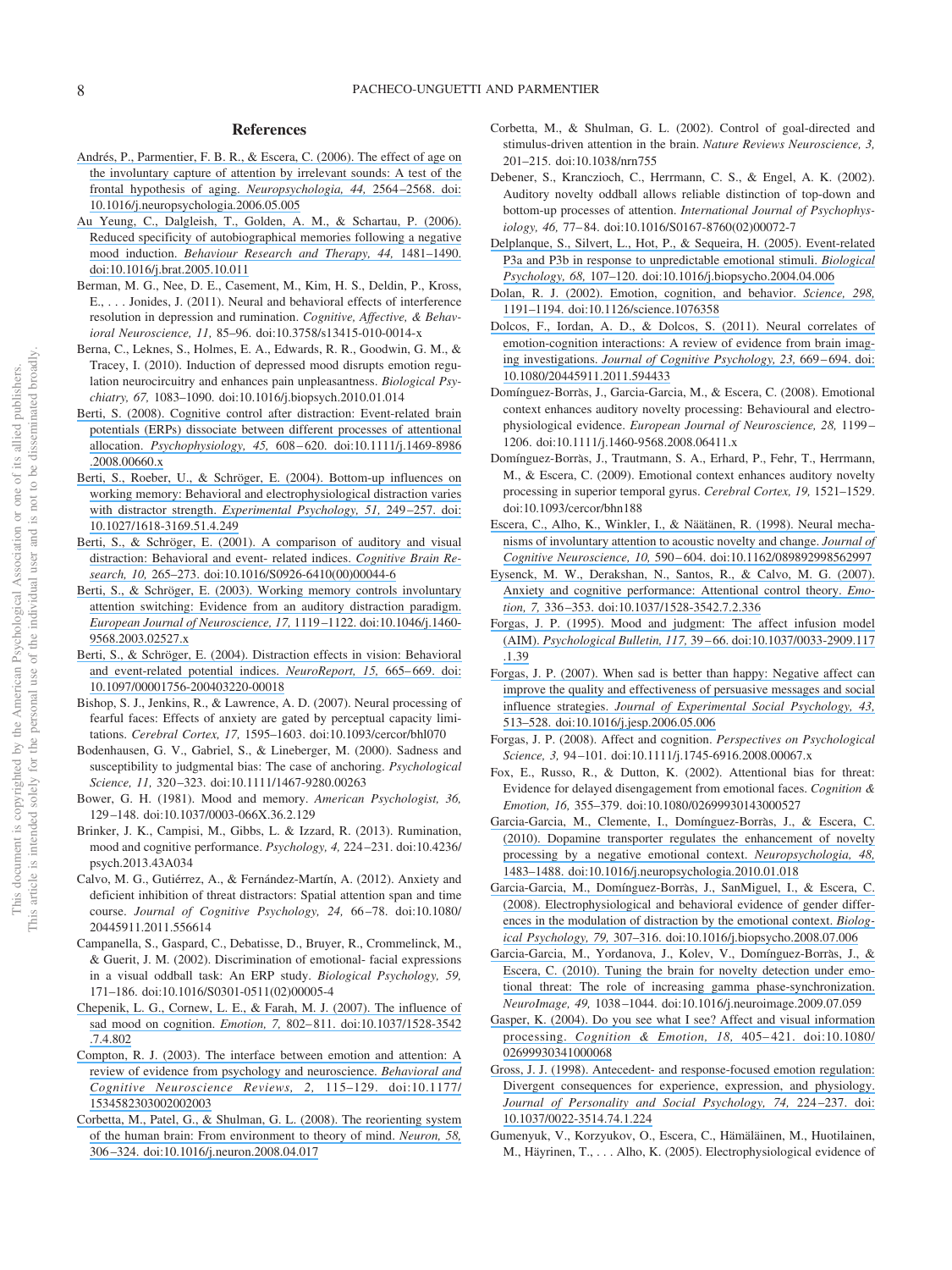enhanced distractibility in ADHD children. *Neuroscience Letters, 374,* 212–217. doi:10.1016/j.neulet.2004.10.081

- [Ischebeck, M., Endrass, T., Simon, D., & Kathmann, N. \(2011\). Auditory](https://www.researchgate.net/publication/51625781_Auditory_novelty_processing_is_enhanced_in_obsessive-compulsive_disorder?el=1_x_8&enrichId=rgreq-d00e34159f4cd1258edc52321b81e77f-XXX&enrichSource=Y292ZXJQYWdlOzI1NzQ2MzQwMjtBUzoxMDMxNTE0NjYxODg4MDdAMTQwMTYwNDYzNTg3MQ==) [novelty processing is enhanced in obsessive-compulsive disorder.](https://www.researchgate.net/publication/51625781_Auditory_novelty_processing_is_enhanced_in_obsessive-compulsive_disorder?el=1_x_8&enrichId=rgreq-d00e34159f4cd1258edc52321b81e77f-XXX&enrichSource=Y292ZXJQYWdlOzI1NzQ2MzQwMjtBUzoxMDMxNTE0NjYxODg4MDdAMTQwMTYwNDYzNTg3MQ==) *Depression and Anxiety, 28,* [915–923. doi:10.1002/da.20886](https://www.researchgate.net/publication/51625781_Auditory_novelty_processing_is_enhanced_in_obsessive-compulsive_disorder?el=1_x_8&enrichId=rgreq-d00e34159f4cd1258edc52321b81e77f-XXX&enrichSource=Y292ZXJQYWdlOzI1NzQ2MzQwMjtBUzoxMDMxNTE0NjYxODg4MDdAMTQwMTYwNDYzNTg3MQ==)
- [Jääskeläinen, I. P., Alho, K., Escera, C., Winkler, I., Sillanaukee, P., &](https://www.researchgate.net/publication/223370790_Effects_of_ethanol_and_auditory_distraction_on_forced_choice_reaction_time?el=1_x_8&enrichId=rgreq-d00e34159f4cd1258edc52321b81e77f-XXX&enrichSource=Y292ZXJQYWdlOzI1NzQ2MzQwMjtBUzoxMDMxNTE0NjYxODg4MDdAMTQwMTYwNDYzNTg3MQ==) [Näätänen, R. \(1996\). Effects of ethanol and auditory distraction on](https://www.researchgate.net/publication/223370790_Effects_of_ethanol_and_auditory_distraction_on_forced_choice_reaction_time?el=1_x_8&enrichId=rgreq-d00e34159f4cd1258edc52321b81e77f-XXX&enrichSource=Y292ZXJQYWdlOzI1NzQ2MzQwMjtBUzoxMDMxNTE0NjYxODg4MDdAMTQwMTYwNDYzNTg3MQ==) [forced choice reaction time.](https://www.researchgate.net/publication/223370790_Effects_of_ethanol_and_auditory_distraction_on_forced_choice_reaction_time?el=1_x_8&enrichId=rgreq-d00e34159f4cd1258edc52321b81e77f-XXX&enrichSource=Y292ZXJQYWdlOzI1NzQ2MzQwMjtBUzoxMDMxNTE0NjYxODg4MDdAMTQwMTYwNDYzNTg3MQ==) *Alcohol, 13,* 153–156. doi:10.1016/0741- [8329\(95\)02027-6](https://www.researchgate.net/publication/223370790_Effects_of_ethanol_and_auditory_distraction_on_forced_choice_reaction_time?el=1_x_8&enrichId=rgreq-d00e34159f4cd1258edc52321b81e77f-XXX&enrichSource=Y292ZXJQYWdlOzI1NzQ2MzQwMjtBUzoxMDMxNTE0NjYxODg4MDdAMTQwMTYwNDYzNTg3MQ==)
- [Karl, A., Malta, L. S., & Maercker, A. \(2006\). Meta-analytic review of](https://www.researchgate.net/publication/7782526_Meta-analytic_review_of_event-related_potential_studies_in_post-traumatic_stress_disorder?el=1_x_8&enrichId=rgreq-d00e34159f4cd1258edc52321b81e77f-XXX&enrichSource=Y292ZXJQYWdlOzI1NzQ2MzQwMjtBUzoxMDMxNTE0NjYxODg4MDdAMTQwMTYwNDYzNTg3MQ==) [event-related potential studies in post-traumatic stress disorder.](https://www.researchgate.net/publication/7782526_Meta-analytic_review_of_event-related_potential_studies_in_post-traumatic_stress_disorder?el=1_x_8&enrichId=rgreq-d00e34159f4cd1258edc52321b81e77f-XXX&enrichSource=Y292ZXJQYWdlOzI1NzQ2MzQwMjtBUzoxMDMxNTE0NjYxODg4MDdAMTQwMTYwNDYzNTg3MQ==) *Biological Psychology, 71,* [123–147. doi:10.1016/j.biopsycho.2005.03.004](https://www.researchgate.net/publication/7782526_Meta-analytic_review_of_event-related_potential_studies_in_post-traumatic_stress_disorder?el=1_x_8&enrichId=rgreq-d00e34159f4cd1258edc52321b81e77f-XXX&enrichSource=Y292ZXJQYWdlOzI1NzQ2MzQwMjtBUzoxMDMxNTE0NjYxODg4MDdAMTQwMTYwNDYzNTg3MQ==)
- [Kemp, A. H., Pe Benito, L., Quintana, D. S., Clark, C. R., McFarlane, A.,](https://www.researchgate.net/publication/26799076_Impact_of_depression_heterogeneity_on_attention_An_auditory_oddball_event_related_potential_study?el=1_x_8&enrichId=rgreq-d00e34159f4cd1258edc52321b81e77f-XXX&enrichSource=Y292ZXJQYWdlOzI1NzQ2MzQwMjtBUzoxMDMxNTE0NjYxODg4MDdAMTQwMTYwNDYzNTg3MQ==) Mayur, P., ... [Williams, L. M. \(2010\). Impact of depression heteroge](https://www.researchgate.net/publication/26799076_Impact_of_depression_heterogeneity_on_attention_An_auditory_oddball_event_related_potential_study?el=1_x_8&enrichId=rgreq-d00e34159f4cd1258edc52321b81e77f-XXX&enrichSource=Y292ZXJQYWdlOzI1NzQ2MzQwMjtBUzoxMDMxNTE0NjYxODg4MDdAMTQwMTYwNDYzNTg3MQ==)[neity on attention: An auditory oddball event related potential study.](https://www.researchgate.net/publication/26799076_Impact_of_depression_heterogeneity_on_attention_An_auditory_oddball_event_related_potential_study?el=1_x_8&enrichId=rgreq-d00e34159f4cd1258edc52321b81e77f-XXX&enrichSource=Y292ZXJQYWdlOzI1NzQ2MzQwMjtBUzoxMDMxNTE0NjYxODg4MDdAMTQwMTYwNDYzNTg3MQ==) *[Journal of Affective Disorders, 123,](https://www.researchgate.net/publication/26799076_Impact_of_depression_heterogeneity_on_attention_An_auditory_oddball_event_related_potential_study?el=1_x_8&enrichId=rgreq-d00e34159f4cd1258edc52321b81e77f-XXX&enrichSource=Y292ZXJQYWdlOzI1NzQ2MzQwMjtBUzoxMDMxNTE0NjYxODg4MDdAMTQwMTYwNDYzNTg3MQ==)* 202–207. doi:10.1016/j.jad.2009.08 [.010](https://www.researchgate.net/publication/26799076_Impact_of_depression_heterogeneity_on_attention_An_auditory_oddball_event_related_potential_study?el=1_x_8&enrichId=rgreq-d00e34159f4cd1258edc52321b81e77f-XXX&enrichSource=Y292ZXJQYWdlOzI1NzQ2MzQwMjtBUzoxMDMxNTE0NjYxODg4MDdAMTQwMTYwNDYzNTg3MQ==)
- [Koster, E. H. W., De Lissnyder, E., Derakshan, N., & De Raedt, R. \(2011\).](https://www.researchgate.net/publication/46148697_Understanding_Depressive_Rumination_from_a_Cognitive_Science_Perspective_The_Impaired_Disengagement_Hypothesis?el=1_x_8&enrichId=rgreq-d00e34159f4cd1258edc52321b81e77f-XXX&enrichSource=Y292ZXJQYWdlOzI1NzQ2MzQwMjtBUzoxMDMxNTE0NjYxODg4MDdAMTQwMTYwNDYzNTg3MQ==) [Understanding depressive rumination from a cognitive science perspec](https://www.researchgate.net/publication/46148697_Understanding_Depressive_Rumination_from_a_Cognitive_Science_Perspective_The_Impaired_Disengagement_Hypothesis?el=1_x_8&enrichId=rgreq-d00e34159f4cd1258edc52321b81e77f-XXX&enrichSource=Y292ZXJQYWdlOzI1NzQ2MzQwMjtBUzoxMDMxNTE0NjYxODg4MDdAMTQwMTYwNDYzNTg3MQ==)[tive: The impaired disengagement hypothesis.](https://www.researchgate.net/publication/46148697_Understanding_Depressive_Rumination_from_a_Cognitive_Science_Perspective_The_Impaired_Disengagement_Hypothesis?el=1_x_8&enrichId=rgreq-d00e34159f4cd1258edc52321b81e77f-XXX&enrichSource=Y292ZXJQYWdlOzI1NzQ2MzQwMjtBUzoxMDMxNTE0NjYxODg4MDdAMTQwMTYwNDYzNTg3MQ==) *Clinical Psychology Review, 31,* [138 –145. doi:10.1016/j.cpr.2010.08.005](https://www.researchgate.net/publication/46148697_Understanding_Depressive_Rumination_from_a_Cognitive_Science_Perspective_The_Impaired_Disengagement_Hypothesis?el=1_x_8&enrichId=rgreq-d00e34159f4cd1258edc52321b81e77f-XXX&enrichSource=Y292ZXJQYWdlOzI1NzQ2MzQwMjtBUzoxMDMxNTE0NjYxODg4MDdAMTQwMTYwNDYzNTg3MQ==)
- [Lang, P. J. \(1980\). Behavioral treatment and bio-behavioral assessment:](https://www.researchgate.net/publication/209436364_Behavioral_treatment_and_bio-behavioral_assessment_Computer_applications?el=1_x_8&enrichId=rgreq-d00e34159f4cd1258edc52321b81e77f-XXX&enrichSource=Y292ZXJQYWdlOzI1NzQ2MzQwMjtBUzoxMDMxNTE0NjYxODg4MDdAMTQwMTYwNDYzNTg3MQ==) [Computer applications. In J. B. Sidowski, J. H. Johnson, & T. A.](https://www.researchgate.net/publication/209436364_Behavioral_treatment_and_bio-behavioral_assessment_Computer_applications?el=1_x_8&enrichId=rgreq-d00e34159f4cd1258edc52321b81e77f-XXX&enrichSource=Y292ZXJQYWdlOzI1NzQ2MzQwMjtBUzoxMDMxNTE0NjYxODg4MDdAMTQwMTYwNDYzNTg3MQ==) Williams (Eds.), *[Technology in mental health care delivery systems](https://www.researchgate.net/publication/209436364_Behavioral_treatment_and_bio-behavioral_assessment_Computer_applications?el=1_x_8&enrichId=rgreq-d00e34159f4cd1258edc52321b81e77f-XXX&enrichSource=Y292ZXJQYWdlOzI1NzQ2MzQwMjtBUzoxMDMxNTE0NjYxODg4MDdAMTQwMTYwNDYzNTg3MQ==)* (pp. [119 –137\). Norwood, NJ: Ablex.](https://www.researchgate.net/publication/209436364_Behavioral_treatment_and_bio-behavioral_assessment_Computer_applications?el=1_x_8&enrichId=rgreq-d00e34159f4cd1258edc52321b81e77f-XXX&enrichSource=Y292ZXJQYWdlOzI1NzQ2MzQwMjtBUzoxMDMxNTE0NjYxODg4MDdAMTQwMTYwNDYzNTg3MQ==)
- Lazarus, R. S. (1991). *Emotion and adaptation*[. New York, NY: Oxford](https://www.researchgate.net/publication/209836159_Emotion_and_Adaptation?el=1_x_8&enrichId=rgreq-d00e34159f4cd1258edc52321b81e77f-XXX&enrichSource=Y292ZXJQYWdlOzI1NzQ2MzQwMjtBUzoxMDMxNTE0NjYxODg4MDdAMTQwMTYwNDYzNTg3MQ==) [University Press.](https://www.researchgate.net/publication/209836159_Emotion_and_Adaptation?el=1_x_8&enrichId=rgreq-d00e34159f4cd1258edc52321b81e77f-XXX&enrichSource=Y292ZXJQYWdlOzI1NzQ2MzQwMjtBUzoxMDMxNTE0NjYxODg4MDdAMTQwMTYwNDYzNTg3MQ==)
- [Lv, J-Y., Wang, T., Tu, S., Zheng, F., & Qiu, J. \(2011\). The effect of](https://www.researchgate.net/publication/51479098_The_effect_of_different_negative_emotional_context_on_involuntary_attention_An_ERP_study?el=1_x_8&enrichId=rgreq-d00e34159f4cd1258edc52321b81e77f-XXX&enrichSource=Y292ZXJQYWdlOzI1NzQ2MzQwMjtBUzoxMDMxNTE0NjYxODg4MDdAMTQwMTYwNDYzNTg3MQ==) [different negative emotional context on involuntary attention: An ERP](https://www.researchgate.net/publication/51479098_The_effect_of_different_negative_emotional_context_on_involuntary_attention_An_ERP_study?el=1_x_8&enrichId=rgreq-d00e34159f4cd1258edc52321b81e77f-XXX&enrichSource=Y292ZXJQYWdlOzI1NzQ2MzQwMjtBUzoxMDMxNTE0NjYxODg4MDdAMTQwMTYwNDYzNTg3MQ==) study. *Brain Research Bulletin, 86,* [106 –109. doi:10.1016/j.brainresbull](https://www.researchgate.net/publication/51479098_The_effect_of_different_negative_emotional_context_on_involuntary_attention_An_ERP_study?el=1_x_8&enrichId=rgreq-d00e34159f4cd1258edc52321b81e77f-XXX&enrichSource=Y292ZXJQYWdlOzI1NzQ2MzQwMjtBUzoxMDMxNTE0NjYxODg4MDdAMTQwMTYwNDYzNTg3MQ==) [.2011.06.010](https://www.researchgate.net/publication/51479098_The_effect_of_different_negative_emotional_context_on_involuntary_attention_An_ERP_study?el=1_x_8&enrichId=rgreq-d00e34159f4cd1258edc52321b81e77f-XXX&enrichSource=Y292ZXJQYWdlOzI1NzQ2MzQwMjtBUzoxMDMxNTE0NjYxODg4MDdAMTQwMTYwNDYzNTg3MQ==)
- [Martin, M. \(1990\). On the induction of mood.](https://www.researchgate.net/publication/222875887_On_the_Induction_of_Mood?el=1_x_8&enrichId=rgreq-d00e34159f4cd1258edc52321b81e77f-XXX&enrichSource=Y292ZXJQYWdlOzI1NzQ2MzQwMjtBUzoxMDMxNTE0NjYxODg4MDdAMTQwMTYwNDYzNTg3MQ==) *Clinical Psychology Review, 10,* [669 – 697. doi:10.1016/0272-7358\(90\)90075-L](https://www.researchgate.net/publication/222875887_On_the_Induction_of_Mood?el=1_x_8&enrichId=rgreq-d00e34159f4cd1258edc52321b81e77f-XXX&enrichSource=Y292ZXJQYWdlOzI1NzQ2MzQwMjtBUzoxMDMxNTE0NjYxODg4MDdAMTQwMTYwNDYzNTg3MQ==)
- [McRae, K., Hughes, B., Chopra, S., Gabrieli, J. D., Gross, J. J., & Ochsner,](https://www.researchgate.net/publication/24375638_The_Neural_Bases_of_Distraction_and_Reappraisal?el=1_x_8&enrichId=rgreq-d00e34159f4cd1258edc52321b81e77f-XXX&enrichSource=Y292ZXJQYWdlOzI1NzQ2MzQwMjtBUzoxMDMxNTE0NjYxODg4MDdAMTQwMTYwNDYzNTg3MQ==) [K. N. \(2010\). The neural bases of distraction and reappraisal.](https://www.researchgate.net/publication/24375638_The_Neural_Bases_of_Distraction_and_Reappraisal?el=1_x_8&enrichId=rgreq-d00e34159f4cd1258edc52321b81e77f-XXX&enrichSource=Y292ZXJQYWdlOzI1NzQ2MzQwMjtBUzoxMDMxNTE0NjYxODg4MDdAMTQwMTYwNDYzNTg3MQ==) *Journal of Cognitive Neuroscience, 22,* [248 –262. doi:10.1162/jocn.2009.21243](https://www.researchgate.net/publication/24375638_The_Neural_Bases_of_Distraction_and_Reappraisal?el=1_x_8&enrichId=rgreq-d00e34159f4cd1258edc52321b81e77f-XXX&enrichSource=Y292ZXJQYWdlOzI1NzQ2MzQwMjtBUzoxMDMxNTE0NjYxODg4MDdAMTQwMTYwNDYzNTg3MQ==)
- [Munka, L., & Berti, S. \(2006\). Examining task-dependencies of different](https://www.researchgate.net/publication/7412862_Examining_task-dependencies_of_different_attentional_processes_as_reflected_in_the_P3a_and_reorienting_negativity_components_of_the_human_event-related_brain_potential?el=1_x_8&enrichId=rgreq-d00e34159f4cd1258edc52321b81e77f-XXX&enrichSource=Y292ZXJQYWdlOzI1NzQ2MzQwMjtBUzoxMDMxNTE0NjYxODg4MDdAMTQwMTYwNDYzNTg3MQ==) [attentional processes as reflected in the P3a and reorienting negativity](https://www.researchgate.net/publication/7412862_Examining_task-dependencies_of_different_attentional_processes_as_reflected_in_the_P3a_and_reorienting_negativity_components_of_the_human_event-related_brain_potential?el=1_x_8&enrichId=rgreq-d00e34159f4cd1258edc52321b81e77f-XXX&enrichSource=Y292ZXJQYWdlOzI1NzQ2MzQwMjtBUzoxMDMxNTE0NjYxODg4MDdAMTQwMTYwNDYzNTg3MQ==) [components of the human event- related brain potential.](https://www.researchgate.net/publication/7412862_Examining_task-dependencies_of_different_attentional_processes_as_reflected_in_the_P3a_and_reorienting_negativity_components_of_the_human_event-related_brain_potential?el=1_x_8&enrichId=rgreq-d00e34159f4cd1258edc52321b81e77f-XXX&enrichSource=Y292ZXJQYWdlOzI1NzQ2MzQwMjtBUzoxMDMxNTE0NjYxODg4MDdAMTQwMTYwNDYzNTg3MQ==) *Neuroscience Letters, 396,* [177–181. doi:10.1016/j.neulet.2005.11.035](https://www.researchgate.net/publication/7412862_Examining_task-dependencies_of_different_attentional_processes_as_reflected_in_the_P3a_and_reorienting_negativity_components_of_the_human_event-related_brain_potential?el=1_x_8&enrichId=rgreq-d00e34159f4cd1258edc52321b81e77f-XXX&enrichSource=Y292ZXJQYWdlOzI1NzQ2MzQwMjtBUzoxMDMxNTE0NjYxODg4MDdAMTQwMTYwNDYzNTg3MQ==)
- Näätänen, R. (1990). The role of attention in auditory information processing as revealed by event-related potentials and other brain measures of cognitive function. *Behavioral and Brain Sciences, 13,* 201–233. doi: 10.1017/S0140525X00078407
- Näätänen, R., Paavilainen, P., Rinne, T., & Alho, K. (2007). The mismatch negativity (MMN) in basic research of central auditory processing: A review. *Clinical Neurophysiology, 118,* 2544 –2590. doi:10.1016/j .clinph.2007.04.026
- [Niedenthal, P. M., & Setterlund, M. \(1994\). Emotion congruence in per-](https://www.researchgate.net/publication/209436042_Emotion_Congruence_in_Perception?el=1_x_8&enrichId=rgreq-d00e34159f4cd1258edc52321b81e77f-XXX&enrichSource=Y292ZXJQYWdlOzI1NzQ2MzQwMjtBUzoxMDMxNTE0NjYxODg4MDdAMTQwMTYwNDYzNTg3MQ==)ception. [Personality and Social Psychology Bulletin, 20,](https://www.researchgate.net/publication/209436042_Emotion_Congruence_in_Perception?el=1_x_8&enrichId=rgreq-d00e34159f4cd1258edc52321b81e77f-XXX&enrichSource=Y292ZXJQYWdlOzI1NzQ2MzQwMjtBUzoxMDMxNTE0NjYxODg4MDdAMTQwMTYwNDYzNTg3MQ==) 401-411. doi: [10.1177/0146167294204007](https://www.researchgate.net/publication/209436042_Emotion_Congruence_in_Perception?el=1_x_8&enrichId=rgreq-d00e34159f4cd1258edc52321b81e77f-XXX&enrichSource=Y292ZXJQYWdlOzI1NzQ2MzQwMjtBUzoxMDMxNTE0NjYxODg4MDdAMTQwMTYwNDYzNTg3MQ==)
- [Nolen-hoeksema, S., & Morrow, J. \(1993\). Effects of rumination and](https://www.researchgate.net/publication/239960540_Effects_of_rumination_and_distraction_on_naturally_occurring_depressed_mood?el=1_x_8&enrichId=rgreq-d00e34159f4cd1258edc52321b81e77f-XXX&enrichSource=Y292ZXJQYWdlOzI1NzQ2MzQwMjtBUzoxMDMxNTE0NjYxODg4MDdAMTQwMTYwNDYzNTg3MQ==) [distraction on naturally-occurring depressed mood.](https://www.researchgate.net/publication/239960540_Effects_of_rumination_and_distraction_on_naturally_occurring_depressed_mood?el=1_x_8&enrichId=rgreq-d00e34159f4cd1258edc52321b81e77f-XXX&enrichSource=Y292ZXJQYWdlOzI1NzQ2MzQwMjtBUzoxMDMxNTE0NjYxODg4MDdAMTQwMTYwNDYzNTg3MQ==) *Cognition and Emotion, 7,* [561–570. doi:10.1080/02699939308409206](https://www.researchgate.net/publication/239960540_Effects_of_rumination_and_distraction_on_naturally_occurring_depressed_mood?el=1_x_8&enrichId=rgreq-d00e34159f4cd1258edc52321b81e77f-XXX&enrichSource=Y292ZXJQYWdlOzI1NzQ2MzQwMjtBUzoxMDMxNTE0NjYxODg4MDdAMTQwMTYwNDYzNTg3MQ==)
- [Pacheco-Unguetti, A. P., Acosta, A., Callejas, A., & Lupiáñez, J. \(2010\).](https://www.researchgate.net/publication/43348217_Attention_and_Anxiety_Different_Attentional_Functioning_Under_State_and_Trait_Anxiety?el=1_x_8&enrichId=rgreq-d00e34159f4cd1258edc52321b81e77f-XXX&enrichSource=Y292ZXJQYWdlOzI1NzQ2MzQwMjtBUzoxMDMxNTE0NjYxODg4MDdAMTQwMTYwNDYzNTg3MQ==) [Attention and anxiety: Different attentional functioning under state and](https://www.researchgate.net/publication/43348217_Attention_and_Anxiety_Different_Attentional_Functioning_Under_State_and_Trait_Anxiety?el=1_x_8&enrichId=rgreq-d00e34159f4cd1258edc52321b81e77f-XXX&enrichSource=Y292ZXJQYWdlOzI1NzQ2MzQwMjtBUzoxMDMxNTE0NjYxODg4MDdAMTQwMTYwNDYzNTg3MQ==) trait anxiety. *[Psychological Science, 21,](https://www.researchgate.net/publication/43348217_Attention_and_Anxiety_Different_Attentional_Functioning_Under_State_and_Trait_Anxiety?el=1_x_8&enrichId=rgreq-d00e34159f4cd1258edc52321b81e77f-XXX&enrichSource=Y292ZXJQYWdlOzI1NzQ2MzQwMjtBUzoxMDMxNTE0NjYxODg4MDdAMTQwMTYwNDYzNTg3MQ==)* 298 –304. doi:10.1177/ [0956797609359624](https://www.researchgate.net/publication/43348217_Attention_and_Anxiety_Different_Attentional_Functioning_Under_State_and_Trait_Anxiety?el=1_x_8&enrichId=rgreq-d00e34159f4cd1258edc52321b81e77f-XXX&enrichSource=Y292ZXJQYWdlOzI1NzQ2MzQwMjtBUzoxMDMxNTE0NjYxODg4MDdAMTQwMTYwNDYzNTg3MQ==)
- [Pacheco-Unguetti, A. P., Acosta, A., Marqués, E., & Lupiáñez, J. \(2011\).](https://www.researchgate.net/publication/51191479_Alterations_of_the_attentional_networks_in_patients_with_anxiety_disorders?el=1_x_8&enrichId=rgreq-d00e34159f4cd1258edc52321b81e77f-XXX&enrichSource=Y292ZXJQYWdlOzI1NzQ2MzQwMjtBUzoxMDMxNTE0NjYxODg4MDdAMTQwMTYwNDYzNTg3MQ==) [Alterations of the attentional networks in patients with anxiety disorders.](https://www.researchgate.net/publication/51191479_Alterations_of_the_attentional_networks_in_patients_with_anxiety_disorders?el=1_x_8&enrichId=rgreq-d00e34159f4cd1258edc52321b81e77f-XXX&enrichSource=Y292ZXJQYWdlOzI1NzQ2MzQwMjtBUzoxMDMxNTE0NjYxODg4MDdAMTQwMTYwNDYzNTg3MQ==) *Journal of Anxiety Disorders, 25,* [888 – 895. doi:10.1016/j.janxdis.2011](https://www.researchgate.net/publication/51191479_Alterations_of_the_attentional_networks_in_patients_with_anxiety_disorders?el=1_x_8&enrichId=rgreq-d00e34159f4cd1258edc52321b81e77f-XXX&enrichSource=Y292ZXJQYWdlOzI1NzQ2MzQwMjtBUzoxMDMxNTE0NjYxODg4MDdAMTQwMTYwNDYzNTg3MQ==) [.04.010](https://www.researchgate.net/publication/51191479_Alterations_of_the_attentional_networks_in_patients_with_anxiety_disorders?el=1_x_8&enrichId=rgreq-d00e34159f4cd1258edc52321b81e77f-XXX&enrichSource=Y292ZXJQYWdlOzI1NzQ2MzQwMjtBUzoxMDMxNTE0NjYxODg4MDdAMTQwMTYwNDYzNTg3MQ==)
- [Parmentier, F. B. R. \(2008\). Towards a cognitive model of distraction by](https://www.researchgate.net/publication/23472310_Towards_a_cognitive_model_of_distraction_by_auditory_novelty_The_role_of_involuntary_attention_capture_and_semantic_processing?el=1_x_8&enrichId=rgreq-d00e34159f4cd1258edc52321b81e77f-XXX&enrichSource=Y292ZXJQYWdlOzI1NzQ2MzQwMjtBUzoxMDMxNTE0NjYxODg4MDdAMTQwMTYwNDYzNTg3MQ==) [auditory novelty: The role of involuntary attention capture and semantic](https://www.researchgate.net/publication/23472310_Towards_a_cognitive_model_of_distraction_by_auditory_novelty_The_role_of_involuntary_attention_capture_and_semantic_processing?el=1_x_8&enrichId=rgreq-d00e34159f4cd1258edc52321b81e77f-XXX&enrichSource=Y292ZXJQYWdlOzI1NzQ2MzQwMjtBUzoxMDMxNTE0NjYxODg4MDdAMTQwMTYwNDYzNTg3MQ==)

processing. *Cognition, 109,* [345–362. doi:10.1016/j.cognition.2008.09](https://www.researchgate.net/publication/23472310_Towards_a_cognitive_model_of_distraction_by_auditory_novelty_The_role_of_involuntary_attention_capture_and_semantic_processing?el=1_x_8&enrichId=rgreq-d00e34159f4cd1258edc52321b81e77f-XXX&enrichSource=Y292ZXJQYWdlOzI1NzQ2MzQwMjtBUzoxMDMxNTE0NjYxODg4MDdAMTQwMTYwNDYzNTg3MQ==) [.005](https://www.researchgate.net/publication/23472310_Towards_a_cognitive_model_of_distraction_by_auditory_novelty_The_role_of_involuntary_attention_capture_and_semantic_processing?el=1_x_8&enrichId=rgreq-d00e34159f4cd1258edc52321b81e77f-XXX&enrichSource=Y292ZXJQYWdlOzI1NzQ2MzQwMjtBUzoxMDMxNTE0NjYxODg4MDdAMTQwMTYwNDYzNTg3MQ==)

- Parmentier, F. B. R. (2013). *The cognitive determinants of behavioral distraction by deviant auditory stimuli: A review and a model*. Manuscript submitted for publication.
- Parmentier, F. B. R., & Andrés, P. (2010). The involuntary capture of attention by sound: Novelty and postnovelty distraction in young and older adults. *Experimental Psychology, 57,* 68 –76. doi:10.1027/1618- 3169/a000009
- Parmentier, F. B. R., Elford, G., Escera, C., Andrés, P., & San Miguel, I. (2008). The cognitive locus of distraction by acoustic novelty in the cross-modal oddball task. *Cognition, 106,* 408 – 432. doi:10.1016/j .cognition.2007.03.008
- [Parmentier, F. B. R., Elsley, J. V., Andrés, P., & Barceló, F. \(2011\). Why](https://www.researchgate.net/publication/50303777_Why_are_auditory_novels_distracting_Contrasting_the_roles_of_novelty_violation_of_expectation_and_stimulus_change?el=1_x_8&enrichId=rgreq-d00e34159f4cd1258edc52321b81e77f-XXX&enrichSource=Y292ZXJQYWdlOzI1NzQ2MzQwMjtBUzoxMDMxNTE0NjYxODg4MDdAMTQwMTYwNDYzNTg3MQ==) [are auditory novels distracting? Contrasting the roles of novelty, viola](https://www.researchgate.net/publication/50303777_Why_are_auditory_novels_distracting_Contrasting_the_roles_of_novelty_violation_of_expectation_and_stimulus_change?el=1_x_8&enrichId=rgreq-d00e34159f4cd1258edc52321b81e77f-XXX&enrichSource=Y292ZXJQYWdlOzI1NzQ2MzQwMjtBUzoxMDMxNTE0NjYxODg4MDdAMTQwMTYwNDYzNTg3MQ==)[tion of expectation and stimulus change.](https://www.researchgate.net/publication/50303777_Why_are_auditory_novels_distracting_Contrasting_the_roles_of_novelty_violation_of_expectation_and_stimulus_change?el=1_x_8&enrichId=rgreq-d00e34159f4cd1258edc52321b81e77f-XXX&enrichSource=Y292ZXJQYWdlOzI1NzQ2MzQwMjtBUzoxMDMxNTE0NjYxODg4MDdAMTQwMTYwNDYzNTg3MQ==) *Cognition, 119,* 374 –380. [doi:10.1016/j.cognition.2011.02.001](https://www.researchgate.net/publication/50303777_Why_are_auditory_novels_distracting_Contrasting_the_roles_of_novelty_violation_of_expectation_and_stimulus_change?el=1_x_8&enrichId=rgreq-d00e34159f4cd1258edc52321b81e77f-XXX&enrichSource=Y292ZXJQYWdlOzI1NzQ2MzQwMjtBUzoxMDMxNTE0NjYxODg4MDdAMTQwMTYwNDYzNTg3MQ==)
- [Parmentier, F. B. R., Elsley, J. V., & Ljungberg, J. K. \(2010\). Behavioral](https://www.researchgate.net/publication/42588677_Behavioral_distraction_by_auditory_novelty_is_not_only_about_novelty_The_role_of_the_distracter) [distraction by auditory novelty is not only about novelty: The role of the](https://www.researchgate.net/publication/42588677_Behavioral_distraction_by_auditory_novelty_is_not_only_about_novelty_The_role_of_the_distracter) [distracter's informational value.](https://www.researchgate.net/publication/42588677_Behavioral_distraction_by_auditory_novelty_is_not_only_about_novelty_The_role_of_the_distracter) *Cognition, 115,* 504 –511. doi:10.1016/ [j.cognition.2010.03.002](https://www.researchgate.net/publication/42588677_Behavioral_distraction_by_auditory_novelty_is_not_only_about_novelty_The_role_of_the_distracter)
- Parmentier, F. B. R., & Hebrero, M. (2013). Cognitive control of involuntary distraction by deviant sound. *Journal of Experimental Psychology: Learning, Memory, and Cognition*. Advance online publication. doi:10.1037/a0032421
- Parmentier, F. B. R., Ljungberg, J. K., Elsley, J. V., & Lindkvist, M. (2011). A behavioral study of distraction by vibrotactile novelty. *Journal of Experimental Psychology: Human Perception and Performance, 37,* 1134 –1139. doi:10.1037/a0021931
- Parmentier, F. B. R., Maybery, M. T., & Elsey, J. V. (2010). The involuntary capture of attention by novel feature pairings: A study of voicelocation integration in auditory sensory memory. *Attention, Perception, & Psychophysics, 72,* 279 –284. doi:10.3758/APP.72.2.279
- Parmentier, F. B. R., Turner, J., & Elsley, J. V. (2011). Distraction by auditory novelty: The course and aftermath of novelty and semantic effects. *Experimental Psychology, 58,* 92–101. doi:10.1027/1618-3169/ a000072
- Parmentier, F. B. R., Turner, J., & Pérez, L. (2013). A dual contribution to the involuntary semantic processing of unexpected spoken words. *Journal of Experimental Psychology: General*. Advance online publication. doi:10.1037/a0031550
- Pessoa, L. (2008). On the relationship between emotion and cognition. *Nature Reviews Neuroscience, 9,* 148 –158. doi:10.1038/nrn2317
- Riener, C. R., Stefanucci, J. K., Proffitt, D. R., & Clore, G. (2011). An effect of mood on the perception of geographical slant. *Cognition and Emotion, 25,* 174 –182. doi:10.1080/02699931003738026
- [Robinson, O. J., Cools, R., Crockett, M. J., & Sahakian, B. J. \(2010\). Mood](https://www.researchgate.net/publication/23933634_Mood_state_moderates_the_role_of_serotonin_in_cognitive_biases?el=1_x_8&enrichId=rgreq-d00e34159f4cd1258edc52321b81e77f-XXX&enrichSource=Y292ZXJQYWdlOzI1NzQ2MzQwMjtBUzoxMDMxNTE0NjYxODg4MDdAMTQwMTYwNDYzNTg3MQ==) [state moderates the role of serotonin in cognitive biases.](https://www.researchgate.net/publication/23933634_Mood_state_moderates_the_role_of_serotonin_in_cognitive_biases?el=1_x_8&enrichId=rgreq-d00e34159f4cd1258edc52321b81e77f-XXX&enrichSource=Y292ZXJQYWdlOzI1NzQ2MzQwMjtBUzoxMDMxNTE0NjYxODg4MDdAMTQwMTYwNDYzNTg3MQ==) *Journal of Psychopharmacology, 24,* [573–583. doi:10.1177/0269881108100257](https://www.researchgate.net/publication/23933634_Mood_state_moderates_the_role_of_serotonin_in_cognitive_biases?el=1_x_8&enrichId=rgreq-d00e34159f4cd1258edc52321b81e77f-XXX&enrichSource=Y292ZXJQYWdlOzI1NzQ2MzQwMjtBUzoxMDMxNTE0NjYxODg4MDdAMTQwMTYwNDYzNTg3MQ==)
- [Roeber, U., Berti, S., & Schröger, E. \(2003\). Auditory distraction with](https://www.researchgate.net/publication/10924880_Auditory_distraction_with_different_presentation_rates_An_event-related_potential_and_behavioral_study?el=1_x_8&enrichId=rgreq-d00e34159f4cd1258edc52321b81e77f-XXX&enrichSource=Y292ZXJQYWdlOzI1NzQ2MzQwMjtBUzoxMDMxNTE0NjYxODg4MDdAMTQwMTYwNDYzNTg3MQ==) [different presentation rates: An even-related potential and behavioral](https://www.researchgate.net/publication/10924880_Auditory_distraction_with_different_presentation_rates_An_event-related_potential_and_behavioral_study?el=1_x_8&enrichId=rgreq-d00e34159f4cd1258edc52321b81e77f-XXX&enrichSource=Y292ZXJQYWdlOzI1NzQ2MzQwMjtBUzoxMDMxNTE0NjYxODg4MDdAMTQwMTYwNDYzNTg3MQ==) study. *[Clinical Neurophysiology, 114,](https://www.researchgate.net/publication/10924880_Auditory_distraction_with_different_presentation_rates_An_event-related_potential_and_behavioral_study?el=1_x_8&enrichId=rgreq-d00e34159f4cd1258edc52321b81e77f-XXX&enrichSource=Y292ZXJQYWdlOzI1NzQ2MzQwMjtBUzoxMDMxNTE0NjYxODg4MDdAMTQwMTYwNDYzNTg3MQ==)* 341–349. doi:10.1016/S1388- [2457\(02\)00377-2](https://www.researchgate.net/publication/10924880_Auditory_distraction_with_different_presentation_rates_An_event-related_potential_and_behavioral_study?el=1_x_8&enrichId=rgreq-d00e34159f4cd1258edc52321b81e77f-XXX&enrichSource=Y292ZXJQYWdlOzI1NzQ2MzQwMjtBUzoxMDMxNTE0NjYxODg4MDdAMTQwMTYwNDYzNTg3MQ==)
- [Roeber, U., Berti, S., Widmann, A., & Schröger, E. \(2005\). Response](https://www.researchgate.net/publication/8011667_Response_repetition_vs_response_change_modulates_behavioral_and_electrophysiological_effects_of_distraction?el=1_x_8&enrichId=rgreq-d00e34159f4cd1258edc52321b81e77f-XXX&enrichSource=Y292ZXJQYWdlOzI1NzQ2MzQwMjtBUzoxMDMxNTE0NjYxODg4MDdAMTQwMTYwNDYzNTg3MQ==) [repetition vs. response change modulates behavioral and electrophysio](https://www.researchgate.net/publication/8011667_Response_repetition_vs_response_change_modulates_behavioral_and_electrophysiological_effects_of_distraction?el=1_x_8&enrichId=rgreq-d00e34159f4cd1258edc52321b81e77f-XXX&enrichSource=Y292ZXJQYWdlOzI1NzQ2MzQwMjtBUzoxMDMxNTE0NjYxODg4MDdAMTQwMTYwNDYzNTg3MQ==)logical effects of distraction. *Cognitive Brain Research*, 22, 451-456. [doi:10.1016/j.cogbrainres.2004.10.001](https://www.researchgate.net/publication/8011667_Response_repetition_vs_response_change_modulates_behavioral_and_electrophysiological_effects_of_distraction?el=1_x_8&enrichId=rgreq-d00e34159f4cd1258edc52321b81e77f-XXX&enrichSource=Y292ZXJQYWdlOzI1NzQ2MzQwMjtBUzoxMDMxNTE0NjYxODg4MDdAMTQwMTYwNDYzNTg3MQ==)
- [Roeber, U., Widmann, A., & Schröger, E. \(2003\). Auditory distraction by](https://www.researchgate.net/publication/10644482_Auditory_distraction_by_duration_and_location_deviants_A_behavioral_and_event-related_potential_study?el=1_x_8&enrichId=rgreq-d00e34159f4cd1258edc52321b81e77f-XXX&enrichSource=Y292ZXJQYWdlOzI1NzQ2MzQwMjtBUzoxMDMxNTE0NjYxODg4MDdAMTQwMTYwNDYzNTg3MQ==) [duration and location deviants: A behavioral and event-related potential](https://www.researchgate.net/publication/10644482_Auditory_distraction_by_duration_and_location_deviants_A_behavioral_and_event-related_potential_study?el=1_x_8&enrichId=rgreq-d00e34159f4cd1258edc52321b81e77f-XXX&enrichSource=Y292ZXJQYWdlOzI1NzQ2MzQwMjtBUzoxMDMxNTE0NjYxODg4MDdAMTQwMTYwNDYzNTg3MQ==) study. *[Cognitive Brain Research, 17,](https://www.researchgate.net/publication/10644482_Auditory_distraction_by_duration_and_location_deviants_A_behavioral_and_event-related_potential_study?el=1_x_8&enrichId=rgreq-d00e34159f4cd1258edc52321b81e77f-XXX&enrichSource=Y292ZXJQYWdlOzI1NzQ2MzQwMjtBUzoxMDMxNTE0NjYxODg4MDdAMTQwMTYwNDYzNTg3MQ==)* 347–357. doi:10.1016/S0926- [6410\(03\)00136-8](https://www.researchgate.net/publication/10644482_Auditory_distraction_by_duration_and_location_deviants_A_behavioral_and_event-related_potential_study?el=1_x_8&enrichId=rgreq-d00e34159f4cd1258edc52321b81e77f-XXX&enrichSource=Y292ZXJQYWdlOzI1NzQ2MzQwMjtBUzoxMDMxNTE0NjYxODg4MDdAMTQwMTYwNDYzNTg3MQ==)
- [Rogers, R. D., & Monsell, S. \(1995\). Cost of a predictable switch between](https://www.researchgate.net/publication/232496441_Costs_of_a_Predictable_Switch_Between_Simple_Cognitive_Tasks?el=1_x_8&enrichId=rgreq-d00e34159f4cd1258edc52321b81e77f-XXX&enrichSource=Y292ZXJQYWdlOzI1NzQ2MzQwMjtBUzoxMDMxNTE0NjYxODg4MDdAMTQwMTYwNDYzNTg3MQ==) simple cognitive tasks. *[Journal of Experimental Psychology: General,](https://www.researchgate.net/publication/232496441_Costs_of_a_Predictable_Switch_Between_Simple_Cognitive_Tasks?el=1_x_8&enrichId=rgreq-d00e34159f4cd1258edc52321b81e77f-XXX&enrichSource=Y292ZXJQYWdlOzI1NzQ2MzQwMjtBUzoxMDMxNTE0NjYxODg4MDdAMTQwMTYwNDYzNTg3MQ==) 124,* [207–231. doi:10.1037/0096-3445.124.2.207](https://www.researchgate.net/publication/232496441_Costs_of_a_Predictable_Switch_Between_Simple_Cognitive_Tasks?el=1_x_8&enrichId=rgreq-d00e34159f4cd1258edc52321b81e77f-XXX&enrichSource=Y292ZXJQYWdlOzI1NzQ2MzQwMjtBUzoxMDMxNTE0NjYxODg4MDdAMTQwMTYwNDYzNTg3MQ==)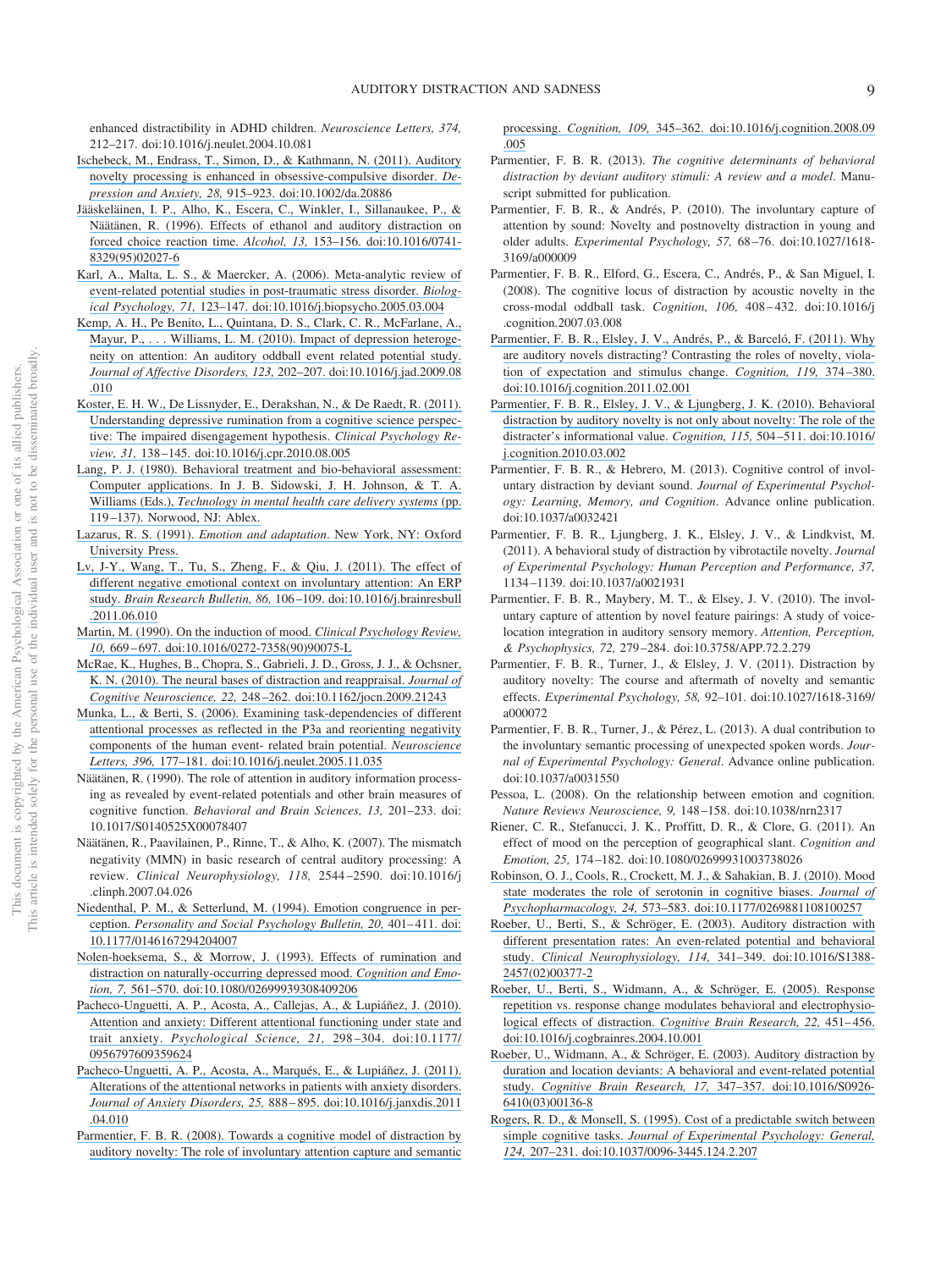- Sanchez, A., Vazquez, C., Marker, C., Lemoult, J., & Joormann, J. (2013). Attentional disengagement predicts stress recovery in depression: An eye-tracking study. *Journal of Abnormal Psychology*. Advanced online publication. doi:10.1037/a0031529
- [Sandín, B., Chorot, P., Lostao, L., Joiner, T. E., Santed, M. A., & Valiente,](https://www.researchgate.net/publication/272416833_The_PANAS_Scales_of_Positive_and_Negative_Affect_Factor_Analytic_Validation_and_Cross-cultural_Convergence?el=1_x_8&enrichId=rgreq-d00e34159f4cd1258edc52321b81e77f-XXX&enrichSource=Y292ZXJQYWdlOzI1NzQ2MzQwMjtBUzoxMDMxNTE0NjYxODg4MDdAMTQwMTYwNDYzNTg3MQ==) [R. \(1999\). Escalas PANAS de afecto positivo y negativo: Validación](https://www.researchgate.net/publication/272416833_The_PANAS_Scales_of_Positive_and_Negative_Affect_Factor_Analytic_Validation_and_Cross-cultural_Convergence?el=1_x_8&enrichId=rgreq-d00e34159f4cd1258edc52321b81e77f-XXX&enrichSource=Y292ZXJQYWdlOzI1NzQ2MzQwMjtBUzoxMDMxNTE0NjYxODg4MDdAMTQwMTYwNDYzNTg3MQ==) [factorial y convergencia transcultural \[The PANAS scales of positive](https://www.researchgate.net/publication/272416833_The_PANAS_Scales_of_Positive_and_Negative_Affect_Factor_Analytic_Validation_and_Cross-cultural_Convergence?el=1_x_8&enrichId=rgreq-d00e34159f4cd1258edc52321b81e77f-XXX&enrichSource=Y292ZXJQYWdlOzI1NzQ2MzQwMjtBUzoxMDMxNTE0NjYxODg4MDdAMTQwMTYwNDYzNTg3MQ==) [and negative affect: Factor analytic validation and cross-cultural con](https://www.researchgate.net/publication/272416833_The_PANAS_Scales_of_Positive_and_Negative_Affect_Factor_Analytic_Validation_and_Cross-cultural_Convergence?el=1_x_8&enrichId=rgreq-d00e34159f4cd1258edc52321b81e77f-XXX&enrichSource=Y292ZXJQYWdlOzI1NzQ2MzQwMjtBUzoxMDMxNTE0NjYxODg4MDdAMTQwMTYwNDYzNTg3MQ==)vergence]. *[Psicothema, 11,](https://www.researchgate.net/publication/272416833_The_PANAS_Scales_of_Positive_and_Negative_Affect_Factor_Analytic_Validation_and_Cross-cultural_Convergence?el=1_x_8&enrichId=rgreq-d00e34159f4cd1258edc52321b81e77f-XXX&enrichSource=Y292ZXJQYWdlOzI1NzQ2MzQwMjtBUzoxMDMxNTE0NjYxODg4MDdAMTQwMTYwNDYzNTg3MQ==)* 37–51.
- [Sanz, J. \(2001\). Un instrumento para evaluar la eficacia de los procedi](https://www.researchgate.net/publication/39148549_Un_instrumento_para_evaluar_la_eficacia_de_los_procedimientos_de_induccion_de_estado_de_animo_la_Escala_de_Valoracion_del_Estado_de_animo_EVEA?el=1_x_8&enrichId=rgreq-d00e34159f4cd1258edc52321b81e77f-XXX&enrichSource=Y292ZXJQYWdlOzI1NzQ2MzQwMjtBUzoxMDMxNTE0NjYxODg4MDdAMTQwMTYwNDYzNTg3MQ==)[mientos de inducción de estado de ánimo: "La escala de valoración del](https://www.researchgate.net/publication/39148549_Un_instrumento_para_evaluar_la_eficacia_de_los_procedimientos_de_induccion_de_estado_de_animo_la_Escala_de_Valoracion_del_Estado_de_animo_EVEA?el=1_x_8&enrichId=rgreq-d00e34159f4cd1258edc52321b81e77f-XXX&enrichSource=Y292ZXJQYWdlOzI1NzQ2MzQwMjtBUzoxMDMxNTE0NjYxODg4MDdAMTQwMTYwNDYzNTg3MQ==) [estado de ánimo" \(EVEA\) \[An instrument to assess mood induction](https://www.researchgate.net/publication/39148549_Un_instrumento_para_evaluar_la_eficacia_de_los_procedimientos_de_induccion_de_estado_de_animo_la_Escala_de_Valoracion_del_Estado_de_animo_EVEA?el=1_x_8&enrichId=rgreq-d00e34159f4cd1258edc52321b81e77f-XXX&enrichSource=Y292ZXJQYWdlOzI1NzQ2MzQwMjtBUzoxMDMxNTE0NjYxODg4MDdAMTQwMTYwNDYzNTg3MQ==) [procedures: The "Mood Evaluation Scale"\].](https://www.researchgate.net/publication/39148549_Un_instrumento_para_evaluar_la_eficacia_de_los_procedimientos_de_induccion_de_estado_de_animo_la_Escala_de_Valoracion_del_Estado_de_animo_EVEA?el=1_x_8&enrichId=rgreq-d00e34159f4cd1258edc52321b81e77f-XXX&enrichSource=Y292ZXJQYWdlOzI1NzQ2MzQwMjtBUzoxMDMxNTE0NjYxODg4MDdAMTQwMTYwNDYzNTg3MQ==) *Análisis y Modificación de [Conducta, 27,](https://www.researchgate.net/publication/39148549_Un_instrumento_para_evaluar_la_eficacia_de_los_procedimientos_de_induccion_de_estado_de_animo_la_Escala_de_Valoracion_del_Estado_de_animo_EVEA?el=1_x_8&enrichId=rgreq-d00e34159f4cd1258edc52321b81e77f-XXX&enrichSource=Y292ZXJQYWdlOzI1NzQ2MzQwMjtBUzoxMDMxNTE0NjYxODg4MDdAMTQwMTYwNDYzNTg3MQ==)* 71–110.
- [Schmid, P. C., & Schmid Mast, M. \(2010\). Mood effects on emotion](https://www.researchgate.net/publication/225559951_Mood_effects_on_emotion_recognition?el=1_x_8&enrichId=rgreq-d00e34159f4cd1258edc52321b81e77f-XXX&enrichSource=Y292ZXJQYWdlOzI1NzQ2MzQwMjtBUzoxMDMxNTE0NjYxODg4MDdAMTQwMTYwNDYzNTg3MQ==) recognition. *[Motivation and Emotion, 34,](https://www.researchgate.net/publication/225559951_Mood_effects_on_emotion_recognition?el=1_x_8&enrichId=rgreq-d00e34159f4cd1258edc52321b81e77f-XXX&enrichSource=Y292ZXJQYWdlOzI1NzQ2MzQwMjtBUzoxMDMxNTE0NjYxODg4MDdAMTQwMTYwNDYzNTg3MQ==)* 288 –292. doi:10.1007/ [s11031-010-9170-0](https://www.researchgate.net/publication/225559951_Mood_effects_on_emotion_recognition?el=1_x_8&enrichId=rgreq-d00e34159f4cd1258edc52321b81e77f-XXX&enrichSource=Y292ZXJQYWdlOzI1NzQ2MzQwMjtBUzoxMDMxNTE0NjYxODg4MDdAMTQwMTYwNDYzNTg3MQ==)
- [Schröger, E. \(1996\). A neural mechanism for involuntary attention shifts to](https://www.researchgate.net/publication/256071746_A_Neural_Mechanism_for_Involuntary_Attention_Shifts_to_Changes_in_Auditory_Stimulation?el=1_x_8&enrichId=rgreq-d00e34159f4cd1258edc52321b81e77f-XXX&enrichSource=Y292ZXJQYWdlOzI1NzQ2MzQwMjtBUzoxMDMxNTE0NjYxODg4MDdAMTQwMTYwNDYzNTg3MQ==) changes in auditory stimulation. *[Journal of Cognitive Neuroscience, 8,](https://www.researchgate.net/publication/256071746_A_Neural_Mechanism_for_Involuntary_Attention_Shifts_to_Changes_in_Auditory_Stimulation?el=1_x_8&enrichId=rgreq-d00e34159f4cd1258edc52321b81e77f-XXX&enrichSource=Y292ZXJQYWdlOzI1NzQ2MzQwMjtBUzoxMDMxNTE0NjYxODg4MDdAMTQwMTYwNDYzNTg3MQ==)* [527–539. doi:10.1162/jocn.1996.8.6.527](https://www.researchgate.net/publication/256071746_A_Neural_Mechanism_for_Involuntary_Attention_Shifts_to_Changes_in_Auditory_Stimulation?el=1_x_8&enrichId=rgreq-d00e34159f4cd1258edc52321b81e77f-XXX&enrichSource=Y292ZXJQYWdlOzI1NzQ2MzQwMjtBUzoxMDMxNTE0NjYxODg4MDdAMTQwMTYwNDYzNTg3MQ==)
- Schröger, E. (1997). On the detection of auditory deviations: A preattentive activation model. *Psychophysiology, 34,* 245–257. doi: 10.1111/j.1469-8986.1997.tb02395.x
- Schröger, E. (2005). The mismatch negativity as a tool to study auditory processing. *Acta Acustica united with Acustica, 91,* 490 –501.
- [Schröger, E. \(2007\). Mismatch negativity: A microphone into auditory](https://www.researchgate.net/publication/232529824_Mismatch_Negativity_A_Microphone_into_Auditory_Memory?el=1_x_8&enrichId=rgreq-d00e34159f4cd1258edc52321b81e77f-XXX&enrichSource=Y292ZXJQYWdlOzI1NzQ2MzQwMjtBUzoxMDMxNTE0NjYxODg4MDdAMTQwMTYwNDYzNTg3MQ==) memory. *[Journal of Psychophysiology, 21,](https://www.researchgate.net/publication/232529824_Mismatch_Negativity_A_Microphone_into_Auditory_Memory?el=1_x_8&enrichId=rgreq-d00e34159f4cd1258edc52321b81e77f-XXX&enrichSource=Y292ZXJQYWdlOzI1NzQ2MzQwMjtBUzoxMDMxNTE0NjYxODg4MDdAMTQwMTYwNDYzNTg3MQ==)* 138 –146. doi:10.1027/0269- [8803.21.34.138](https://www.researchgate.net/publication/232529824_Mismatch_Negativity_A_Microphone_into_Auditory_Memory?el=1_x_8&enrichId=rgreq-d00e34159f4cd1258edc52321b81e77f-XXX&enrichSource=Y292ZXJQYWdlOzI1NzQ2MzQwMjtBUzoxMDMxNTE0NjYxODg4MDdAMTQwMTYwNDYzNTg3MQ==)
- [Schröger, E., Bendixen, A., Trujillo-Barreto, N. J., & Roeber, U. \(2007\).](https://www.researchgate.net/publication/5859900_Processing_of_Abstract_Rule_Violations_in_Audition?el=1_x_8&enrichId=rgreq-d00e34159f4cd1258edc52321b81e77f-XXX&enrichSource=Y292ZXJQYWdlOzI1NzQ2MzQwMjtBUzoxMDMxNTE0NjYxODg4MDdAMTQwMTYwNDYzNTg3MQ==) [Processing of abstract rule violations in audition.](https://www.researchgate.net/publication/5859900_Processing_of_Abstract_Rule_Violations_in_Audition?el=1_x_8&enrichId=rgreq-d00e34159f4cd1258edc52321b81e77f-XXX&enrichSource=Y292ZXJQYWdlOzI1NzQ2MzQwMjtBUzoxMDMxNTE0NjYxODg4MDdAMTQwMTYwNDYzNTg3MQ==) *PLoS One, 2,* e1131. [doi:10.1371/journal.pone.0001131](https://www.researchgate.net/publication/5859900_Processing_of_Abstract_Rule_Violations_in_Audition?el=1_x_8&enrichId=rgreq-d00e34159f4cd1258edc52321b81e77f-XXX&enrichSource=Y292ZXJQYWdlOzI1NzQ2MzQwMjtBUzoxMDMxNTE0NjYxODg4MDdAMTQwMTYwNDYzNTg3MQ==)
- [Schröger, E., & Wolff, C. \(1998\). Attentional orienting and reorienting is](https://www.researchgate.net/publication/13433062_Attentional_orienting_and_reorienting_is_indicated_by_human_event-related_potentials?el=1_x_8&enrichId=rgreq-d00e34159f4cd1258edc52321b81e77f-XXX&enrichSource=Y292ZXJQYWdlOzI1NzQ2MzQwMjtBUzoxMDMxNTE0NjYxODg4MDdAMTQwMTYwNDYzNTg3MQ==) [indicated by human event-related brain potentials.](https://www.researchgate.net/publication/13433062_Attentional_orienting_and_reorienting_is_indicated_by_human_event-related_potentials?el=1_x_8&enrichId=rgreq-d00e34159f4cd1258edc52321b81e77f-XXX&enrichSource=Y292ZXJQYWdlOzI1NzQ2MzQwMjtBUzoxMDMxNTE0NjYxODg4MDdAMTQwMTYwNDYzNTg3MQ==) *NeuroReport, 9,* [3355–3358. doi:10.1097/00001756-199810260-00003](https://www.researchgate.net/publication/13433062_Attentional_orienting_and_reorienting_is_indicated_by_human_event-related_potentials?el=1_x_8&enrichId=rgreq-d00e34159f4cd1258edc52321b81e77f-XXX&enrichSource=Y292ZXJQYWdlOzI1NzQ2MzQwMjtBUzoxMDMxNTE0NjYxODg4MDdAMTQwMTYwNDYzNTg3MQ==)
- [Schwarz, N., & Clore, G. L. \(1996\). Feelings and phenomenal experiences.](https://www.researchgate.net/publication/229067930_Feelings_and_Phenomenal_Experiences?el=1_x_8&enrichId=rgreq-d00e34159f4cd1258edc52321b81e77f-XXX&enrichSource=Y292ZXJQYWdlOzI1NzQ2MzQwMjtBUzoxMDMxNTE0NjYxODg4MDdAMTQwMTYwNDYzNTg3MQ==) [In E. T. Higgins & A. Kruglanski \(Eds.\),](https://www.researchgate.net/publication/229067930_Feelings_and_Phenomenal_Experiences?el=1_x_8&enrichId=rgreq-d00e34159f4cd1258edc52321b81e77f-XXX&enrichSource=Y292ZXJQYWdlOzI1NzQ2MzQwMjtBUzoxMDMxNTE0NjYxODg4MDdAMTQwMTYwNDYzNTg3MQ==) *Social psychology: Handbook of basic principles* [\(pp. 433– 465\). New York, NY: Guilford Press.](https://www.researchgate.net/publication/229067930_Feelings_and_Phenomenal_Experiences?el=1_x_8&enrichId=rgreq-d00e34159f4cd1258edc52321b81e77f-XXX&enrichSource=Y292ZXJQYWdlOzI1NzQ2MzQwMjtBUzoxMDMxNTE0NjYxODg4MDdAMTQwMTYwNDYzNTg3MQ==)
- Storbeck, J., & Clore, G. L. (2005). With sadness comes accuracy; with happiness, false memory: Mood and the false memory effect. *Psy-*

*chological Science, 16,* 785–791. doi:10.1111/j.1467-9280.2005 .01615.x

- Strobel, A., Debener, S., Sorger, B., Peters, J. C., Kranczioch, C., Hoechstetter, K., & Goebel, R. (2008). Novelty and target processing during an auditory novelty oddball: A simultaneous event-related potential and functional magnetic resonance imaging study. *NeuroImage, 40,* 869 – 883. doi:10.1016/j.neuroimage.2007.10.065
- [Van Dillen, L. F., & Koole, S. L. \(2007\). Clearing the mind: A working](https://www.researchgate.net/publication/5808868_Clearing_the_Mind_A_Working_Memory_Model_of_Distraction_From_Negative_Mood?el=1_x_8&enrichId=rgreq-d00e34159f4cd1258edc52321b81e77f-XXX&enrichSource=Y292ZXJQYWdlOzI1NzQ2MzQwMjtBUzoxMDMxNTE0NjYxODg4MDdAMTQwMTYwNDYzNTg3MQ==) [memory model of distraction from negative mood.](https://www.researchgate.net/publication/5808868_Clearing_the_Mind_A_Working_Memory_Model_of_Distraction_From_Negative_Mood?el=1_x_8&enrichId=rgreq-d00e34159f4cd1258edc52321b81e77f-XXX&enrichSource=Y292ZXJQYWdlOzI1NzQ2MzQwMjtBUzoxMDMxNTE0NjYxODg4MDdAMTQwMTYwNDYzNTg3MQ==) *Emotion, 7,* 715–723. [doi:10.1037/1528-3542.7.4.715](https://www.researchgate.net/publication/5808868_Clearing_the_Mind_A_Working_Memory_Model_of_Distraction_From_Negative_Mood?el=1_x_8&enrichId=rgreq-d00e34159f4cd1258edc52321b81e77f-XXX&enrichSource=Y292ZXJQYWdlOzI1NzQ2MzQwMjtBUzoxMDMxNTE0NjYxODg4MDdAMTQwMTYwNDYzNTg3MQ==)
- [Vuilleumier, P. \(2005\). How brains beware: Neural mechanisms of emo](https://www.researchgate.net/publication/7478402_Vuilleumier_P_How_brains_beware_neural_mechanisms_of_emotional_attention_Trends_Cogn_Sci_9_585-594?el=1_x_8&enrichId=rgreq-d00e34159f4cd1258edc52321b81e77f-XXX&enrichSource=Y292ZXJQYWdlOzI1NzQ2MzQwMjtBUzoxMDMxNTE0NjYxODg4MDdAMTQwMTYwNDYzNTg3MQ==)tional attention. *[Trends in Cognitive Sciences, 9,](https://www.researchgate.net/publication/7478402_Vuilleumier_P_How_brains_beware_neural_mechanisms_of_emotional_attention_Trends_Cogn_Sci_9_585-594?el=1_x_8&enrichId=rgreq-d00e34159f4cd1258edc52321b81e77f-XXX&enrichSource=Y292ZXJQYWdlOzI1NzQ2MzQwMjtBUzoxMDMxNTE0NjYxODg4MDdAMTQwMTYwNDYzNTg3MQ==)* 585–594. doi:10.1016/ [j.tics.2005.10.011](https://www.researchgate.net/publication/7478402_Vuilleumier_P_How_brains_beware_neural_mechanisms_of_emotional_attention_Trends_Cogn_Sci_9_585-594?el=1_x_8&enrichId=rgreq-d00e34159f4cd1258edc52321b81e77f-XXX&enrichSource=Y292ZXJQYWdlOzI1NzQ2MzQwMjtBUzoxMDMxNTE0NjYxODg4MDdAMTQwMTYwNDYzNTg3MQ==)
- [Wang, L., LaBar, K. S., & McCarthy, G. \(2006\). Mood alters amygdala](https://www.researchgate.net/publication/7067328_Mood_Alters_Amygdala_Activation_to_Sad_Distractors_During_an_Attentional_Task?el=1_x_8&enrichId=rgreq-d00e34159f4cd1258edc52321b81e77f-XXX&enrichSource=Y292ZXJQYWdlOzI1NzQ2MzQwMjtBUzoxMDMxNTE0NjYxODg4MDdAMTQwMTYwNDYzNTg3MQ==) [activation to sad distractors during an attentional task.](https://www.researchgate.net/publication/7067328_Mood_Alters_Amygdala_Activation_to_Sad_Distractors_During_an_Attentional_Task?el=1_x_8&enrichId=rgreq-d00e34159f4cd1258edc52321b81e77f-XXX&enrichSource=Y292ZXJQYWdlOzI1NzQ2MzQwMjtBUzoxMDMxNTE0NjYxODg4MDdAMTQwMTYwNDYzNTg3MQ==) *Biological Psychiatry, 60,* [1139 –1146. doi:10.1016/j.biopsych.2006.01.021](https://www.researchgate.net/publication/7067328_Mood_Alters_Amygdala_Activation_to_Sad_Distractors_During_an_Attentional_Task?el=1_x_8&enrichId=rgreq-d00e34159f4cd1258edc52321b81e77f-XXX&enrichSource=Y292ZXJQYWdlOzI1NzQ2MzQwMjtBUzoxMDMxNTE0NjYxODg4MDdAMTQwMTYwNDYzNTg3MQ==)
- [Watkins, E., & Brown, R. G. \(2002\). Rumination and executive function in](https://www.researchgate.net/publication/11499759_Rumination_and_executive_function_in_depression_An_experimental_study?el=1_x_8&enrichId=rgreq-d00e34159f4cd1258edc52321b81e77f-XXX&enrichSource=Y292ZXJQYWdlOzI1NzQ2MzQwMjtBUzoxMDMxNTE0NjYxODg4MDdAMTQwMTYwNDYzNTg3MQ==) depression: An experimental study. *[Journal of Neurology, Neurosurgery](https://www.researchgate.net/publication/11499759_Rumination_and_executive_function_in_depression_An_experimental_study?el=1_x_8&enrichId=rgreq-d00e34159f4cd1258edc52321b81e77f-XXX&enrichSource=Y292ZXJQYWdlOzI1NzQ2MzQwMjtBUzoxMDMxNTE0NjYxODg4MDdAMTQwMTYwNDYzNTg3MQ==) and Psychiatry, 72,* [400 – 402. doi:10.1136/jnnp.72.3.400](https://www.researchgate.net/publication/11499759_Rumination_and_executive_function_in_depression_An_experimental_study?el=1_x_8&enrichId=rgreq-d00e34159f4cd1258edc52321b81e77f-XXX&enrichSource=Y292ZXJQYWdlOzI1NzQ2MzQwMjtBUzoxMDMxNTE0NjYxODg4MDdAMTQwMTYwNDYzNTg3MQ==)
- [Watson, D., Clark, L. A., & Tellegen, A. \(1988\). Development and vali](https://www.researchgate.net/publication/235726247_Development_and_Validation_of_Brief_Measures_of_Positive_and_Negative_Affect_The_PANAS_Scales?el=1_x_8&enrichId=rgreq-d00e34159f4cd1258edc52321b81e77f-XXX&enrichSource=Y292ZXJQYWdlOzI1NzQ2MzQwMjtBUzoxMDMxNTE0NjYxODg4MDdAMTQwMTYwNDYzNTg3MQ==)[dation of brief measures of positive and negative affect: The PANAS](https://www.researchgate.net/publication/235726247_Development_and_Validation_of_Brief_Measures_of_Positive_and_Negative_Affect_The_PANAS_Scales?el=1_x_8&enrichId=rgreq-d00e34159f4cd1258edc52321b81e77f-XXX&enrichSource=Y292ZXJQYWdlOzI1NzQ2MzQwMjtBUzoxMDMxNTE0NjYxODg4MDdAMTQwMTYwNDYzNTg3MQ==) scales. *[Journal of Personality and Social Psychology, 54,](https://www.researchgate.net/publication/235726247_Development_and_Validation_of_Brief_Measures_of_Positive_and_Negative_Affect_The_PANAS_Scales?el=1_x_8&enrichId=rgreq-d00e34159f4cd1258edc52321b81e77f-XXX&enrichSource=Y292ZXJQYWdlOzI1NzQ2MzQwMjtBUzoxMDMxNTE0NjYxODg4MDdAMTQwMTYwNDYzNTg3MQ==)* 1063–1070. [doi:10.1037/0022-3514.54.6.1063](https://www.researchgate.net/publication/235726247_Development_and_Validation_of_Brief_Measures_of_Positive_and_Negative_Affect_The_PANAS_Scales?el=1_x_8&enrichId=rgreq-d00e34159f4cd1258edc52321b81e77f-XXX&enrichSource=Y292ZXJQYWdlOzI1NzQ2MzQwMjtBUzoxMDMxNTE0NjYxODg4MDdAMTQwMTYwNDYzNTg3MQ==)
- [Whitmer, A. J., & Banich, M. T. \(2007\). Inhibition versus switching](https://www.researchgate.net/publication/6261400_Inhibition_Versus_Switching_Deficits_in_Different_Forms_of_Rumination?el=1_x_8&enrichId=rgreq-d00e34159f4cd1258edc52321b81e77f-XXX&enrichSource=Y292ZXJQYWdlOzI1NzQ2MzQwMjtBUzoxMDMxNTE0NjYxODg4MDdAMTQwMTYwNDYzNTg3MQ==) [deficits in different forms of rumination.](https://www.researchgate.net/publication/6261400_Inhibition_Versus_Switching_Deficits_in_Different_Forms_of_Rumination?el=1_x_8&enrichId=rgreq-d00e34159f4cd1258edc52321b81e77f-XXX&enrichSource=Y292ZXJQYWdlOzI1NzQ2MzQwMjtBUzoxMDMxNTE0NjYxODg4MDdAMTQwMTYwNDYzNTg3MQ==) *Psychological Science, 18,* [546 –553. doi:10.1111/j.1467-9280.2007.01936.x](https://www.researchgate.net/publication/6261400_Inhibition_Versus_Switching_Deficits_in_Different_Forms_of_Rumination?el=1_x_8&enrichId=rgreq-d00e34159f4cd1258edc52321b81e77f-XXX&enrichSource=Y292ZXJQYWdlOzI1NzQ2MzQwMjtBUzoxMDMxNTE0NjYxODg4MDdAMTQwMTYwNDYzNTg3MQ==)
- [Williams, J. M. G., Watts, F. N., MacLeod, C., & Mathews, A. \(1997\).](https://www.researchgate.net/publication/6261400_Inhibition_Versus_Switching_Deficits_in_Different_Forms_of_Rumination?el=1_x_8&enrichId=rgreq-d00e34159f4cd1258edc52321b81e77f-XXX&enrichSource=Y292ZXJQYWdlOzI1NzQ2MzQwMjtBUzoxMDMxNTE0NjYxODg4MDdAMTQwMTYwNDYzNTg3MQ==) *[Cognitive psychology and emotional disorders](https://www.researchgate.net/publication/251714093_Interpreting_the_mismatch_negativity_MMN?el=1_x_8&enrichId=rgreq-d00e34159f4cd1258edc52321b81e77f-XXX&enrichSource=Y292ZXJQYWdlOzI1NzQ2MzQwMjtBUzoxMDMxNTE0NjYxODg4MDdAMTQwMTYwNDYzNTg3MQ==)* (2nd ed.). Chichester, [UK: Wiley](https://www.researchgate.net/publication/251714093_Interpreting_the_mismatch_negativity_MMN?el=1_x_8&enrichId=rgreq-d00e34159f4cd1258edc52321b81e77f-XXX&enrichSource=Y292ZXJQYWdlOzI1NzQ2MzQwMjtBUzoxMDMxNTE0NjYxODg4MDdAMTQwMTYwNDYzNTg3MQ==)
- [Winkler, I. \(2007\). Interpreting the mismatch negativity.](https://www.researchgate.net/publication/251714093_Interpreting_the_mismatch_negativity_MMN?el=1_x_8&enrichId=rgreq-d00e34159f4cd1258edc52321b81e77f-XXX&enrichSource=Y292ZXJQYWdlOzI1NzQ2MzQwMjtBUzoxMDMxNTE0NjYxODg4MDdAMTQwMTYwNDYzNTg3MQ==) *Journal of Psychophysiology, 21,* [147–163. doi:10.1027/0269-8803.21.34.147](https://www.researchgate.net/publication/251714093_Interpreting_the_mismatch_negativity_MMN?el=1_x_8&enrichId=rgreq-d00e34159f4cd1258edc52321b81e77f-XXX&enrichSource=Y292ZXJQYWdlOzI1NzQ2MzQwMjtBUzoxMDMxNTE0NjYxODg4MDdAMTQwMTYwNDYzNTg3MQ==)
- [Wisco, B. E., Treat, T. A., & Hollingworth, A. \(2012\). Visual attention](https://www.researchgate.net/publication/51580303_Visual_Attention_to_Emotion_in_Depression_Facilitation_and_Withdrawal_Processes?el=1_x_8&enrichId=rgreq-d00e34159f4cd1258edc52321b81e77f-XXX&enrichSource=Y292ZXJQYWdlOzI1NzQ2MzQwMjtBUzoxMDMxNTE0NjYxODg4MDdAMTQwMTYwNDYzNTg3MQ==) [to emotion in depression: Facilitation and withdrawal processes.](https://www.researchgate.net/publication/51580303_Visual_Attention_to_Emotion_in_Depression_Facilitation_and_Withdrawal_Processes?el=1_x_8&enrichId=rgreq-d00e34159f4cd1258edc52321b81e77f-XXX&enrichSource=Y292ZXJQYWdlOzI1NzQ2MzQwMjtBUzoxMDMxNTE0NjYxODg4MDdAMTQwMTYwNDYzNTg3MQ==) *Cognition and Emotion, 26,* [602– 614. doi:10.1080/02699931.2011](https://www.researchgate.net/publication/51580303_Visual_Attention_to_Emotion_in_Depression_Facilitation_and_Withdrawal_Processes?el=1_x_8&enrichId=rgreq-d00e34159f4cd1258edc52321b81e77f-XXX&enrichSource=Y292ZXJQYWdlOzI1NzQ2MzQwMjtBUzoxMDMxNTE0NjYxODg4MDdAMTQwMTYwNDYzNTg3MQ==) [.595392](https://www.researchgate.net/publication/51580303_Visual_Attention_to_Emotion_in_Depression_Facilitation_and_Withdrawal_Processes?el=1_x_8&enrichId=rgreq-d00e34159f4cd1258edc52321b81e77f-XXX&enrichSource=Y292ZXJQYWdlOzI1NzQ2MzQwMjtBUzoxMDMxNTE0NjYxODg4MDdAMTQwMTYwNDYzNTg3MQ==)
- [Yiend, J. \(2010\). The effects of emotion on attention: A review of atten](https://www.researchgate.net/publication/233893892_The_effects_of_emotion_on_attention_A_review_of_attentional_processing_of_emotional_information?el=1_x_8&enrichId=rgreq-d00e34159f4cd1258edc52321b81e77f-XXX&enrichSource=Y292ZXJQYWdlOzI1NzQ2MzQwMjtBUzoxMDMxNTE0NjYxODg4MDdAMTQwMTYwNDYzNTg3MQ==)[tional processing of emotional information.](https://www.researchgate.net/publication/233893892_The_effects_of_emotion_on_attention_A_review_of_attentional_processing_of_emotional_information?el=1_x_8&enrichId=rgreq-d00e34159f4cd1258edc52321b81e77f-XXX&enrichSource=Y292ZXJQYWdlOzI1NzQ2MzQwMjtBUzoxMDMxNTE0NjYxODg4MDdAMTQwMTYwNDYzNTg3MQ==) *Cognition and Emotion, 24,* [3– 47. doi:10.1080/02699930903205698](https://www.researchgate.net/publication/233893892_The_effects_of_emotion_on_attention_A_review_of_attentional_processing_of_emotional_information?el=1_x_8&enrichId=rgreq-d00e34159f4cd1258edc52321b81e77f-XXX&enrichSource=Y292ZXJQYWdlOzI1NzQ2MzQwMjtBUzoxMDMxNTE0NjYxODg4MDdAMTQwMTYwNDYzNTg3MQ==)

(*Appendix follows*)